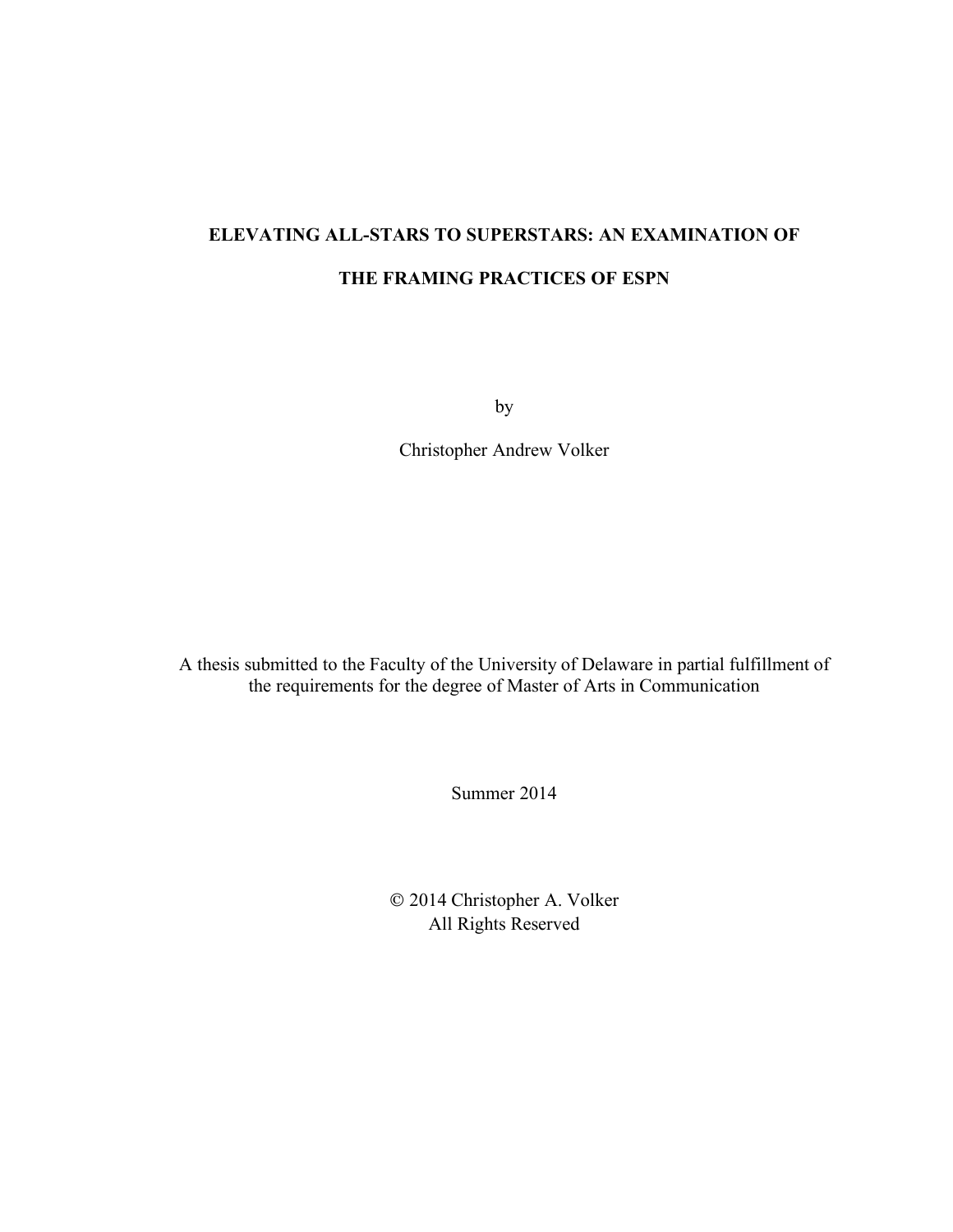# **ELEVATING ALL-STARS TO SUPERSTARS: AN EXAMINATION OF THE FRAMING PRACTICES OF ESPN**

by

Christopher Andrew Volker

| Approved: | James R. Angelini, Ph.D.<br>Professor in charge of thesis on behalf of the Advisory Committee |
|-----------|-----------------------------------------------------------------------------------------------|
| Approved: | Elizabeth M. Perse, Ph.D.<br>Chair of the Department of Communication                         |
| Approved: | George H. Watson, Ph.D.<br>Dean of the College of Arts and Sciences                           |
| Approved: | James G. Richards, Ph.D.<br>Vice Provost for Graduate and Professional Education              |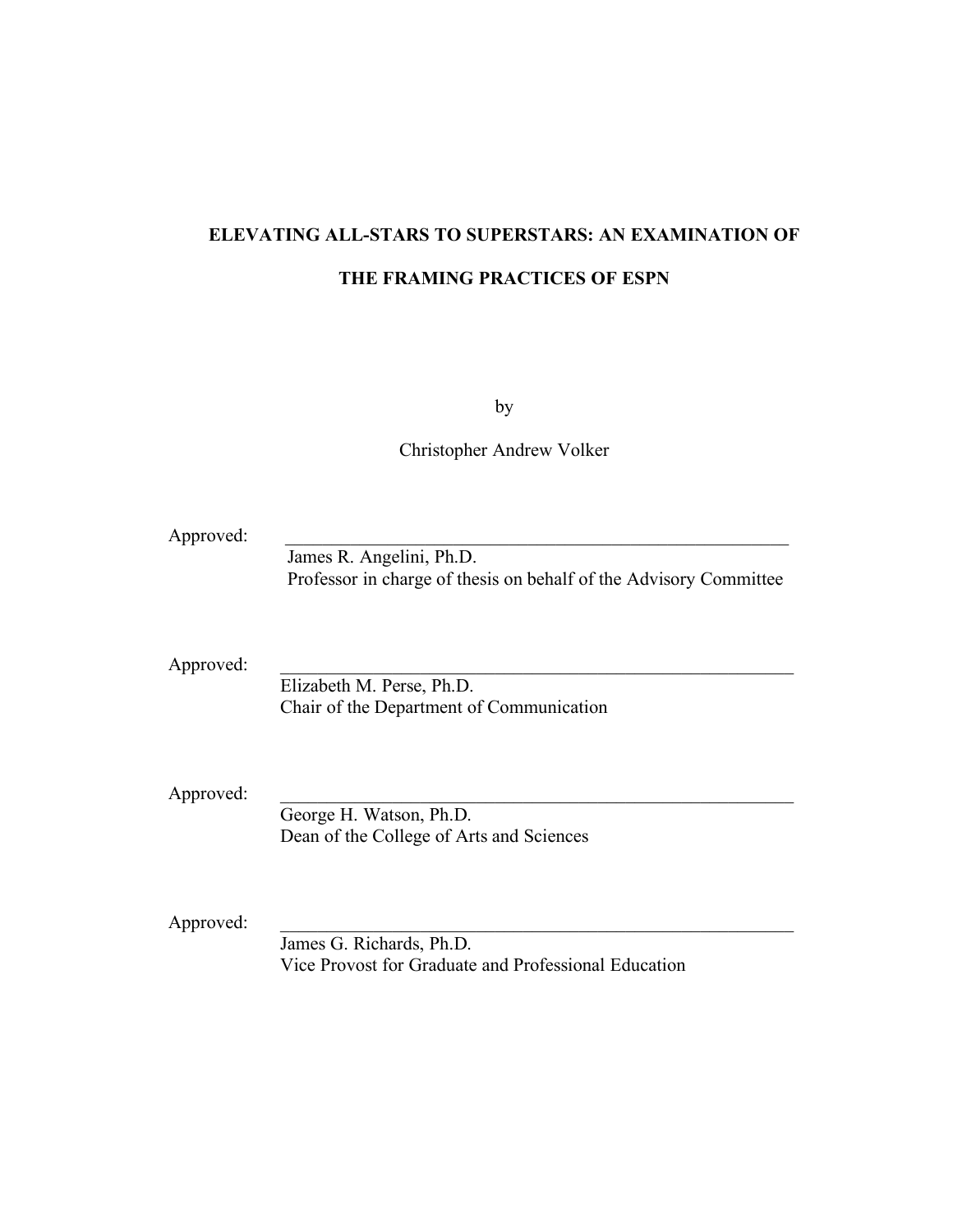### **ACKNOWLEDGEMENTS**

I must start by thanking Dr. James Angelini for choosing to go on this journey with me. It was your research that served as an inspiration for this project. Thank you for allowing me to stop in your office unannounced, answering late night emails, and encouraging me to ask questions. You provided constant support and meaningful critiques about moving forward with the methodology and manuscript. This project evolved due to your dedication and belief in me.

Next, thanks to Dr. Jenny Lambe. You recommended I attend the graduate program and believed in my abilities back when I was an undergraduate. It was in your graduate class where we conceived this idea of exploring framing and celebrity attribution. Beyond this, your constant advice and friendship has encouraged me explore new avenues with my degree.

To Dr. Nancy Signorielli, thank you for your constant advice and support. You provided valuable insight and encouragement throughout my time in the program.

To Dr. Tracey Holden, thank you for being a great mentor and for allowing me to serve as your Assistant Course Coordinator. I am sure you will not miss my endless emails and text messages, but I will miss being your right hand man.

To my cohort, we started this process together and never thought we would see the day where we finished as one. We did this together. To Colin, thank you for your continual support, advice, and friendship.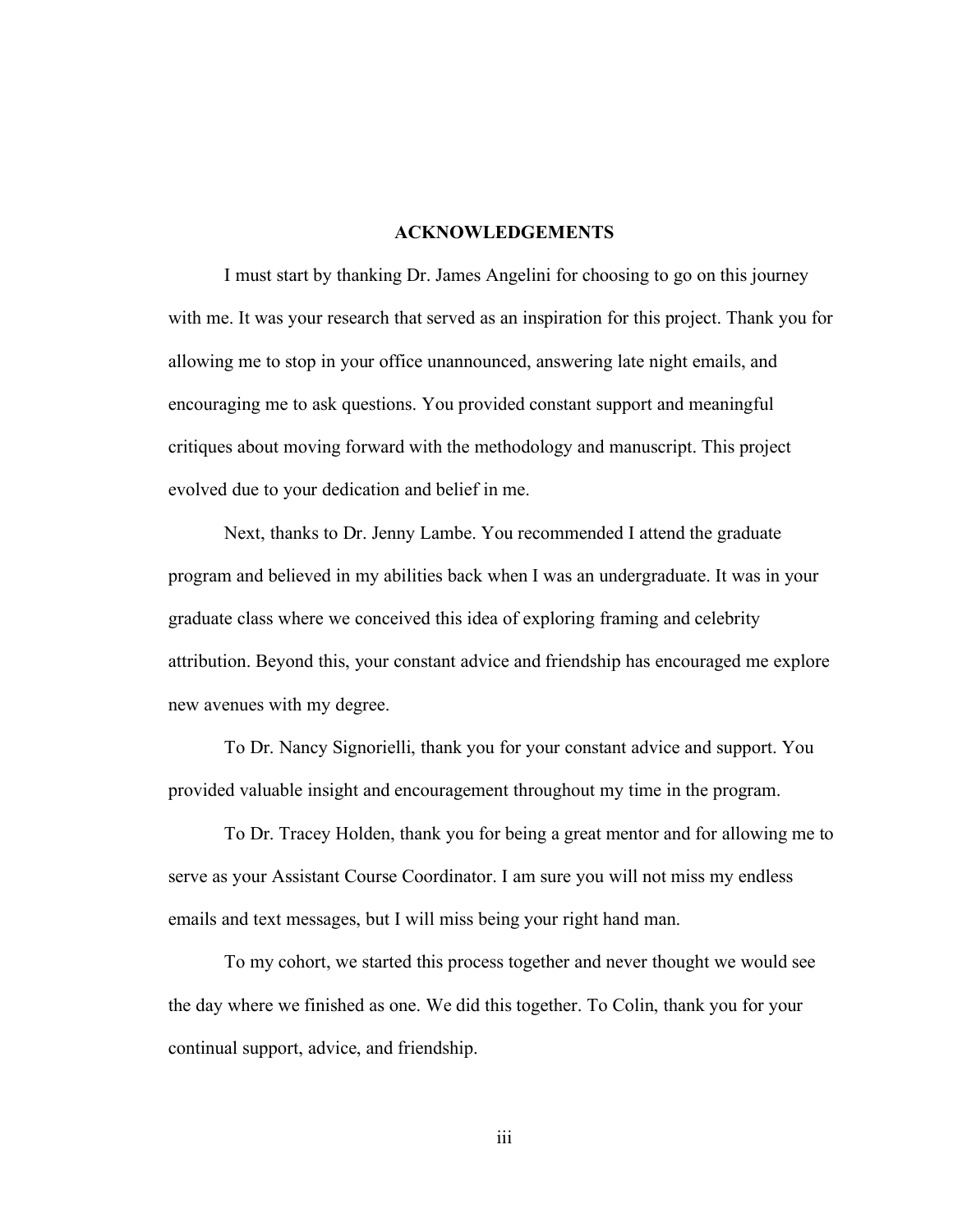To Dr. Scott Caplan, Dr. Steve Mortenson, Dr. Danna Young, Dr. Lydia Timmins, and all other professors whom I had the honor to work with as a graduate and undergraduate student, thank you for sharing with me your knowledge and instilling values that go far beyond the classroom. The Communication Department at the University of Delaware has been a major part of my life for the past 6 years. It is through my relationships with the different professors that allowed this project to be possible.

And finally, to my friends, family, and anyone else I forgot to mention, I could not thank you all enough for your endless love and support. To Zack, you truly are a great friend. I promise you do not have proofread my document anymore or discuss implications of attributed celebrity status. To Ben, Caroline, and my parents, you all held me up when I was down and pushed me to keep going. I don't think I could put into words how much you all mean to me. Thank you for your belief in me, especially when it was hard to believe in myself.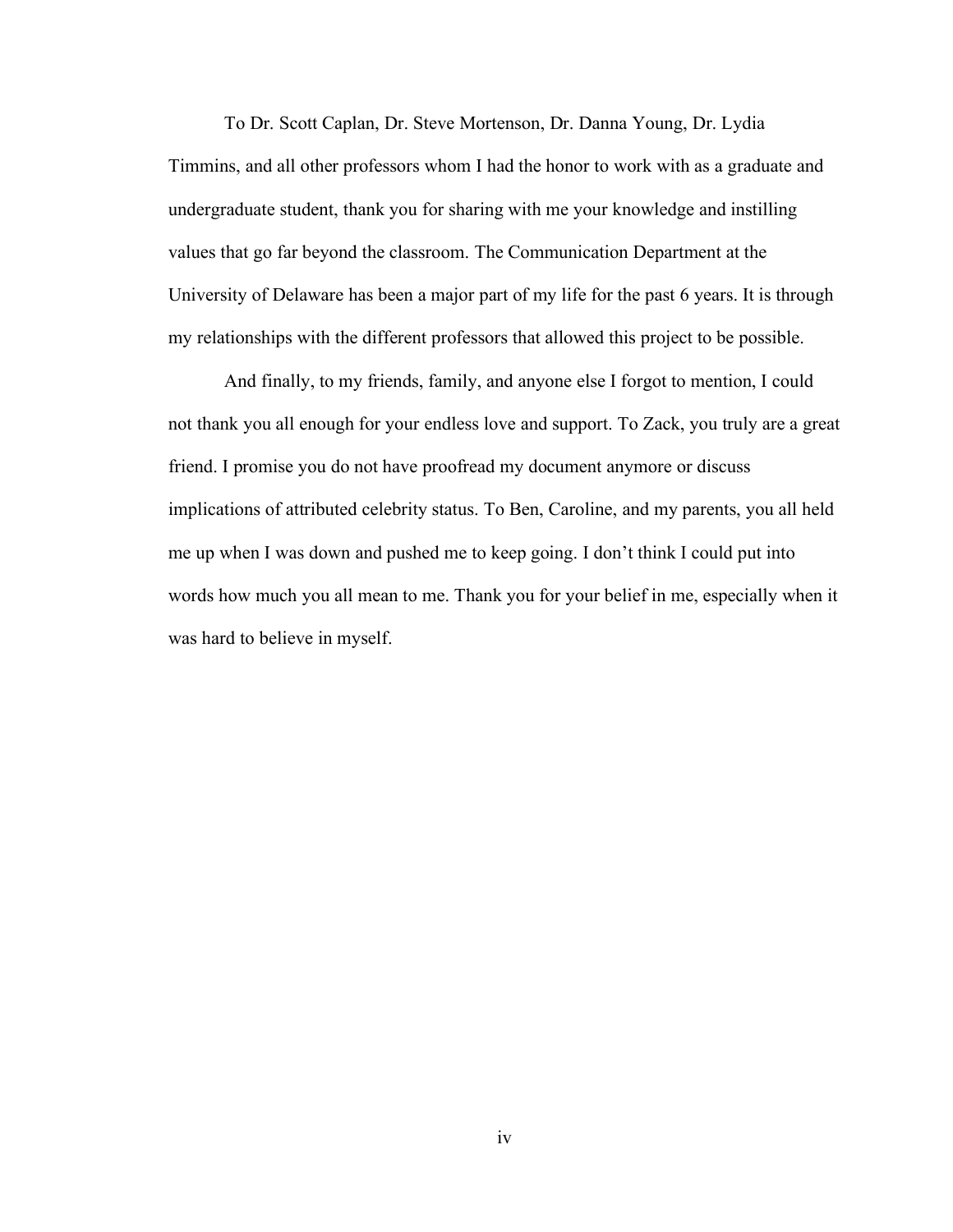# **TABLE OF CONTENTS**

| Chapter |  |
|---------|--|
|         |  |
|         |  |
|         |  |
|         |  |
|         |  |
|         |  |
|         |  |
|         |  |
|         |  |
|         |  |
|         |  |
|         |  |
|         |  |
|         |  |
|         |  |
|         |  |
|         |  |
|         |  |
|         |  |
|         |  |
|         |  |
|         |  |
|         |  |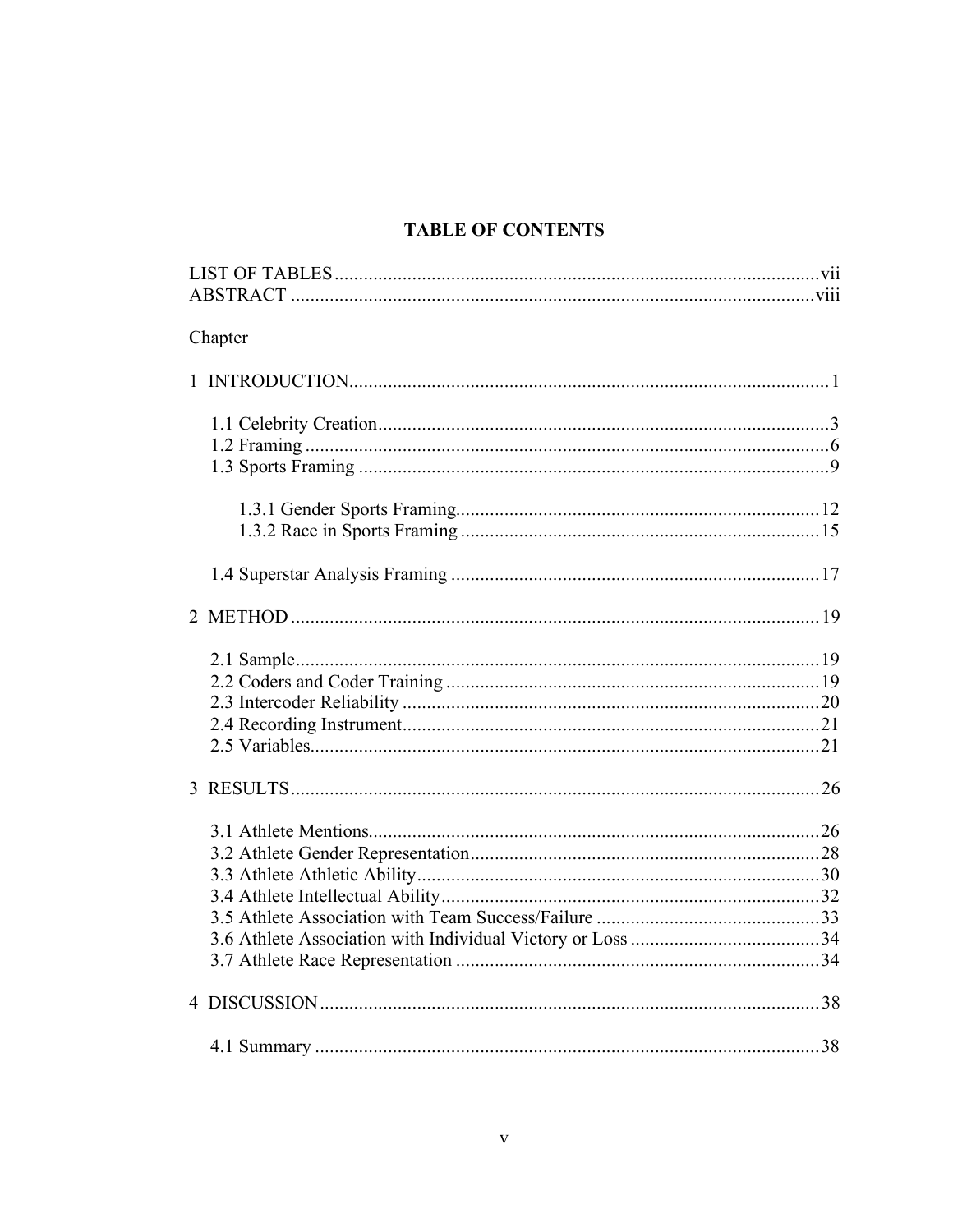| Appendix                                               |  |
|--------------------------------------------------------|--|
|                                                        |  |
| B RECORDING INSTRUMENT: ATHLETE DESCRIPTIVE PHRASES 66 |  |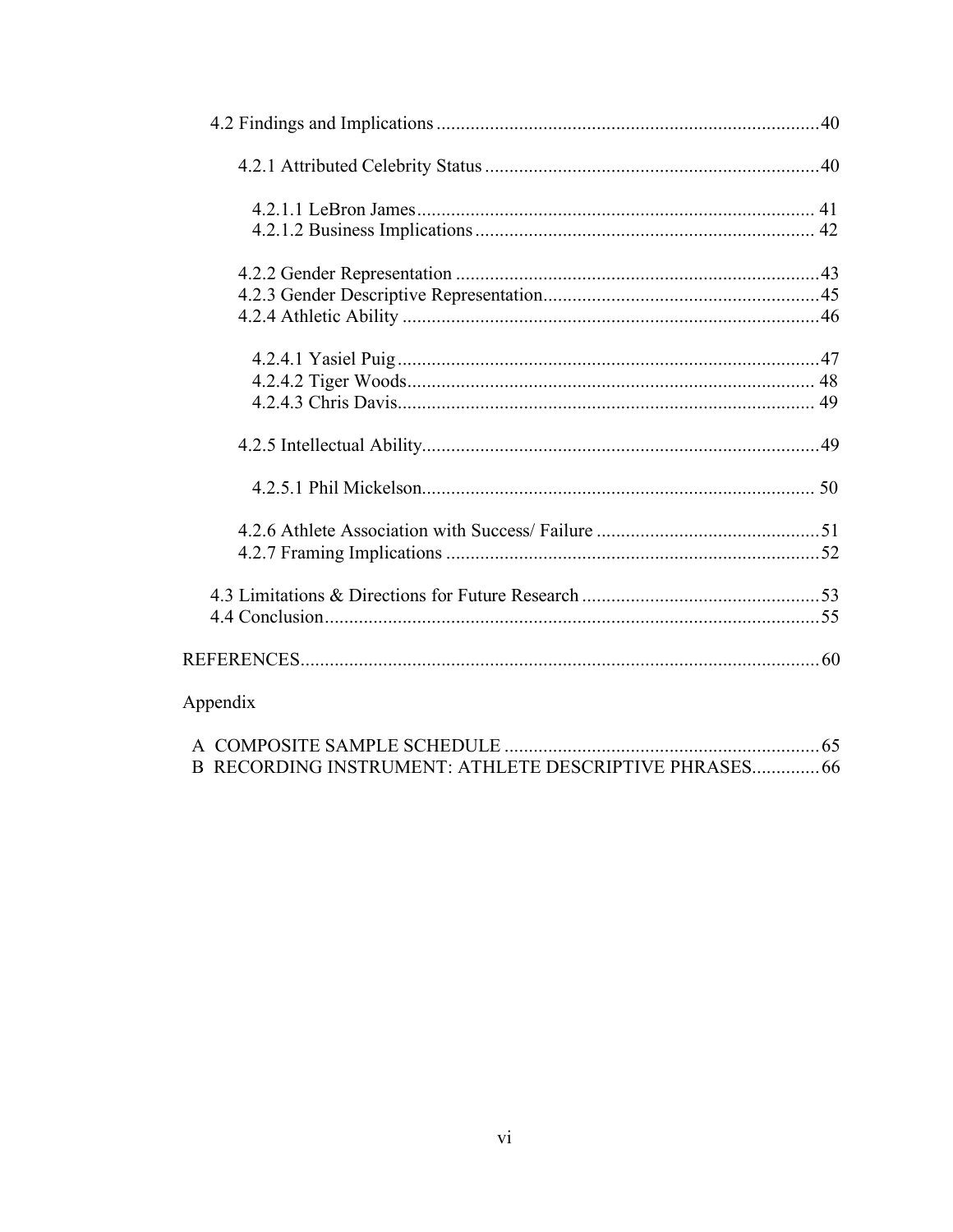# **LIST OF TABLES**

| Table 3.5 Descriptive Analysis of Personality and Physicality by Gender  30 |  |
|-----------------------------------------------------------------------------|--|
|                                                                             |  |
|                                                                             |  |
|                                                                             |  |
|                                                                             |  |
|                                                                             |  |
|                                                                             |  |
|                                                                             |  |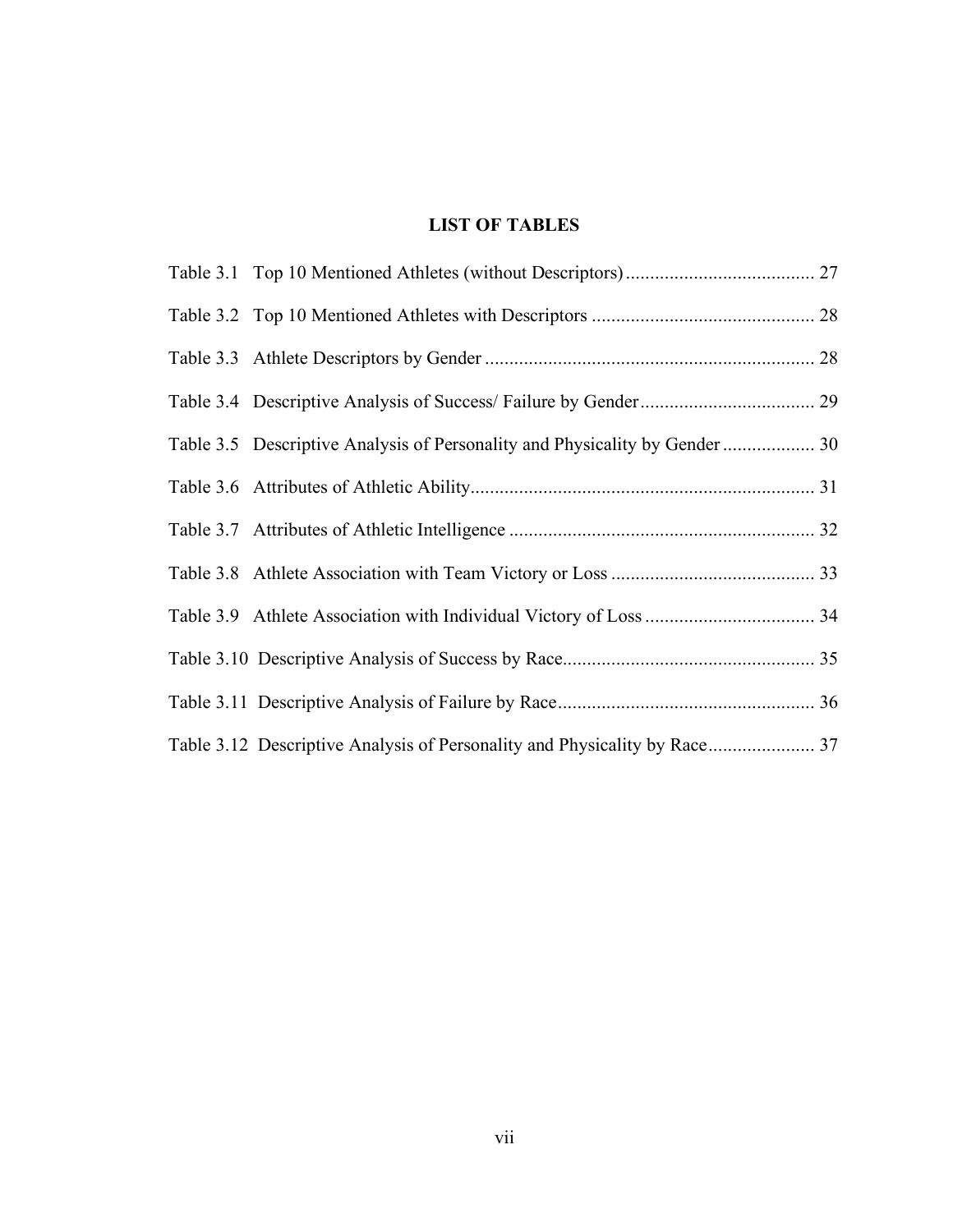### **ABSTRACT**

The idea of celebrity in sport is a familiar conception within our current media landscape. Professional athletes have always maintained a level of celebrity status due to the popularity of sports within the American culture. Much research in the area of communication and sport seeks to tackle themes of race, gender, and in-game coverage portrayal. However, little examines what sports highlights and sports news programs offer towards continuing or challenging ingrained stereotypes, and how such coverage elevates (or diminishes) the celebrity status of these athletes. This study seeks to expand upon this current mass and sports communication research.

Using theoretical perspectives of celebrity attribution, framing, and sports framing methodologies, the current study is a content analysis of the main network of ESPN in the summer of 2013. Results indicate specific athletes garner much of the descriptive coverage spoken by ESPN employees. In addition, women athletes remain underrepresented and misrepresented through the spoken descriptive phrases. Finally, results indicate significant differences emerge in the ways specific athletes are described based on athletic and intellectual ability. It is through these types of representation where one may see a clear elevation of celebrity status.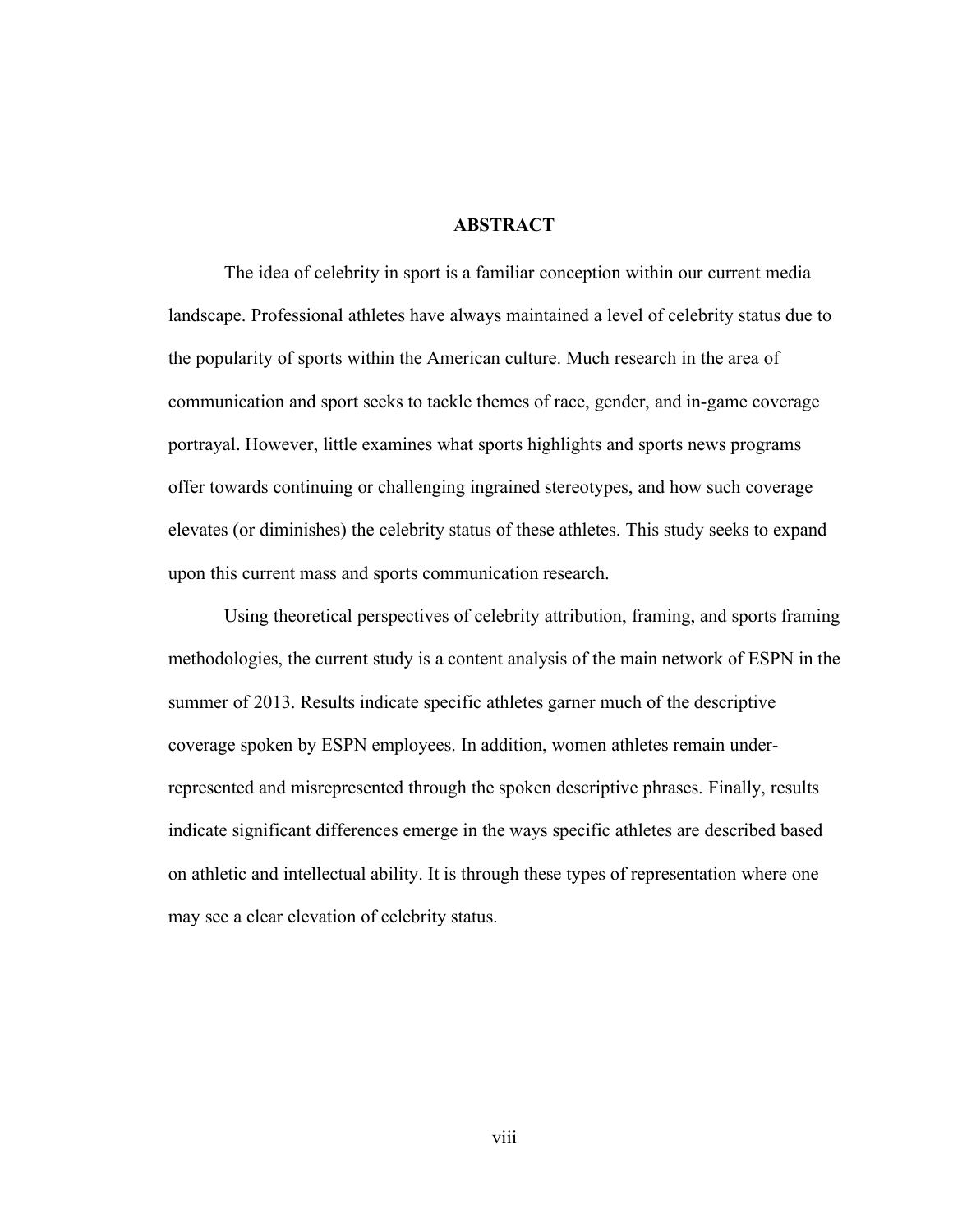## **Chapter 1**

#### **INTRODUCTION**

The Entertainment and Sports Programming Network (ESPN) is synonymous with sports culture. As a business, it is estimated ESPN has a net worth over 40 billion dollars, and accounts for 57% of the Disney Corporation's total revenue (Badenhausen, 2012). Former Disney CEO, Michael Eisner, stated, "To this day, the Walt Disney Company would not exist without ESPN. The protection of Mickey Mouse is ESPN." (via Miller, Eder, & Sandomir, 2013, p. 5). By examining the profits and viewing numbers of ESPN, it is evident the prominence the network has within American culture. But, the business of ESPN does not solely lie within the news it presents or its function to provide sporting coverage. Instead, the *brand* of ESPN is its most valuable asset. As ESPN continues to dominate sports broadcasting and, more importantly, shape sports culture, academic research must strive to understand its framing practices and content.

Considerable academic research examines sports broadcasting practices generally (see Angelini, MacArthur, & Billings, 2012; Angelini & Billings, 2010a; Billings, 2007) and that of ESPN in particular (see Adams & Tuggle, 2004; Tuggle, 1997; Turner, 2013). It should come as no surprise that ESPN remains a topic of discussion among sports communication scholars as it continues to rank within the top-10 in Nielsen ratings for cable networks (Kondolojy, 2014). In addition to cable networks, ESPN websites and mobile applications are necessities for scoring updates and up-to-the-minute sports news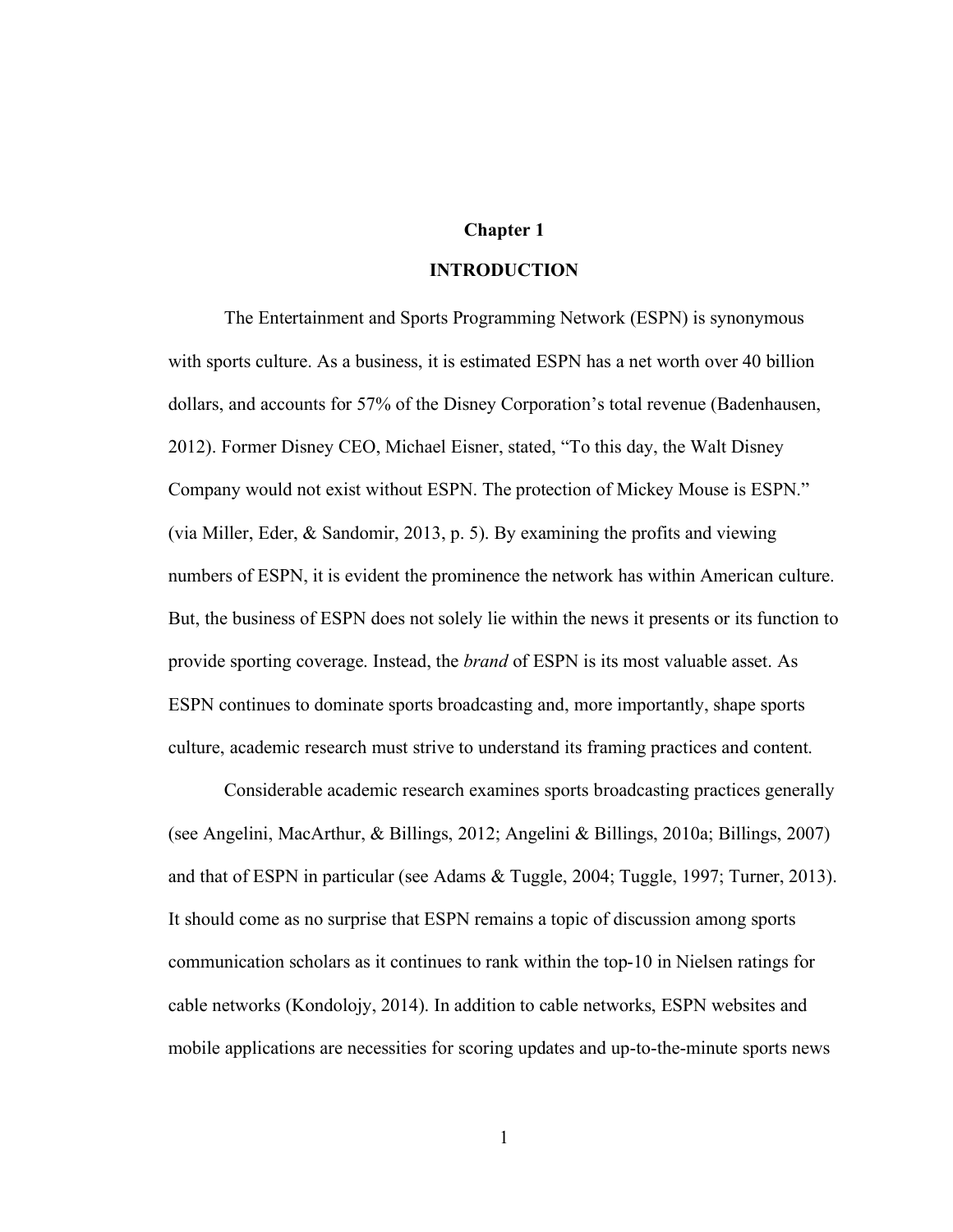for the most devoted fans. Therefore, it is not merely enough to examine ESPN's presence within the sports culture; instead, one must examine the messages in broadcasts.

Using the main network of ESPN as the basis for this examination, the current project seeks to evaluate framing practices (Entman, 2007; Gitlin, 1980;Goffman, 1974), expand the current usage of sports framing methodology beyond the realm of in-game competition and Olympic broadcasting (see Billings & Eastman, 2003) and examine the celebrity status attribution (Hellmueller  $\&$  Aeschbacher, 2010; Rojeck, 2001) of athletes on the network. In other words, the researcher seeks to understand how, through the processes of selection, emphasis, and exclusion (Gitlin, 1980), framing practices of ESPN serve to boost, damage, or moderate an athlete's celebrity status. Celebrity status is an important concept within our culture as it may be argued that there are levels to which an individual has both achieved one's status and been attributed such stardom.

Previous examinations of ESPN show that certain athletes garner significant coverage from the network (Burns, 2013), whether one agrees it is warranted or not. This is not to say that ESPN does not engage in the practice of non-biased journalism, especially when covering more traditional "harder" news stories. Instead, previous "news-events" (e.g., LeBron James' *The Decision*, "Tebowmania") and critiques of the network (see McBride, 2011, 2012; Ohlmeyer, 2010) provided the impetus to examine potential favoritism exhibited by the network.

This examination into framing and celebrity attribution does not question the ethical commitments of the network, nor does it intend to devalue the athletic talents of those athletes present on ESPN. Instead, as Wanta (2012) notes, the way in which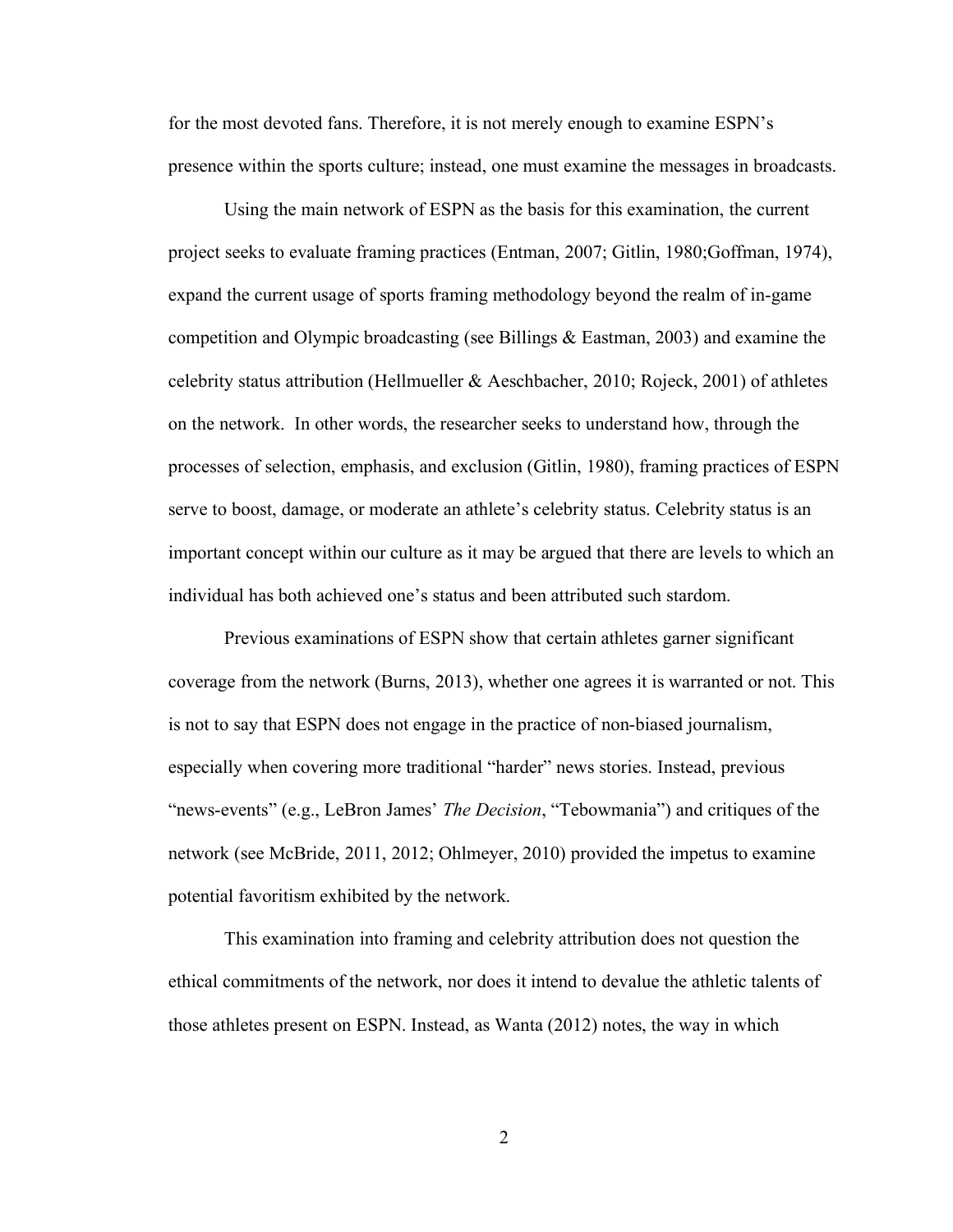athletes are described may have a profound effect on the ways in which sports fans view these athletes. With this in mind, one must first understand the content of the media message, before examining potential audience effects. As such, the goal of this project is to understand how athletes are framed through language spoken by ESPN employees. These devices allow one to observe: (1) how celebrity status of an athlete is attributed beyond that which is achieved, (2) how gender is represented amongst male and female athletes, (3) how athletes are described based on their athletic and intellectual talent, and (4) how athletes are framed in terms of contributing to a team or individual's victory or defeat.

#### **1.1 Celebrity Creation**

Celebrities are social constructs that are granted status through the society and culture to which they belong (Seifert, 2010 via Hellmueller  $\&$  Aeschbacher, 2010). In this sense, a celebrity is not created merely through one's personal perseverance and devotion. Instead, celebrities are cultural fabrications aided by the media and its subsequent presentations (Rojeck, 2001). Within the current literature, researchers distinguish between three types of celebrities: *attributed celebrities*, *ascribed celebrities*, and *achieved celebrities* (Rojeck, 2001). An *attributed celebrity* is one who is a product of media manufacturing through one's constant portrayal or depiction within the mass media (Rojeck, 2001). For example, reality stars Nicole "Snooki" Polizzi from *Jersey Shore* or Alana "Honey Boo Boo" Thompson from *Toddlers and Tiaras* have not accomplished a rare feat to earn their fame. An *ascribed celebrity*, on the other hand, is one who is created due to biological descent (Hellmueller & Aeschbacher, 2010). These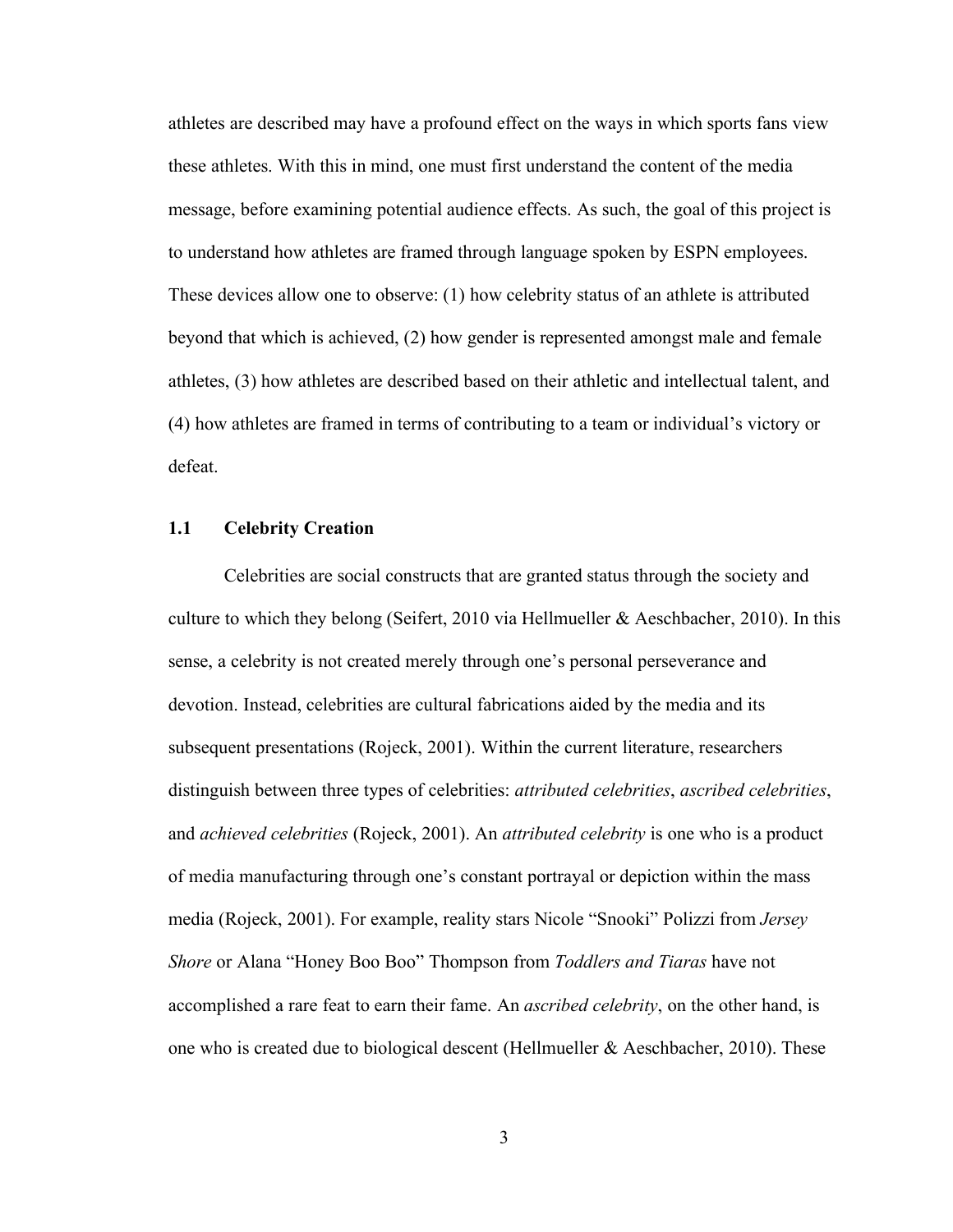celebrities include members of the British Royal Family or children of famous politicians or actors. In these cases, the celebrity status is ascribed to them based on the actions of their parents or family lineage. Finally, an *achieved celebrity* is one due to an individual's possession of a rare talent or skill, such as actors, musicians, or athletes (Hellmueller & Aeschbacher, 2010). However, as noted by Rojeck (2001), an "achieved celebrity is not exclusively a matter of special talent or skill. In some cases it is largely the result of the concentrated representation of an individual as noteworthy or exceptional by cultural intermediaries" (p.18). Thus, while these athletes may be seen as those who have achieved their celebrity status, their stardom may also be attributed because of their continual presence within the media (Hellmueller & Aeschbacher, 2010; Rojeck, 2001).

The creation, or celebrification, of an ordinary citizen into a celebrity is not a new task. Many "ordinary people" have been discovered, uprooted from the life they once knew and placed within celebrity culture (Turner, 2006). However, the creation of a celebrity may not only be applied to those who were previously unknown. Visibility granted through media outlets enables celebrities to bolster, uphold, or damage their stardom due to constant access and exposure to their interactions (Hellmueller & Aeschbacher, 2010). For example, Justin Bieber first rose to fame as a teenage musician and YouTube sensation with a devoted following of adolescents. Recently, however, his celebrity status was damaged through altercations with the paparazzi and inappropriate comments viewed as uncharacteristic of the once innocent teen star. Therefore, as the media industry is able to manufacture celebrities, it is also able to destroy them and create their replacement (Turner, 2006). As a result, a celebrity cannot be thought of one whose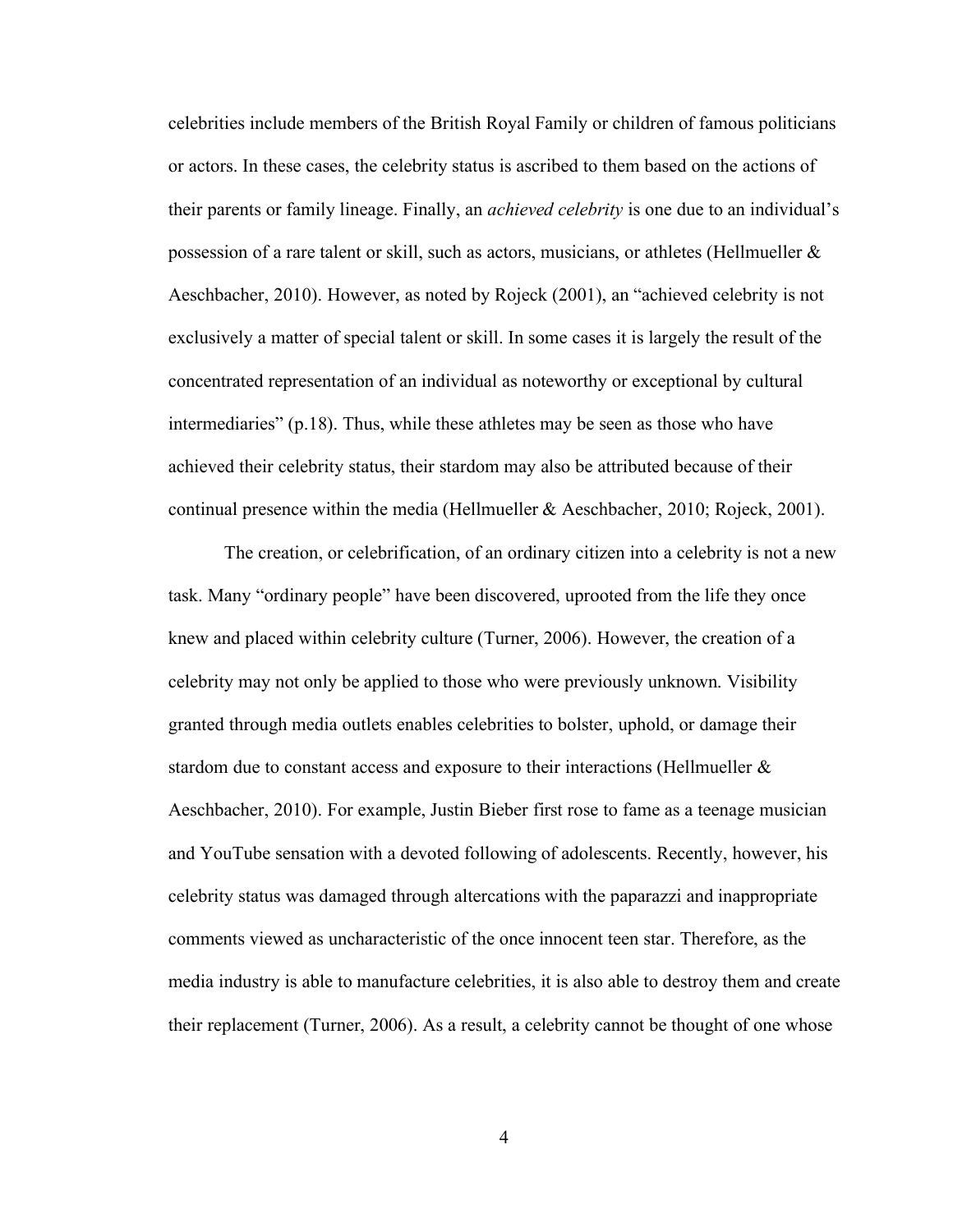status is stagnant or guaranteed. Instead, celebrity status may be viewed as a fluid process, capable of changing based on the circumstances. Even though audiences clamor for the current reality star or superstar athlete, new stars are generated because the media can invent and re-brand their own celebrity creations (Turner, 2006). To this degree, the creation of a celebrity serves a business function for media conglomerates; the need to create celebrities, or superstar athletes, is a necessity to continue to entice audiences and produce profits.

The media benefits from celebrity creation as it continues to drive ratings. For example, the television special, *The Decision,* allowed millions of viewers to see how the specific LeBron James narrative would unfold.13 million viewers tuned in to watch this hour-long special despite critiques of it being a fabricated news-event (Ohlmeyer, 2010). Beyond this special programming, celebrity creation may help drive the overall ratings of the network. ESPN remains among the top 10 cable networks for primetime viewership, behind networks such as TBS and USA Network (Kondolojy, 2014). It may be argued that individuals are not simply tuning in for sporting news, but instead choosing to watch because of the vivid storylines and personalization of the players (Fortunato, 2001).

Despite the economic benefits of the fabrication of celebrities, it remains important to look at celebrity portrayals in terms of media effects; one must strive to understand how framing of superstar athletes affect both the perceptions and actions of the viewing audience. As noted by Chia and Poo (2009), adolescents who received more content regarding their celebrity idols reported higher levels of "intimacy" with such celebrities. Through their media consumption, adolescents created parasocial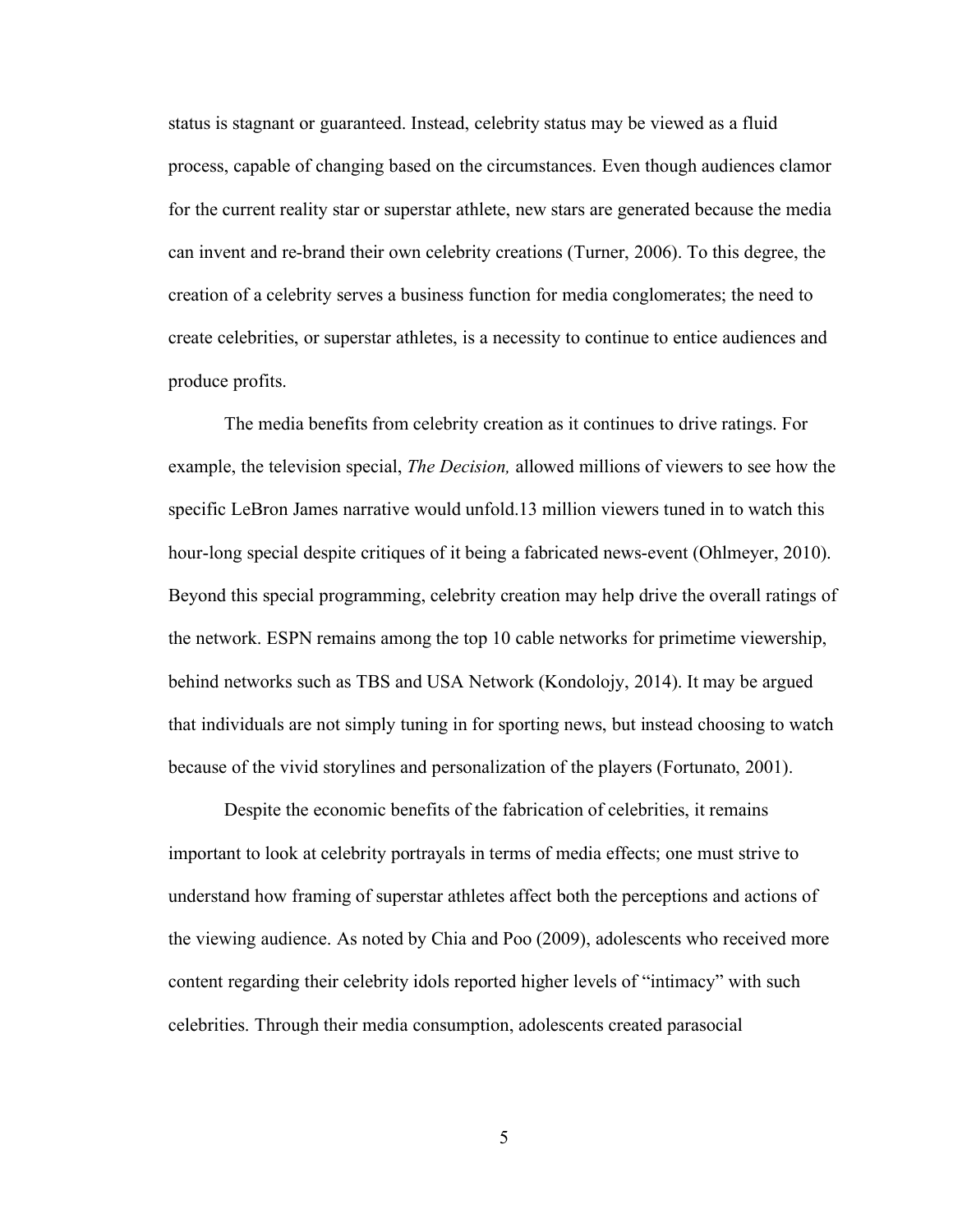relationships with those celebrities with whom they have never met (Chia  $\&$  Poo, 2009). If one were to extend such principles towards the coverage of superstar athletes, one may recognize how coverage may affect fan affinity or, potential dislike of specific athletes. If devoted fans are engrossed in the framing and narratives told through sports broadcasting, particularly that of ESPN, they may also form opinions or devotions similar to those portrayed through the media.

As this study may not make conclusions or test audience responses to celebrification, these concepts serve as a foundation to analyze how celebrity messages are framed through the media. If the study finds framing practices that serve to elevate the *attributed* status of superstar athletes, one may further explore if these practices have an effect on the perceptions or actions of the audience. It remains crucial to understand both the process of celebrification and the framing practices of the mass media. Through first understanding the content, one can conduct future research examining potential audience response to the celebrification process and may continue to examine constant media practices.

#### **1.2 Framing**

Based in the fields of psychology and sociology, framing is the theoretical perspective centered on an assumption that audiences' perceptions of an issue are affected by the way it is characterized within a news story (Scheufele  $\&$  Tewksbury, 2007). Building on the work of Goffman (1974), framing theorizes that individuals make sense of their everyday lives through the formation of "schemata of interpretation," or frames, as a way to organize and identify their experiences (p. 21). Expanded beyond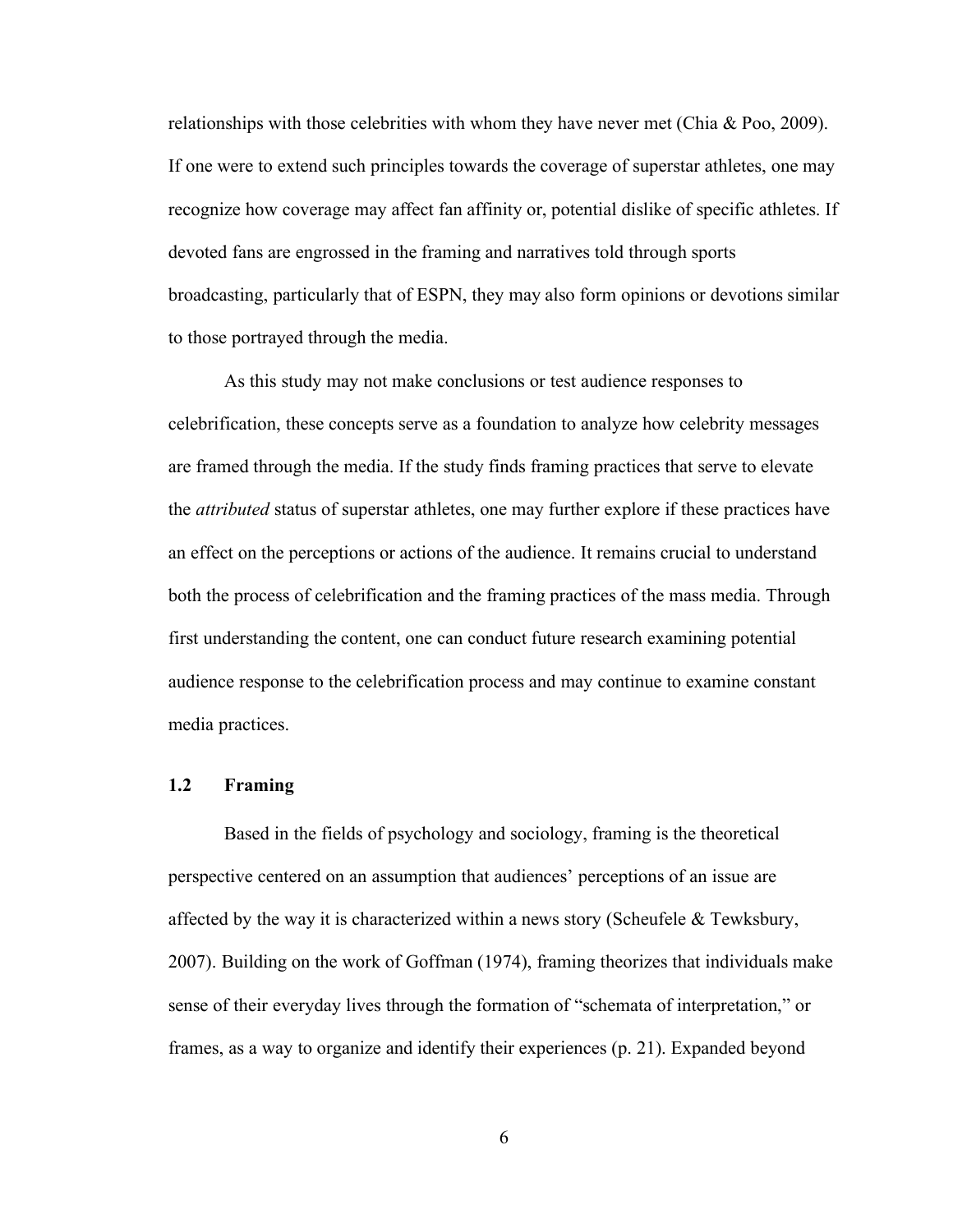Goffman's (1974) original interpretation, framing perspectives have often been applied to mass media studies and news production (Pan & Kosicki, 1993). Primarily associated with political candidates, legislation, and policy formation (D'Angelo & Kuypers, 2010), framing assembles a narrative through a purposive selection of highlights and information to promote a particular interpretation by the audience (Entman, 2007). Whether a narrative is crafted portraying an athlete as a hero (Hoebeke, Deprez,  $\&$ Raeymaeckers, 2011), or depicts an individual as embodying the American Dream (Burns, 2009), frames provide a central idea by which audiences may organize and interpret these news events (Pan & Kosicki, 1993).

Framing is an actively selective process through the emphasis of certain issues while minimizing or excluding others (Lecheler  $\&$  de Vreese, 2010). In other words, framing is an organizing concept that allows the audience to create meaning through the presentation of the material (Gamson & Modigliani, 1987). When such framing practices are employed, those who are favored by the presentation, or slant, appear to have a higher position of power (Entman, 2007).

Gitlin (1980) proposes framing employs three processes: selection, emphasis, and exclusion. It is through the persistence and conventions of these methods that one begins to see the true power of framing. Unlike the potential effects of priming and agendasetting theories, framing serves as an important concept as it does not merely look at what topics were covered, but how such topics were presented (Scheufele & Tewksbury, 2007). Thus, the current study does not view framing as an unintentional byproduct of journalistic norms and conventions. Instead, consistent with the views of Kendall (2005),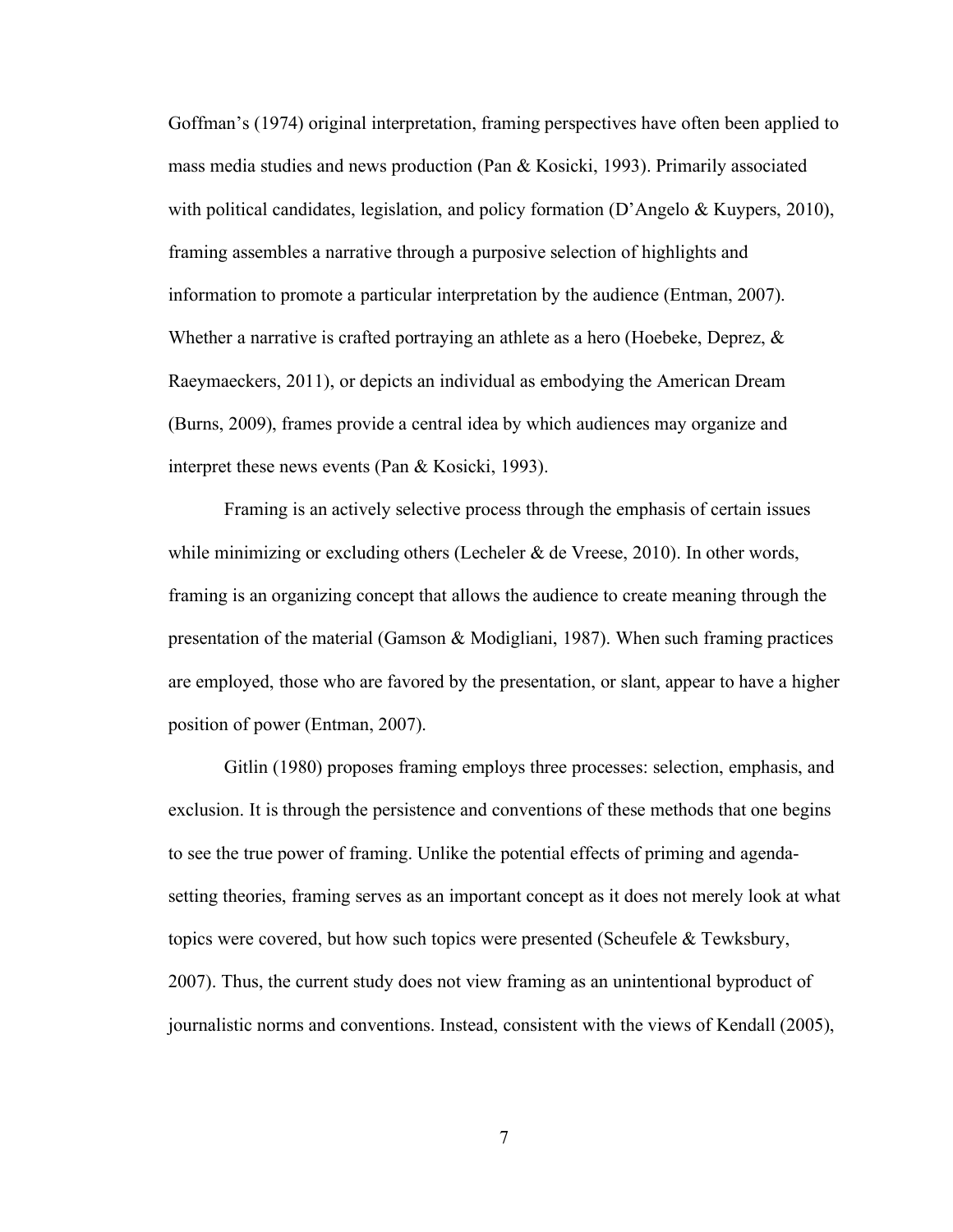the current study views framing as an intentional measure to help spread an individual ideology, or, in this case, the views and opinions of ESPN gatekeepers.

Though the study will not look at audience effects, the potential consequences of news-framing practices may have cumulative effects on audiences. Studies reveal framing techniques can have a lingering effect, on those exposed to such content (Druckman & Nelson, 2003; Lecheler & de Vreese, 2011; Tewksbury, Jones, Peske, Raymond, & Vig, 2000). For example, Druckman and Nelson (2003) concluded framing effects are relatively short-lasting, dissipating ten days after the initial frame exposure and remaining conditional on other factors including interpersonal conversations and previous knowledge. More recently, a study conducted by Lecheler and de Vreese (2011) found participants had lingering effects of the selected content up to two weeks after exposure. Whether the framing effects last ten days (Druckman & Nelson, 2003) or three weeks (Tewksbury et al., 2000), the audience remains susceptible to the messages and viewpoints of media broadcasts and portrayals. To this end, framing practices of the mass media could have cumulative effects on heavy television viewing individuals, as they may constantly be exposed to such purposeful messages.

Though recent studies sought to expand the horizons of this theoretical perspective, framing theory remains grounded within the field of political communication. In particular, framing perspectives and analyses are often used to evaluate audience interpretation of policy debates and political candidates, with studies concluding that cable news networks, such as FOX News and MSNBC, have the power to influence the opinion of their viewing audience (Feldman, Maibach, Roser-Renouf, &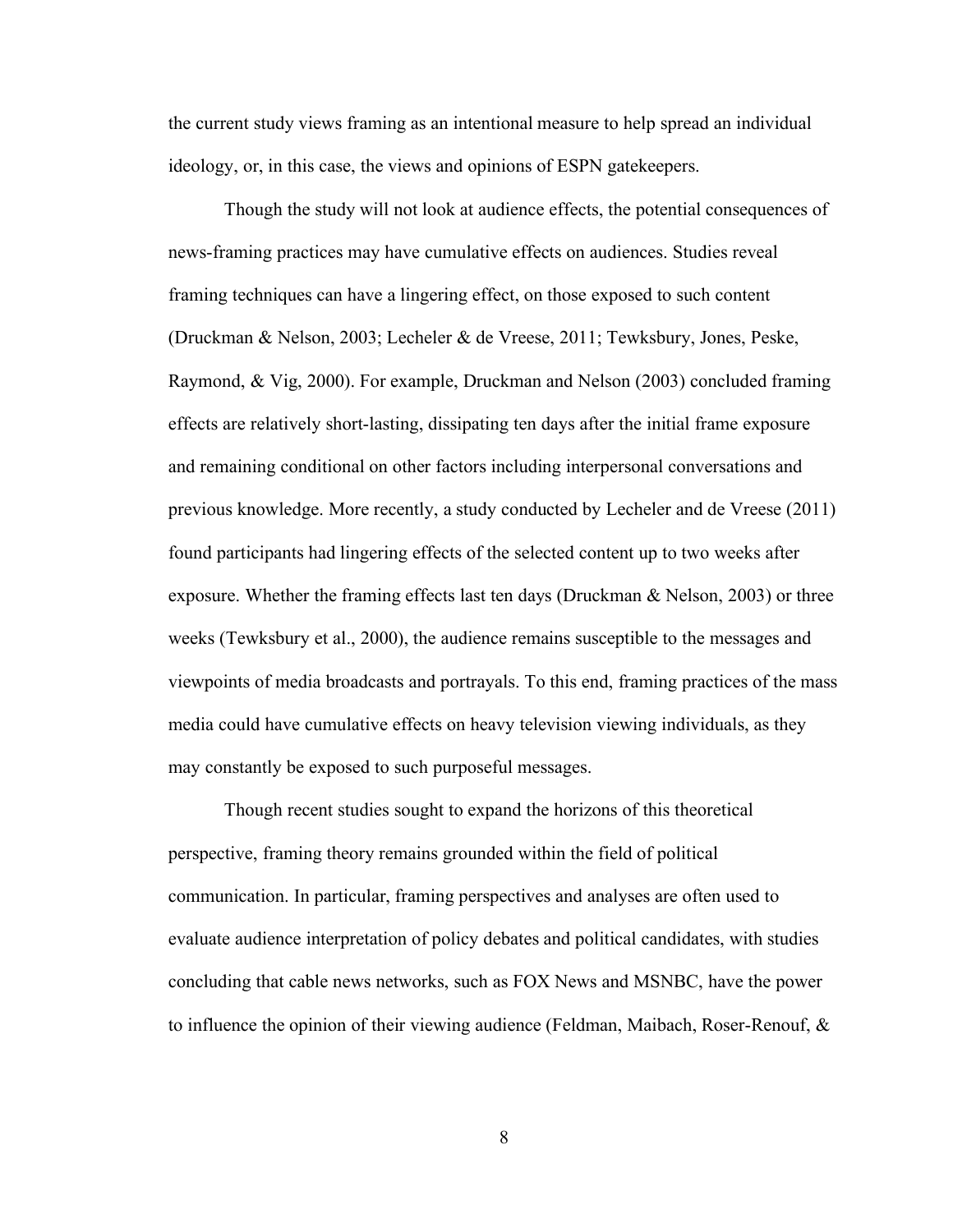Leiserowitz, 2012). However, news frames may be seen within a broader perspective as they may be viewed as storytelling devices that can be applied to any number of issues (Brewer & Gross, 2010). The same basic tenets, mainly the assemblage of a narrative to promote a particular interpretation (Entman, 2007), apply beyond political boundaries previously constructed by scholars.

It is important that one not oversimplify the power of framing, reducing it merely to the overall presentation of a message. Instead, at its core, framing involves the cognitive process of encoding, interpreting, and retrieving media messages (Pan  $\&$ Kosicki, 1993, p. 57). Framing gives greater understanding to not only *how* a message is presented but possible motivations, or *why* such messages are chosen and depicted to a certain audience. Similar to that of political campaigning, effective framing via broadcast television produces winners and losers, benefiting those who can control the message and understand the audience.

### **1.3 Sports Framing**

Wanta (2012) states the framing perspective has strong implications for sports communication research. He claims, "the attributes linked to athletes influence the ways in which sports fans view these athletes" (Wanta, 2012, p. 82). From reinforcing gender differences to perpetuating racial stereotypes, sports broadcasting serves as a way to shape the understandings of athletes within our culture. However, to move toward understanding potential audience effects, one must first analyze the content and messages present within current sports broadcasting practices. In addition, it may also serve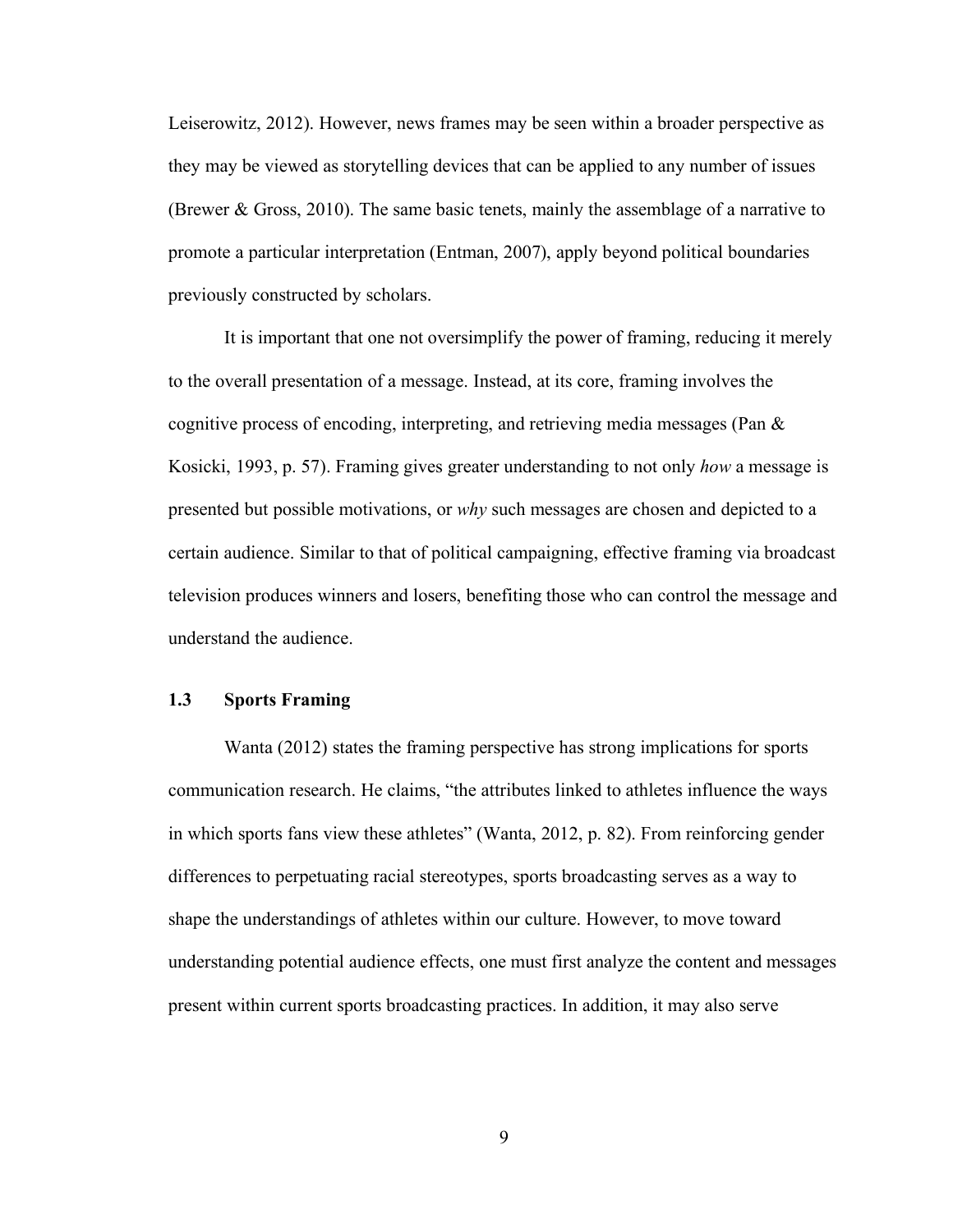researchers to examine possible motivations (e.g., profit models, ratings) of these framing practices.

Much of the recent sports broadcasting framing research focuses on gender portrayals within Olympic and specific sports announcing (Angelini & Billings, 2010a; Billings, Angelini, & Eastman 2008a; Billings, Brown, Crout, McKenna, Rice, Timanus, & Ziegler, 2008b; Billings et al.; 2005), race portrayals (Angelini & Billings, 2010b; Billings, 2003; Billings, 2004; Billings et al., 2008a; Billings et al., 2008b; Mercurio & Filak, 2010), and broadcasting strategies of the NBA (Fortunato, 2001). As evident through academic research, the use of framing within the genre of sports is not new to the field of communication. Instead, the results indicate practices that begin to divide the sports world. Therefore, such sports framing methodologies can be applied to sports analysis and highlights beyond that of in-game competition.

 Moving forward, when one is referring to the attributed status of athletes, the researcher will now refer to them as 'superstar' athletes. Within the study, the superstar athlete is one who is awarded celebrity status through one's portrayal within ESPN programming. Operationally and conceptually, one may see the difference between what the researcher means between all-star and superstar. While an all-star athlete may be defined as one who achieves such a status through their actions on the field, a superstar athlete represents the elevated status (i.e., attributed celebrity status) one receives as a result of their constant media presence. The responsibility to become an all-star, in this case, lies within the athlete's talent and ability; the pressure to become a superstar lies in the creative abilities of mass media.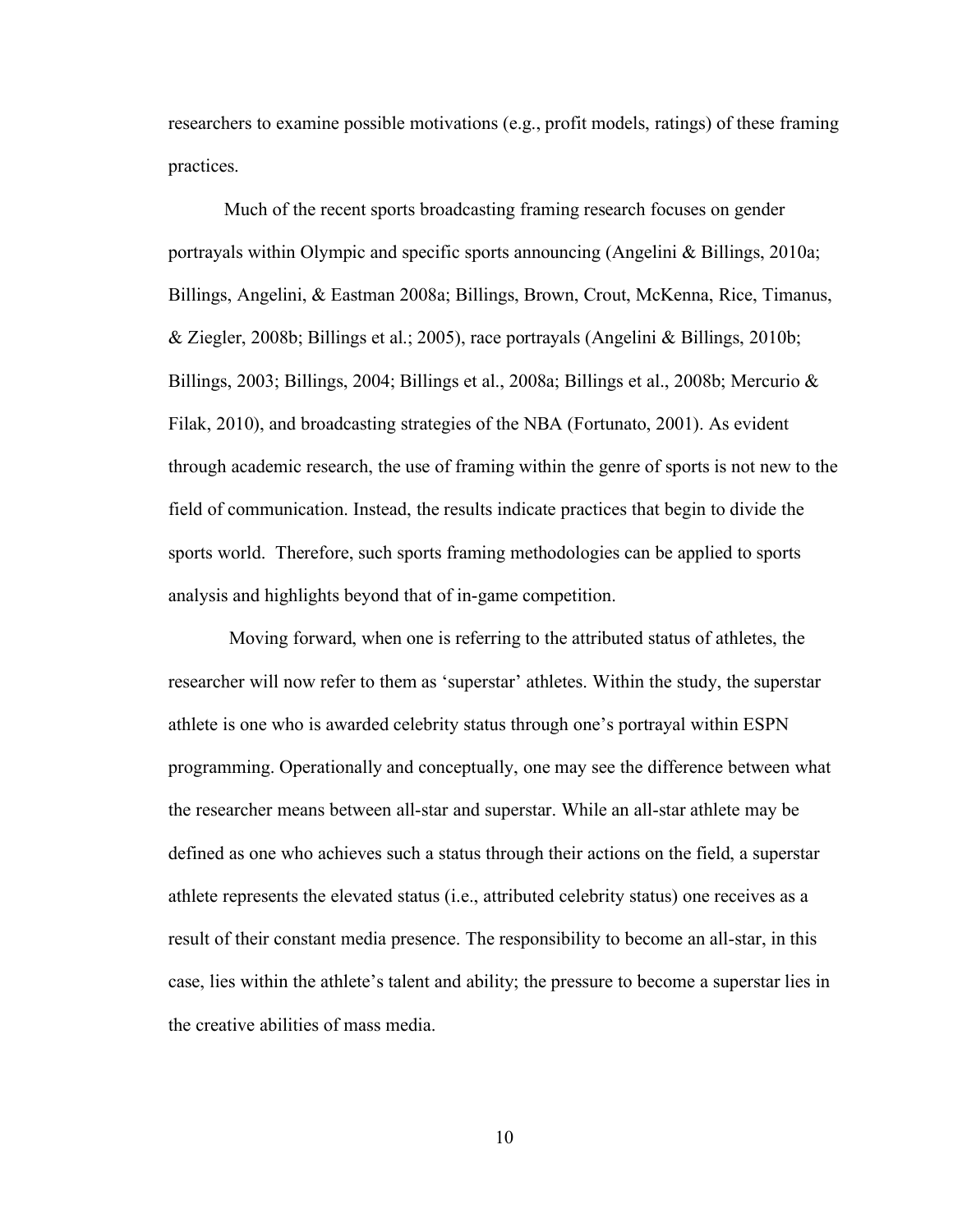In addition, the researcher does not believe these are two dichotomous or mutually exclusive categories. Instead, these classifications recognize how specific coverage and emphasis through the media may elevate the status of those receiving praise. To view such categories along a continuum may be a more accurate representation when discussing superstar and all-star athletes. In this regard, it remains the argument that one cannot merely achieve superstar status without the attributive influences of the media system.

# *RQ1: How does the portrayal of superstar athletes through the framing practices of ESPN help boost or damage the celebrity status of athletes?*

Central to  $RQ_1$  are the framing functions described by Gitlin (1980) of selection, exclusion, and emphasis. In other words, who, or what, is being presented and emphasized within these sports broadcasts? Burns (2013), after observing the content of ESPN for a year, noted LeBron James was mentioned 1,930 times within ESPN's *SportsCenter*. The next highest mentioned athlete, Kobe Bryant, was mentioned 1,345 times, yet no tennis players, racecar drivers, or, most notably, female athletes made the list of the "12 Most Mentioned Athletes" (Burns, 2013). Through these results, one may conclude that ESPN contributes to the attributed celebrity status, albeit positive or negative, of these athletes through mere clock time, if nothing else were to be examined.

*H1: There will be a statistically significant difference in the amount of coverage given to specific athletes.*

Through the media's framing practices, athletes may be attributed their celebrity status beyond the level to which they have already achieved (Rojeck, 2001). The media's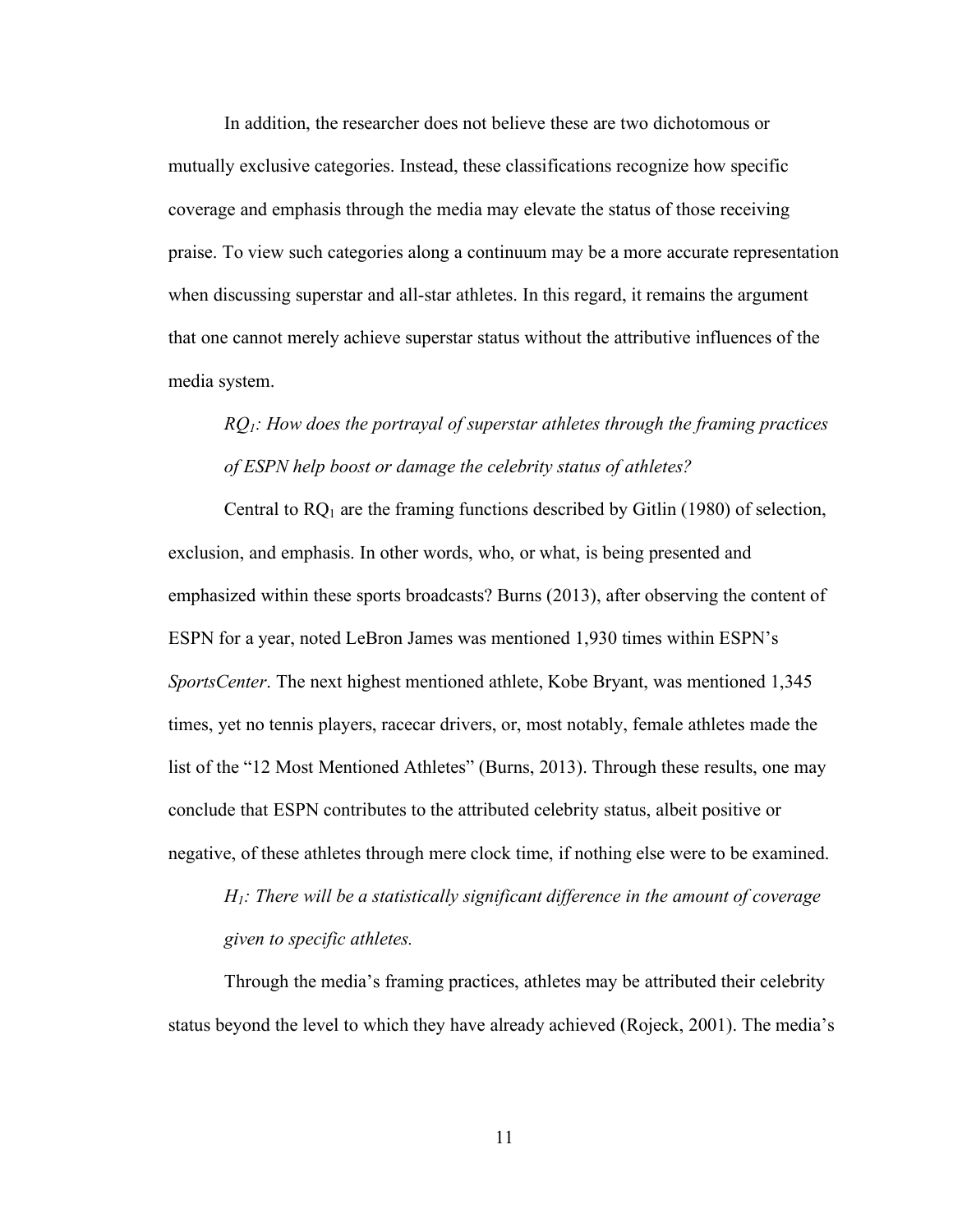constant portrayals enables athletes to be constantly lauded or criticized for their achieved athletic success. At the same time these athletes are given coverage as a way to fit into the current media narratives and storylines. For example, Fortunato (2001) notes the goal of the sports reporter is to personalize the player and create a humanizing storyline extending beyond the court and jersey number. Serazio (2010) agrees, claiming the media was responsible for the recovery metaphor surrounding the 2006 New Orleans Saints' surprise season, in which the team made it to the playoffs after Hurricane Katrina destroyed much of the Louisiana city.

As sports journalists engage in reporting that resembles devoted fans rather than non-biased observers (Serazio, 2010), research must examine how the current sports media seek to report the "news" and highlights of the day. For if these biases exist, whether racial or gendered, prejudices may permeate into future generations, allowing a continued culture of stereotyping and poor journalistic standards (Eastman & Billings, 2001; Mercurio & Filak, 2010). Consequently, if a reporter is truly considered a sports journalist, it should be acceptable that they are held to the same journalistic integrity as other reporters in the field.

#### **1.3.1 Gender Sports Framing**

There is considerable research on the portrayal of women athletes in sporting events, such as the Olympics (see Angelini, MacArthur, Billings, 2012; Billings, 2007; Billings & Angelini, 2007; Billings et al., 2010a), the NCAA College Basketball Tournament (see Billings et al., 2002; Eastman & Billings, 2001), and within sports specific broadcasts (see Billings et al., 2008a; Billings et al., 2005). While most studies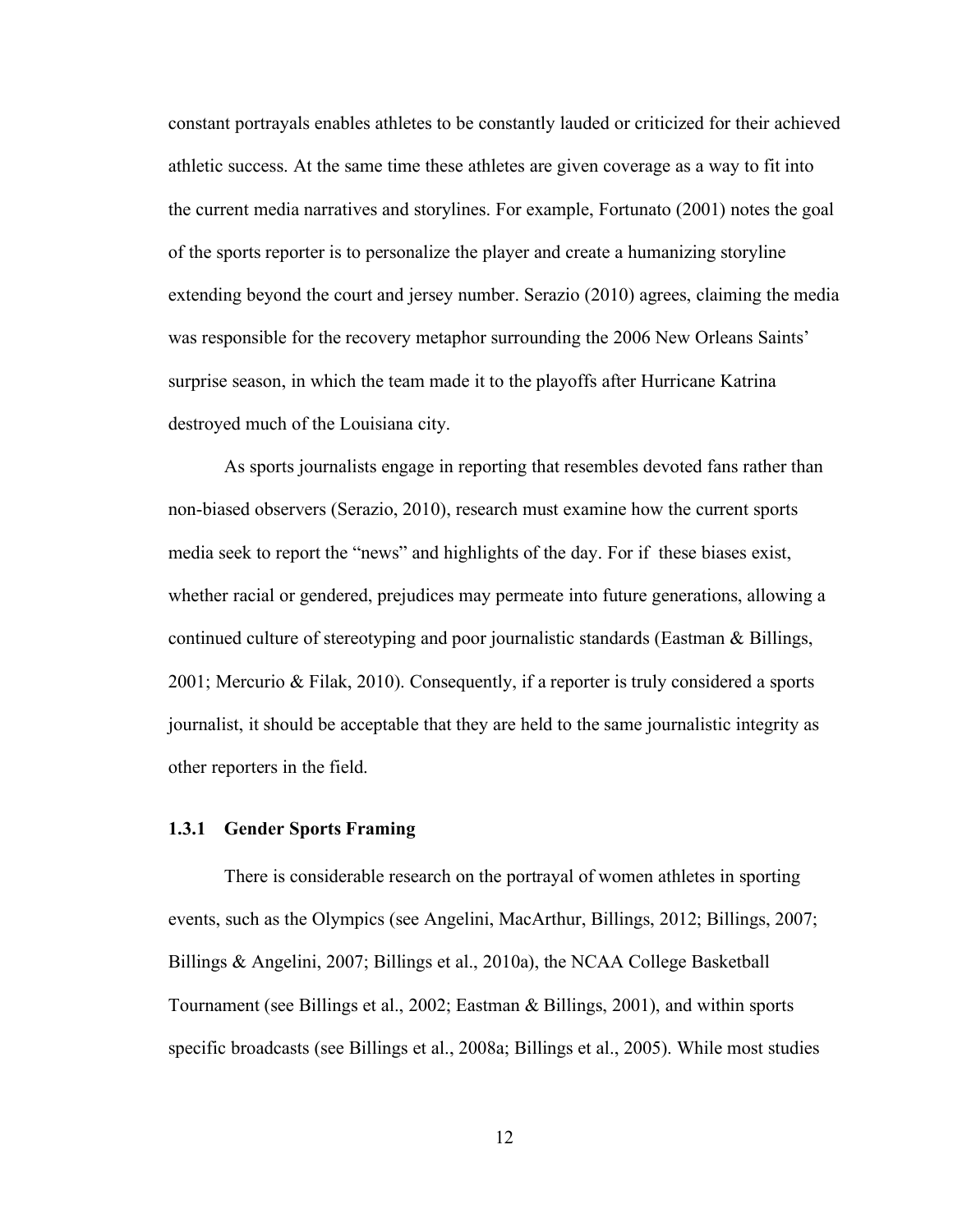conclude that clear gender differences exist, recent research states gender disparities within sports commentary "should be classified as gender *differences* rather than *stereotypes*" (Angelini et al., 2012, p. 274). In other words, while a gendered structure within language exists, it may not be as predictable as previously conceived by sports communication scholars. Though Eastman and Billings (2001), when observing 66 college basketball games, found that the athlete's gender altered the gender-based language, overtly gendered language should not be used as a way to describe the framing phenomena within sports broadcasting.

Yet, despite recent findings that suggest the support of gendered *difference* instead of *stereotypes* (see Angelini et al., 2012), previous research continually supports a gendered sports world, both in terms of description and on screen presence. When observing the 2006 Torino Olympics, Billings et al. (2008b) observed clear biases in the way men and women were portrayed in regards to *attributes of success/failure* and *personality and physicality*. While men were viewed as more likely to succeed due to their composure and intelligence, women were said to have succeeded because of their courage (Billings et al., 2008b). This was further perpetuated through women's failures attributed to their lack of athletic skill, while men's failures were due to a lack commitment (Billings et al., 2008b).

These conclusions are consistent with other studies regarding Olympic framing. For example, Angelini and Billings (2010) found similar results in the 2008 Beijing Olympic broadcasts, finding significant gender biases in the descriptions of male and female athletes ( $p < .05$ ). Whether such studies reveal men are portrayed as succeeding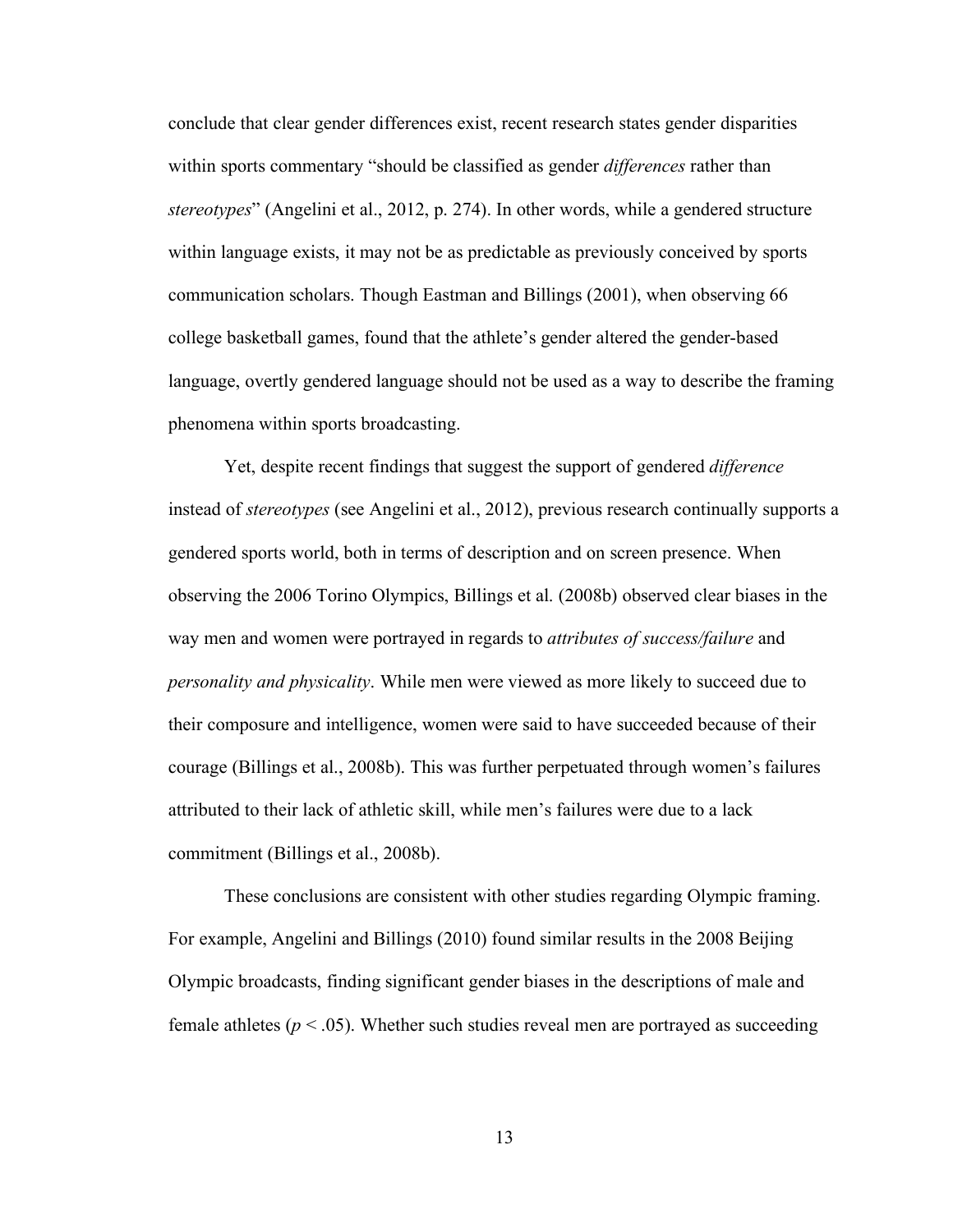because they are more courageous (Billings & Angelini, 2007; Eastman & Billings, 1999), or more recent studies finding women described based on their emotions (Angelini et al., 2012), language continues to divide the sporting world, resorting back to ingrained gendered practices.

Beyond observing the practices in Olympic broadcasts, gender differences in athletic descriptors were also found in golf and basketball broadcasts. When observing the 2000 men and women's NCAA College Basketball Tournaments, Billings, Halone, and Denham (2002) found female athletes were described primarily by where they came from, their personality, and what they looked like. Male athletes, on the other hand, were primarily described on their athletic ability (Billings et al., 2002). In addition, a content analysis of golf tournaments/matches announcing revealed men were seen as more extroverted or introverted and described by their emotions (Billings et al., 2005). Yet, announcers reinforced gender stereotypes because successful female golfers were seen as "luckier" than male golfers while unsuccessful female golfers were said to lack athletic ability (Billings et al., 2005).

However, it may only be pertinent to examine gender biased portrayals if women are actually depicted within sports broadcasts. For Example Tuggle (1997) found that only 5% of the coverage on ESPN's *SportsCenter* and CNN's *Sports Tonight* was devoted to women. Adams and Tuggle (2004) later found that stories devoted to women reduced to 2% on ESPN's *SportsCenter,* with 778 stories about men and 16 about women. In addition, Burns (2013) noted that no female athletes appeared in the "Top 12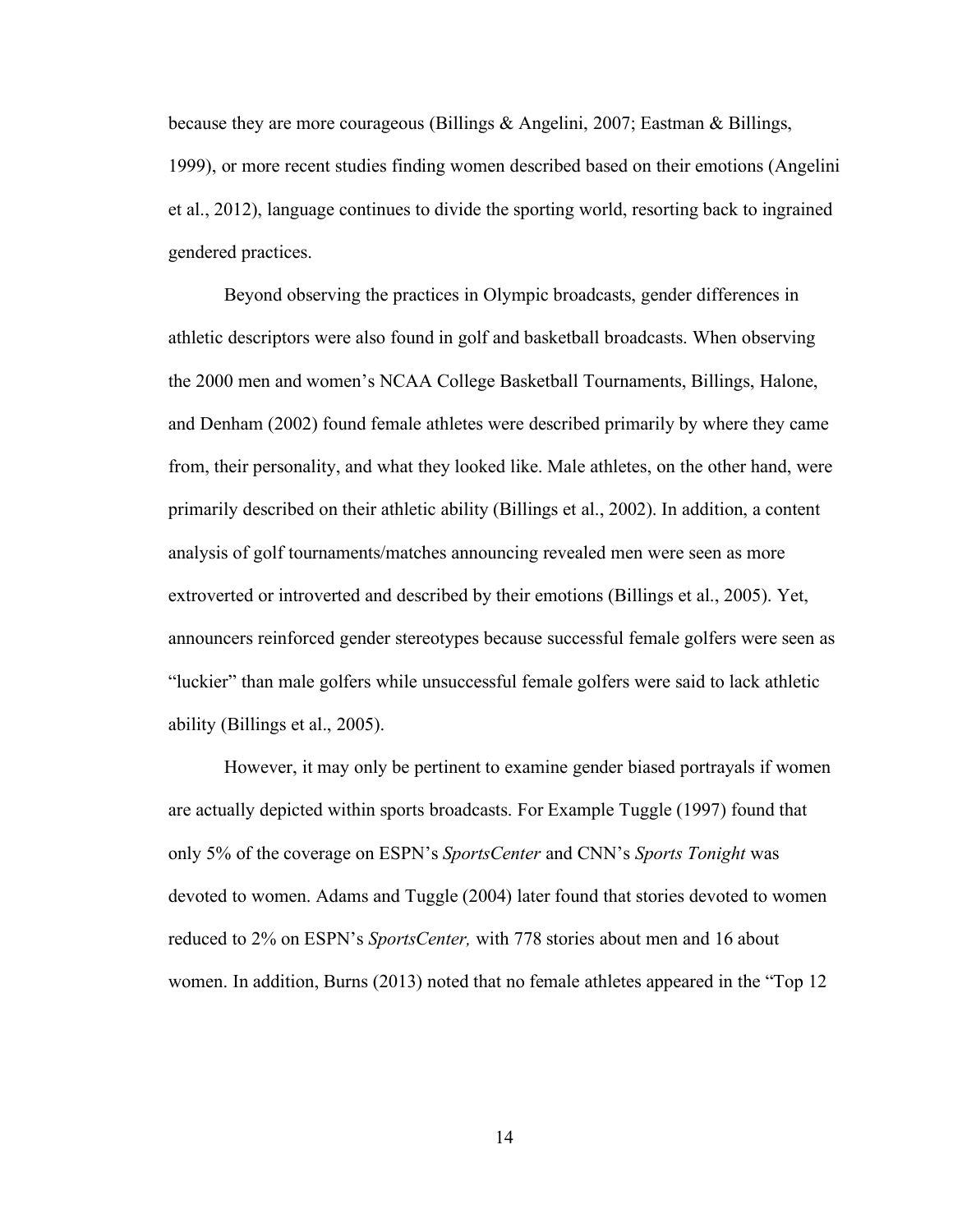Most Mentioned Athletes," further supporting claims that women remain underrepresented or absent on the sports network.

*H2: Women athletes will continue to be under represented within the broadcasts of ESPN.*

#### **1.3.2 Race in Sports Framing**

Framing perspectives have also been applied to racial stereotypes. Often, Black athletes are portrayed as naturally gifted while White athletes are portrayed as intelligent, using their mental abilities to excel on the sports field (McCarthy & Jones, 1997; Mercurio & Filak, 2010; Rada, 1996). Rada (1996) found White athletes were portrayed as "thinking men," while Black athletes were portrayed as just athletes (p. 237). Such an assertion is further supported in a more recent study examining the portrayal of Black and White quarterback prospects. Mercurio and Filak (2010) observed Black quarterbacks were portrayed 424 times (43.9%) as having positive athletic traits as compared to 192 (19.9%) times they exhibited sports intelligence, a statistically significant difference. On the other hand, White quarterback prospects were described 1,309 times (34.5%) as having athletic skills and 991 (32.9%) as exhibiting sports intelligence. Similar to the findings of Rada (1996), Mercurio and Filak (2010) conclude underlying racial portrayals still exist in current media practices, despite conceptions of growing equality with regard to spoken descriptive coverage.

As these results support the notion of seemingly overt, stereotypical portrayals, such depictions have also been recently challenged. Billings (2004) notes while stereotypes and inequality exist in descriptions of the athletic ability of White and Black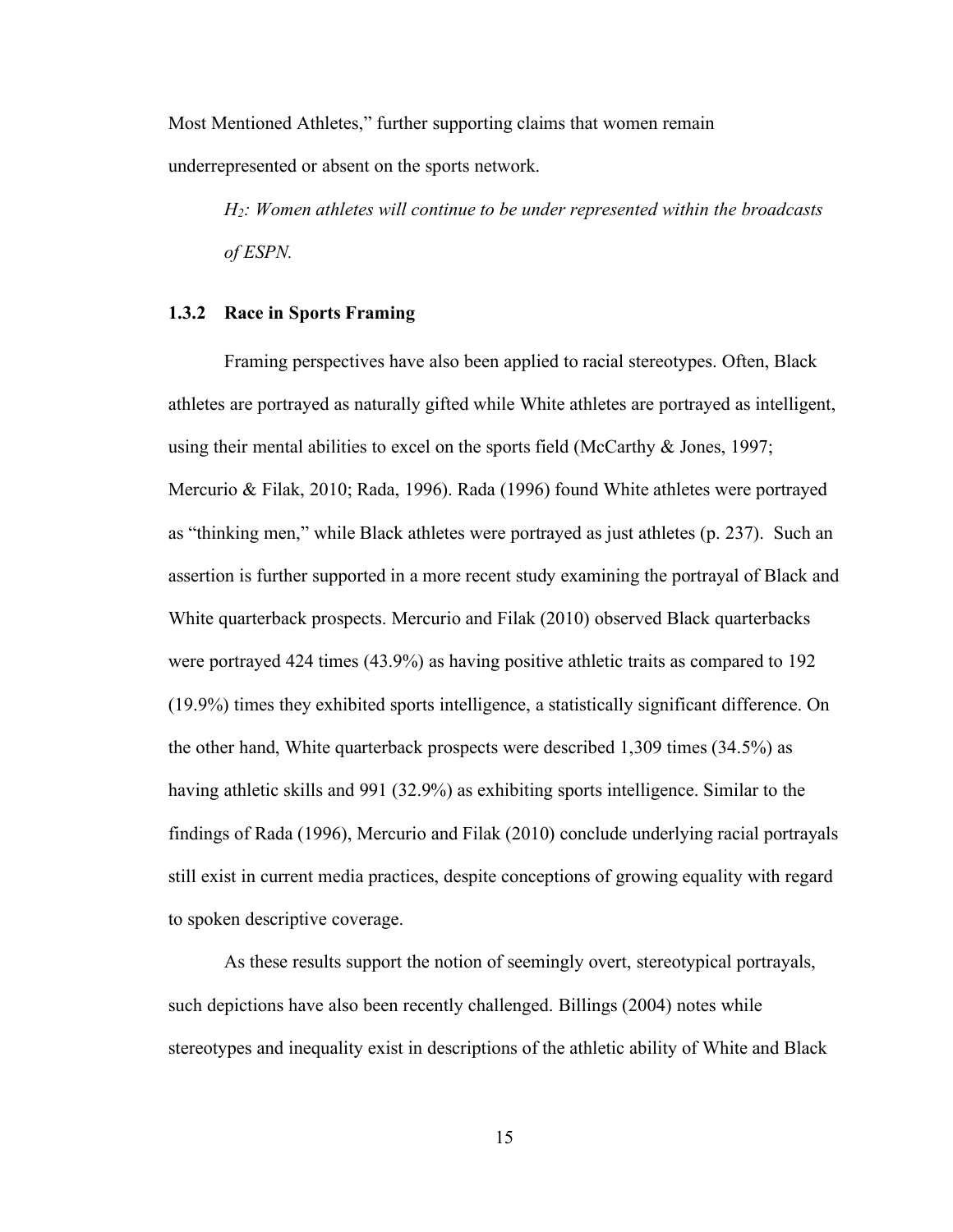quarterbacks, there has been progress in media coverage. When examining the 2008 Beijing Olympics, Angelini and Billings (2010a) observed sportscasters rarely used overt discriminatory language to describe athletes. Instead, the covert language (i.e., differences in descriptive language) utilized by the broadcasters helped shape perceptions of the viewers (Angelini & Billings, 2010a). In addition, Angelini and Billings (2010b) conclude, "implications for social identity are equally complex, as one can argue differences persist, but not in overarching, predictable ways" (p. 8). Though racial undertones may drive portrayals within these announcing practices, the results suggest that racial depictions no longer follow the stereotypical patterns isolated in past studies (Angelini & Billings, 2010b). An examination of the 2008 Summer Olympics found that race no longer followed predictable patterns or themes (Angelini & Billings, 2010b). For example, Black athletes received more comments about their experience than White athletes (Angelini & Billings, 2010b). In addition, Asian athletes trumped Black athletes in regards to strength superiority, hence challenging previously held notions regarding race depictions (Angelini & Billings, 2010b).

This conclusion may be further supported through the portrayal of professional golfer Tiger Woods. Billings (2003), for example, concludes that Woods is only portrayed as Black when he is losing, with descriptors matching more stereotypical Black portrayals. Furthermore, racial themes and patterns are further complicated in the portrayal of Asian-American teen golfer, Michelle Wie (Billings et al., 2008a) who was depicted similar to male golfers because announcers made fewer comments about her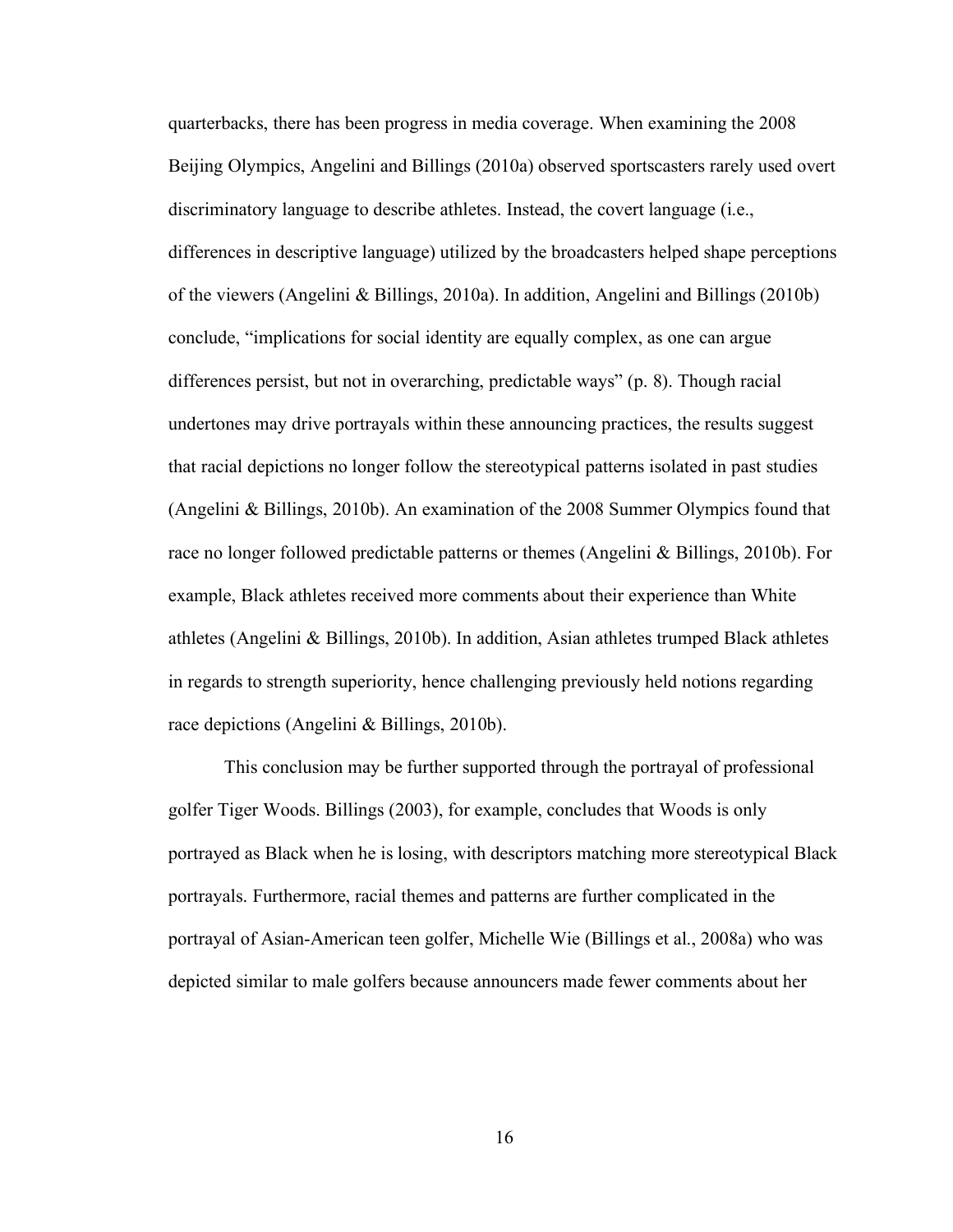gender, ethnicity, or age (Billings et al., 2008a). Thus, using Woods and Wie as examples of athletes who broke previous stereotypes:

*H3a: Athletes with the most mentions will be lauded for their athletic abilities H3b: Athletes with the most mentions will be lauded for their intellectual abilities*

As stereotypes continue to occupy our sports broadcasting media, one cannot apply overarching themes as a way to describe what is actually occurring. Instead, subtle nuances may begin to dictate how athletes of the same race may be portrayed based on their status within the sporting world. This may be especially true when observing superstar athletes.

#### **1.4 Superstar Analysis Framing**

Little research has been conducted to view the framing of individual athletes within sports media. Studies by Billings (2003) and Billings et al. (2008a) represent how superstar athletes Tiger Woods and Michelle Wie broke the mold of traditional stereotypical portrayals. In addition to these analyses, Trujillo (1991) illustrates how Hall of Fame pitcher Nolan Ryan was framed to represent the quintessential image of masculinity.

However, most studies regarding athlete portrayal are qualitative analyses, using no statistical methods to quantify the findings or assertions. For example, Butterworth (2013) described the media portrayal of Tim Tebow as fitting into the narrative of a tragic hero. Additionally, Burns (2009) noted how coverage of athletes through media outlets places them within the American Dream myth through the overcoming of obstacles, working from the bottom up, and making sacrifices. These studies have provided a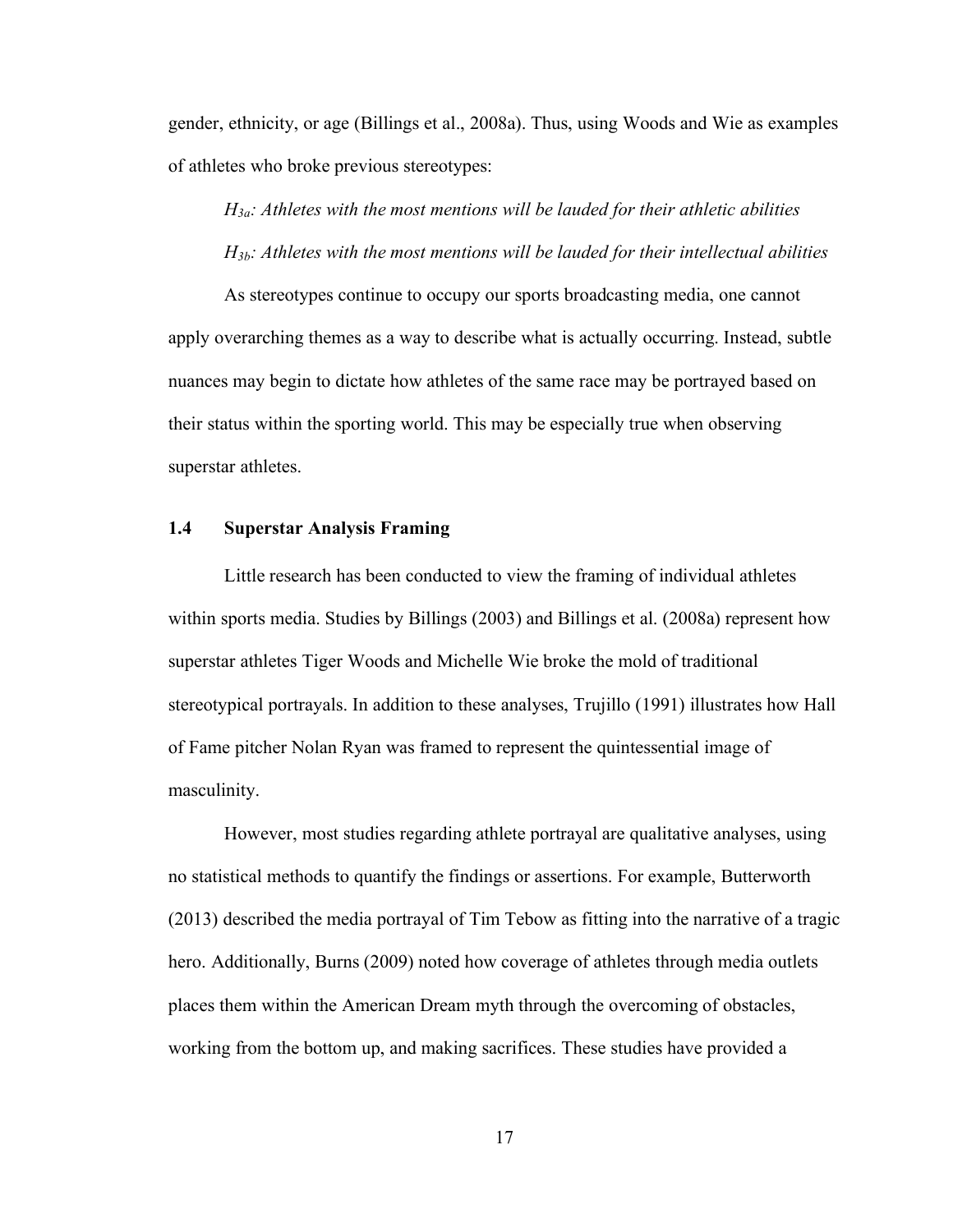foundation to observe potential techniques of sports media, yet one must take the analyses a step further and provide quantifiable data to truly examine framing practices. Therefore, two additional RQs were generated to examine how athletes are portrayed in regards to competition results:

*RQ2: How will athletes with the most mentions be portrayed in regards to contributing or failing to contribute to the victory or defeat in a team competition?*

*RQ3: How will the athletes with the most mentions be portrayed in terms of success or failure within an individual competition?* 

The author found no current research to support the above research questions. However, through understanding how an athlete is portrayed within sports highlights as to contributing to the outcome of a competition, one may be able to suggest further implications and research regarding the framing practices and the elevation of celebrity status. As there is little quantitative research regarding individual portrayals of athletes, these research questions should spark interest in seeking to understand if there is an increase in praise or scrutiny of such athletes. Utilizing conclusions of the current research and previous knowledge regarding sports highlights and analysis, the researcher believes there is added pressure on superstar athletes in relation their performance within team or individual competitions.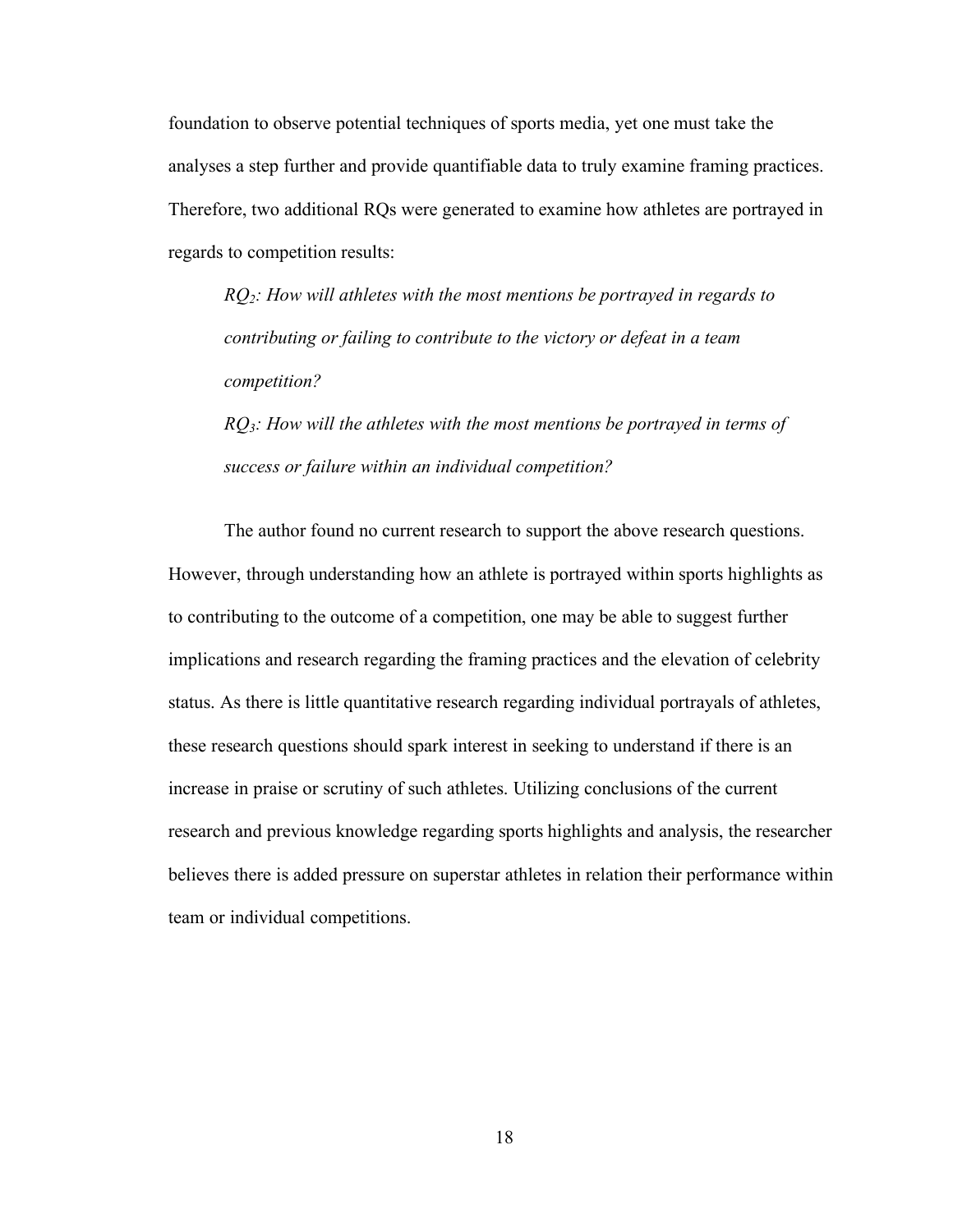# **Chapter 2 METHOD**

# **2.1 Sample**

The study focused on the athlete descriptors ( $n= 22,712$ ) and athlete mentions ( $n=$ 24,059) on ESPN in a one-week composite sample from June 10 to August 8, 2013. To construct the composite sample, each day was broken up into 8 three-hour time blocks (e.g., 12:00- 3:00am, 3:00am- 6:00am) totaling 392 possible recording parameters. Using individual, non-repeating random number generation sequences for each day of the week, each day randomly comprised one of each of the eight individual time blocks, thus creating a full 24 hours of content. In total, 168 hours of content was collected (see Appendix A).

The study focused on mentions and portrayals within programs that were considered "non in-competition" sporting events. Broadcasts that were considered competition broadcasts (e.g., The NBA Finals), pre-game broadcasts (e.g., *NASCAR Countdown*), or post-game analysis (e.g., Wimbledon analysis) were omitted from analysis.

## **2.2 Coders and Coder Training**

Coders of the ESPN programs were the author and an additional graduate student from the Department of Communication at an East Coast University. The primary author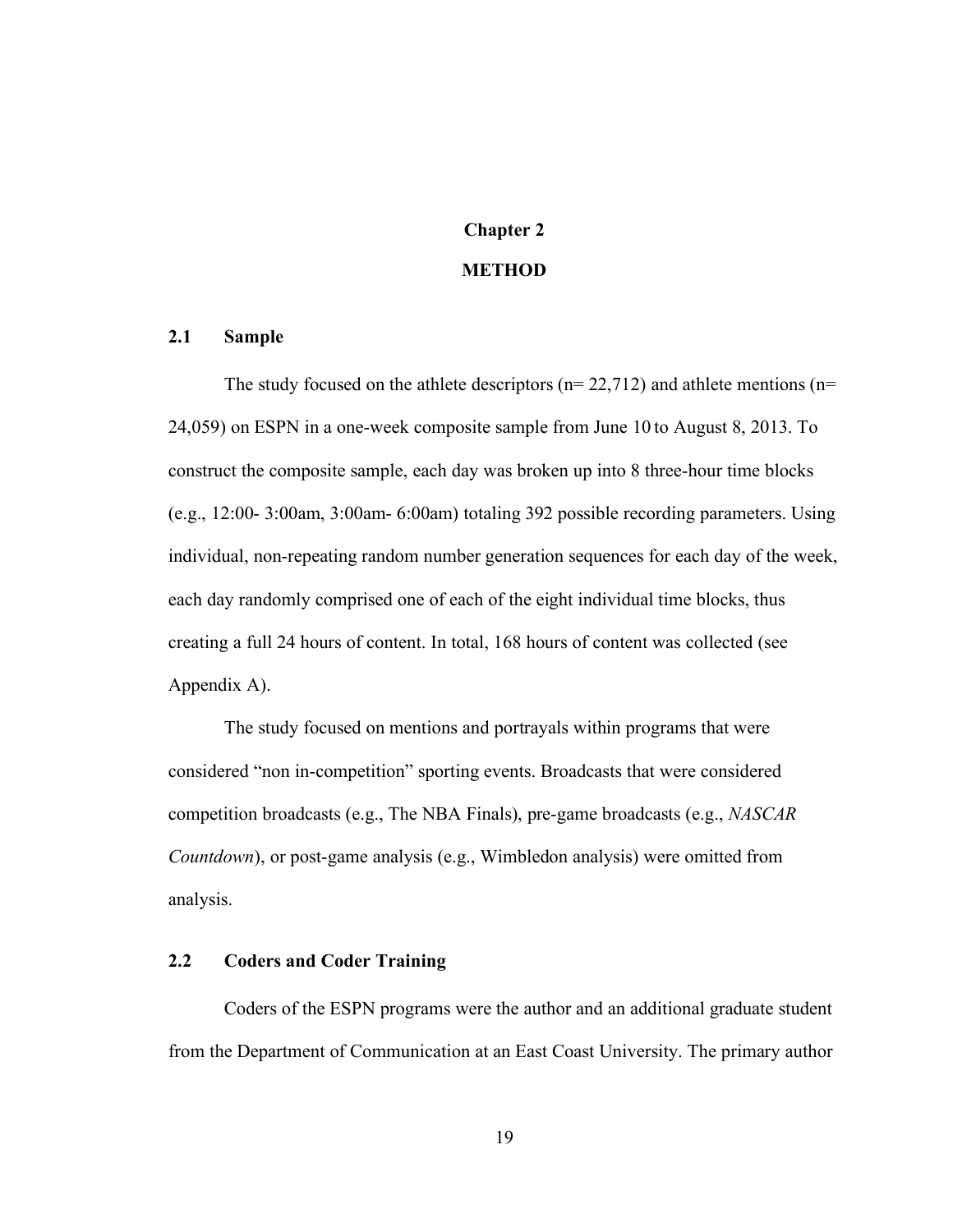coded 100% of the sample, while the additional coder coded a randomly selected 20% of the sample. Each coder was trained through the coding of one randomly selected hour of content from the original sample. The training also consisted of discussions and explanations of the recording instrument, as well as meetings with a faculty advisor to discuss refinement of the recording instrument and proper coding application. Through such discussions and refinement, training lasted approximately two weeks.

#### **2.3 Intercoder Reliability**

Each variable was tested for intercoder reliability through the use of Cohen's kappa (Cohen, 1960). It is important to note that the reliability of the variables is not as strong as it should be. Disparity among the coded descriptors was very low, yielding reliability scores ranging from .12 to .26. Such low reliability scores may be due to the significant variation in the number of descriptors coded; the primary coder coded 5,299 descriptive phrases with the second coder having a percent agreement of 16.3%. However, when examining the descriptors the two coders had in common (n=866), Cohen's kappa results ranged from .79 to 1.00. Thus, the reported kappa scores are adjusted to reflect the reliability between those descriptors that were coded in common.

Potential reasons for the overall low reliability measures will further be discussed within the limitations and directions for future research. Therefore, discretion should be used when interpreting the results and tables. The author does not believe, however, that the lack of reliability invalidates the results presented in later sections, though one acknowledges the weakening of the results and their implications.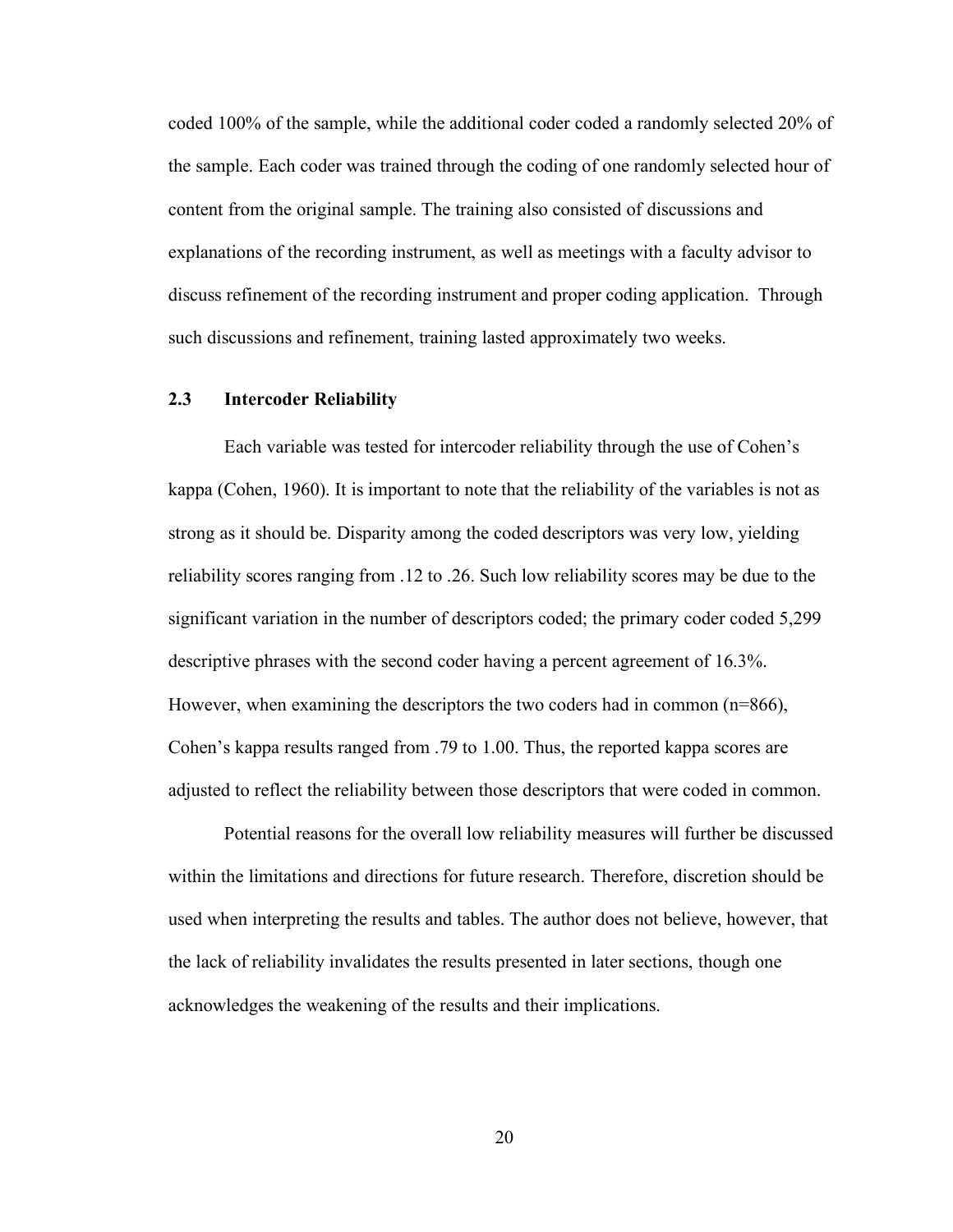#### **2.4 Recording Instrument**

There was one primary unit of analysis in the recording instrument: the athlete (see Appendix B). Each athlete was coded for mentions ( $n= 24,059$ ) within the individual broadcast and was subsequently coded for the individual descriptors (n= 22,712). Only those descriptors, comments, or mentions utilized by ESPN employees were coded in the analysis. Employees included *SportsCenter* or other studio anchors (e.g., Neil Everett, Karl Ravech), on-site reporters and "insiders" (e.g., Bob Holtzman, Adam Schefter), and former coaches and athletes who are now employed by the network (e.g., Barry Melrose, Tim Hasselbeck). Those comments made by in-competition color-commentators, playby-play announcers, or reporters, yet utilized within the broadcasts as highlights, flashbacks, or montages, were omitted from analysis.

### **2.5 Variables**

An athlete mention was recorded every time an athlete's name was spoken within the broadcasts. These mentions include any formation of their first or last name (e.g., LeBron James, LeBron, or James) or any accepted nickname used in reference to an athlete (e.g., A-Rod, King Felix, R.G. 3). The use of pronouns (e.g., he, the slugger, World's number 1) were not coded as mentions, though, if applicable, may have been coded for descriptors. Mentions that were utilized within in-game competition or by unidentified reporters were not coded. Furthermore, previous segments used from prior airings of ESPN programming were also omitted from the mention analysis.

The following categories were used to code athlete descriptors: program characteristics, athlete demographics and affiliation, story theme and portrayal, attributes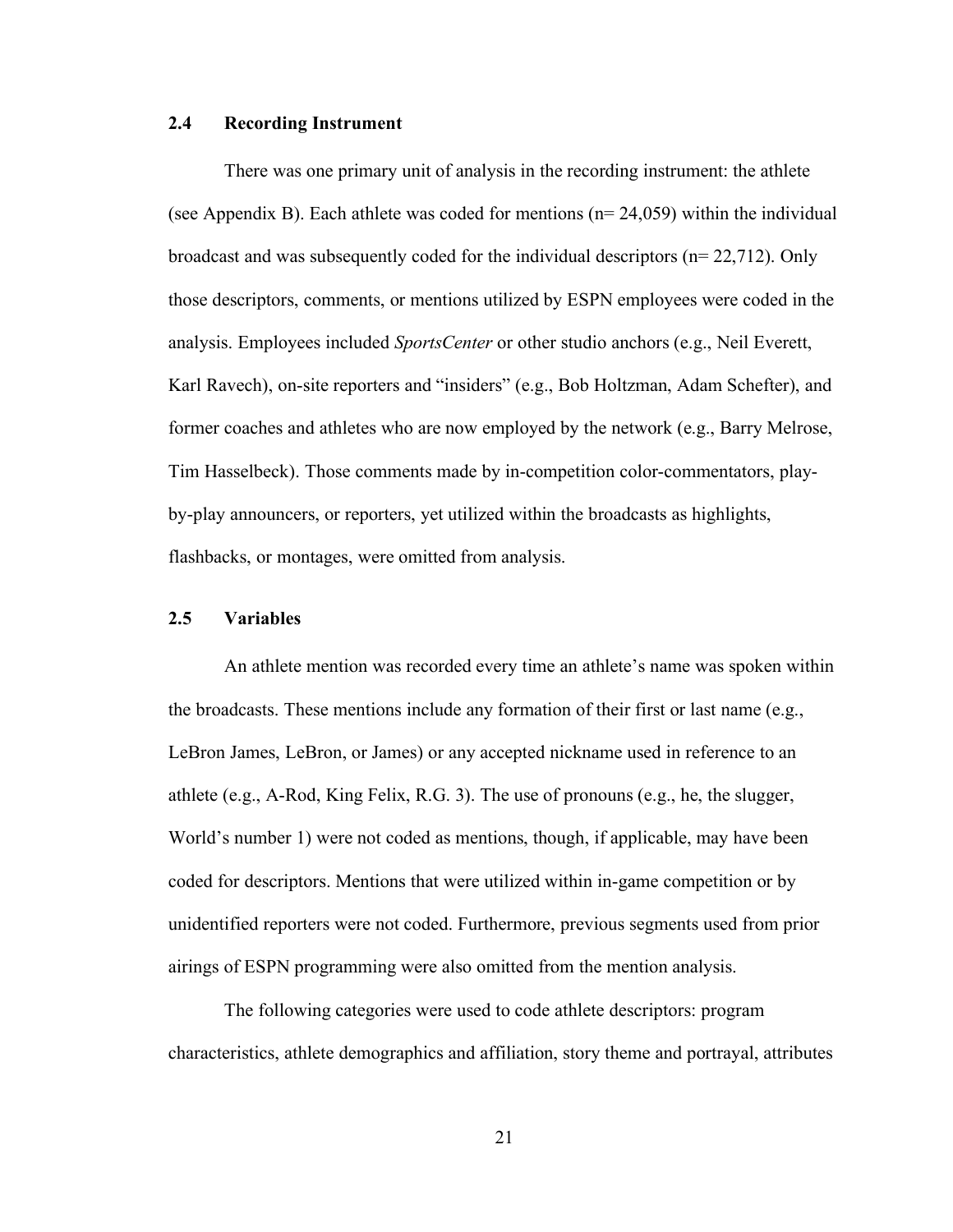of success and failure/personality and physicality characteristics, and team/individual competition outcome. Each program was coded for the month (June, July, August), day, and year (2013) of its original airdate. In addition, each program was coded for its *time of broadcast* (12:00am- 3:00am, 3:00am- 6:00am, 6:00am- 9:00am, 9:00am- 12:00pm, 12:00pm- 3:00pm, 3:00pm- 6:00pm, 6:00pm- 9:00pm, 9:00pm- 12:00am), *program title*, and *program format*. Within the current study, *program format* examined the structure and prevailing theme of the show. *Program format* was coded as sports highlight/news, debate, sports specific, breaking news, documentary/extended portrayals, or other.

The athlete demographics and affiliation category examined the individual characteristics and sports affiliations of the described athlete. *Athlete gender* ( $\kappa = 1.00$ ), which sought to understand the gender identity and breakdown of described athletes, was coded as male, female, or unknown. *Athlete race* (κ = .98) was coded on the aesthetic of the athlete and sought to examine which races were primarily represented within the network. *Athlete race* was coded as White, Black, Asian, Latino/ Hispanic, or cannot code. *Sport affiliation*  $(\kappa = .98)$  coded the sport in which the athlete is most commonly portrayed and associated with. For example, if Tony Romo played in a pro/ am golf event, he would be coded for his football affiliation, not as a golfer. *Sport affiliation* was coded as cannot code/no sport affiliation, baseball, basketball, football, hockey, golf, tennis, racecar driving, motocross/ X-games events, soccer, track and field, and other.

The story theme and portrayal category sought to understand the circumstances in which descriptive phrases were used, and the overall presentation of the individual athletes. *Presentation format*  $(\kappa = .95)$  identified the manner in which the ESPN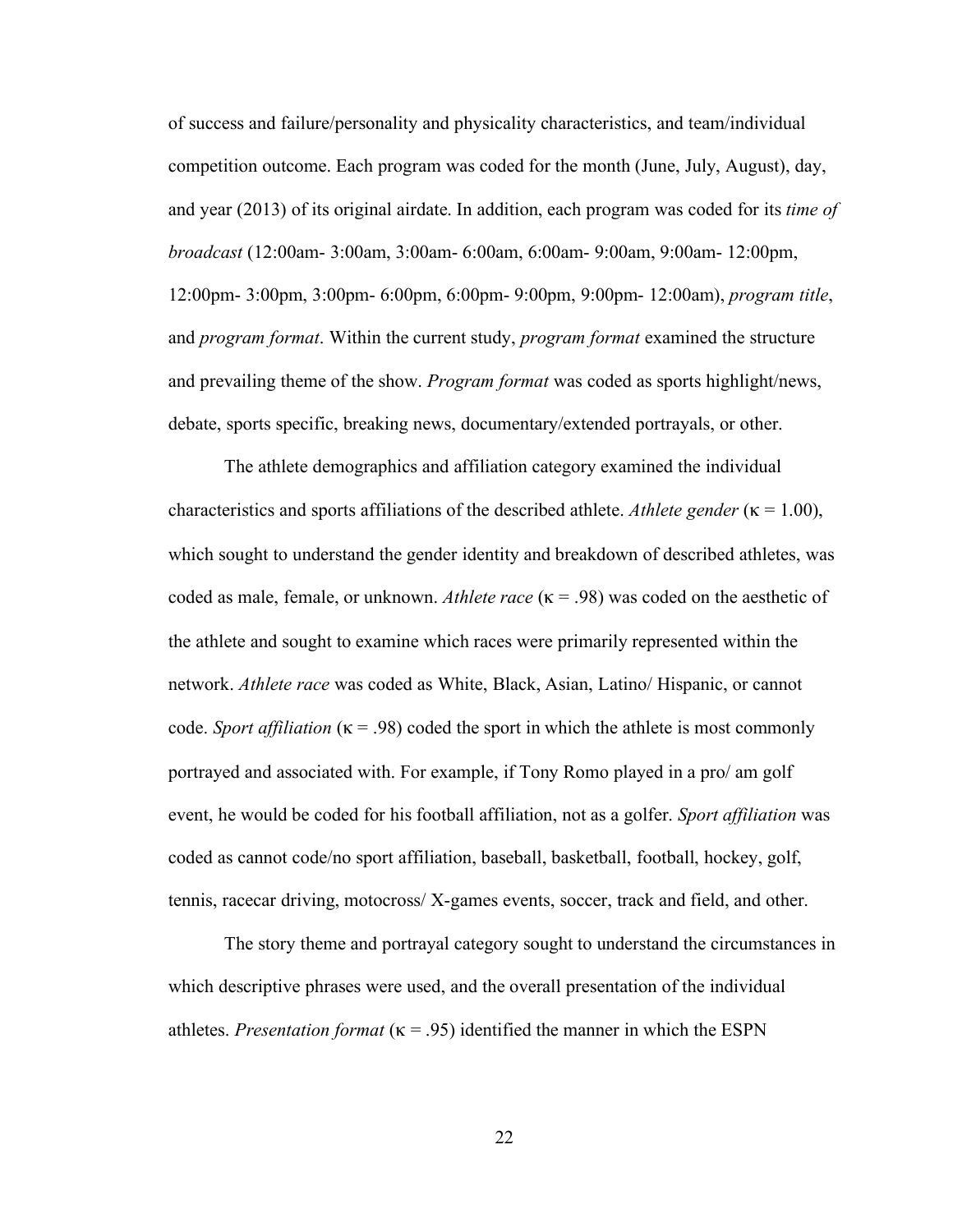employee described the athlete. *Presentation format* was coded as highlights, debate, analysis, sports related news story, non-sports related news story, interview, extended montage or portrayal, event promotion, or other. Furthermore, *story theme* (κ = .96) addressed the topics in which the athlete was most mentioned and described within the ESPN broadcasts. *Story theme* was coded as athletic talent/ability, trade talk/signing with team, retirement, on the field misconduct/suspension/fines due to sports related misconduct, salary discussion, injury and sports rehabilitation, philanthropy/charity, crime and illegality, off the field misconduct, death/bereavement, victimization, and other.

*Athlete/theme representation*  $(\kappa = .96)$  examined if the athlete was portrayed in an overly positive or negative way and was coded as positive, negative, or neutral. *Athlete/theme representation* was coded based on the overall portrayal of the athlete, with coders utilizing the descriptors, tone, and story theme to determine the possibility of positive or negative representation.

The variable of *attributes of success/failure* and *personality and physicality* (κ = .81) is comprised of the taxonomy first created and utilized by Billings and Eastman (2003). Within the current study, this taxonomy was used to examine how ESPN employees described the portrayed athlete and how such descriptors may contribute to an overall positive or negative portrayal of said athlete. To code for *attributes of success/failure* and *personality and physicality*, each word for word adjectival or adverbial phrase (see Angelini, MacArthur, & Billings, 2012) was recorded and coded by the individual coders. As noted by Billings and Eastman (2003) and further elaborated in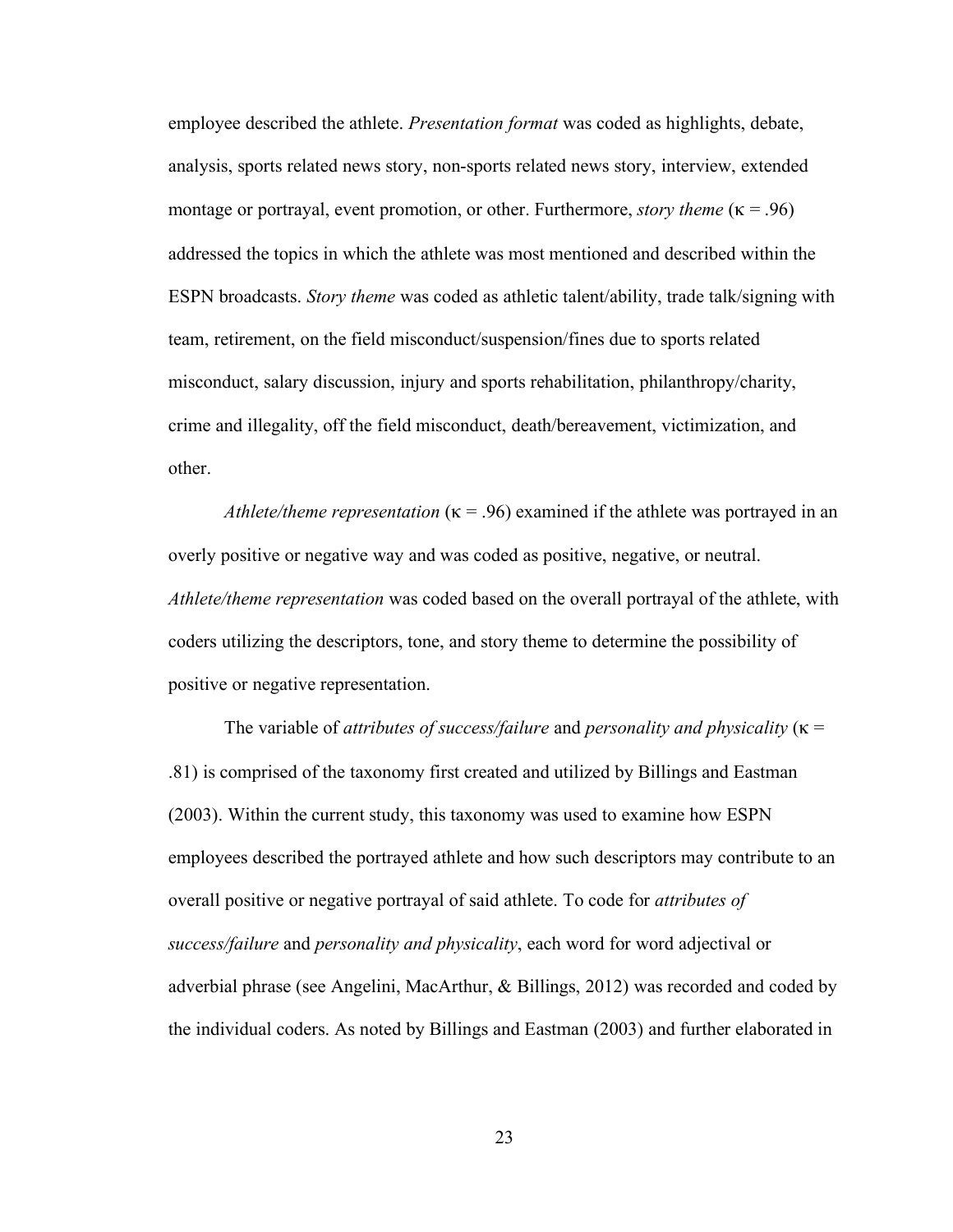more recent sports communication methodology (see Angelini, et al., 2012) the taxonomy is comprised of 16 categories that encompass the various descriptors spoken by sports journalists and analysts. The descriptive categories are as follows: concentration (e.g., "that took incredible concentration"), strength based athletic skill (e.g., "the strongest man on earth"), talent or ability based athletic skill (e.g., "he has immense talent"), composure (e.g., "seems to be un-phased"), commitment (e.g., "seems to have rededicated himself"), courage (e.g., "amazing courage"), experience (e.g., "3-time MVP"), athletic consonance (e.g., "you got lucky tonight"), intelligence (e.g., "a very smart player"), extroverted/outgoingness (e.g., "he's exuberant"), modesty/ introverted (e.g., "he was humbled"), emotional (e.g., "overcome with emotion"), attractiveness (e.g., "he's good looking"), size/parts of body (e.g., "275 pounds, he's a big man"), background (e.g., "hailing from the same hometown as Sydney Crosby"), and other.

The differences among *attributes of success/failure* and *personality and physicality* were analyzed by chi-square to determine if there were significant differences between groups through using the percentage of overall comments as its expected frequencies (see Billings & Eastman, 2003). For example, because 95 percent of all comments regarding attributes of success were about male athletes  $(N = 13,578)$ , it should be expected that approximately the same proportion of comments about skill, courage, concentration, and the other categories should be about male athletes. As Billings and Eastman (2003) note, it is through using this expectancy that one can truly establish more meaningful and significant deviations of these attributes among the athlete portrayals.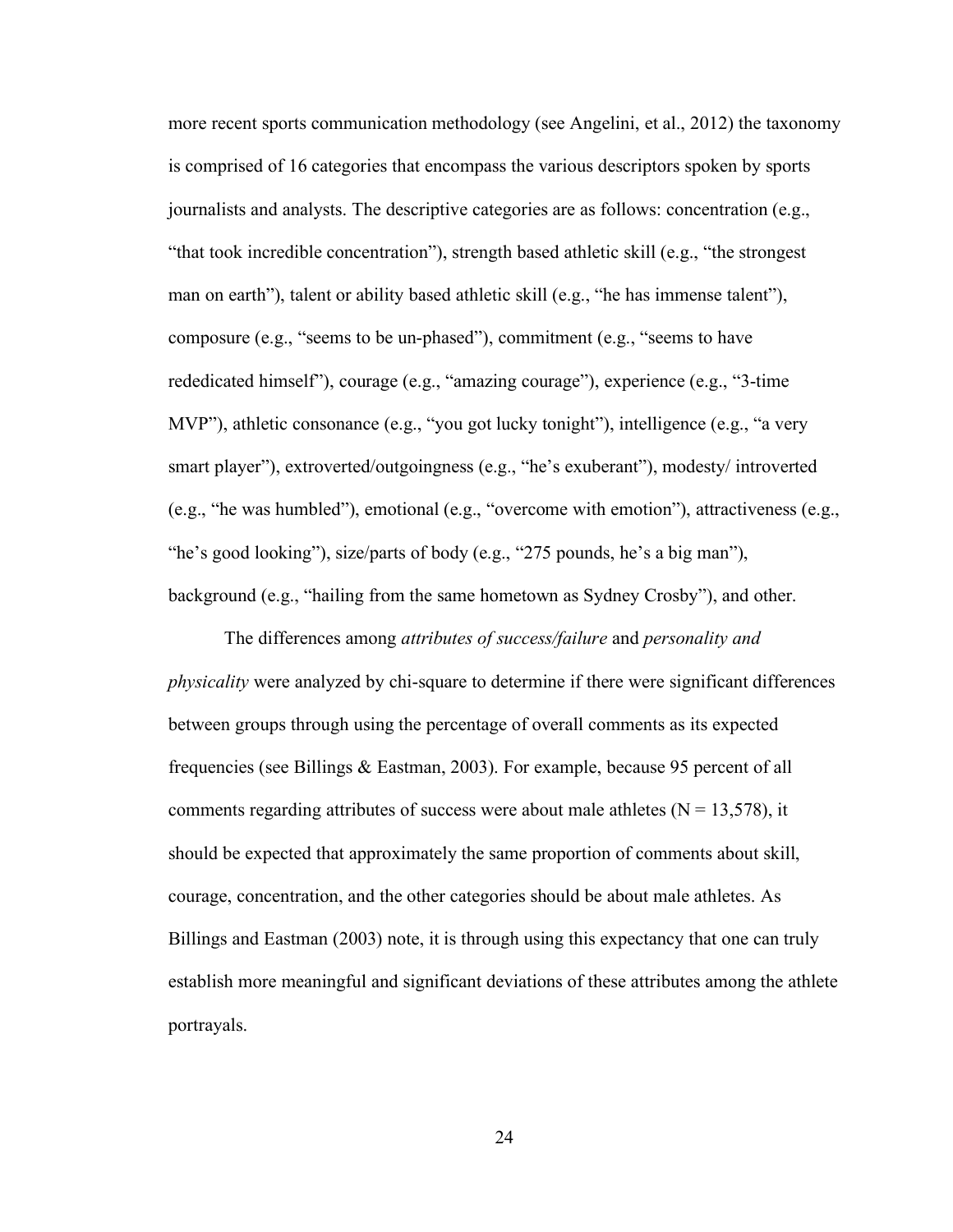*Attribute classification* (κ = .79) was only used to classify those attributes that pertained to attributes of success or failure (i.e., concentration through intelligence). These were coded as cannot code, positively portrayed, negatively portrayed, or neutral portrayal. When descriptors for *personality and physicality* were utilized, "cannot code" was added to the coding scheme.

Finally, the team/individual competition category outcome was coded through the following variables: *team/individual victory or defeat* and *team/individual victory or defeat association*. *Team/individual victory or defeat* (κ = .86) examined if the athlete won, lost, or tied within their respective competition. If the team's outcome was not announced, or if there was no outcome associated due to the story theme, the variable was coded as "cannot code." Otherwise, *victory or defeat* was coded as won, lost, or tied.

*Team/individual association*  $(\kappa = .81)$  examined if the athlete was portrayed as responsible or instrumental in the team's outcome. This was coded based on any analysis or direct phrases that would suggest that an individual athlete was responsible for the specific results of the contest. However, mere strong or weak performances were not always framed to a specific association. Additionally, if no outcome was announced, or if there was no outcome associated with the story theme, the variable was coded as "cannot code." *Team/individual victory or defeat association* was coded as cannot code, associated with victory, not associated with victory, associated with loss, not associated with loss, associated with tie, not associated with tie.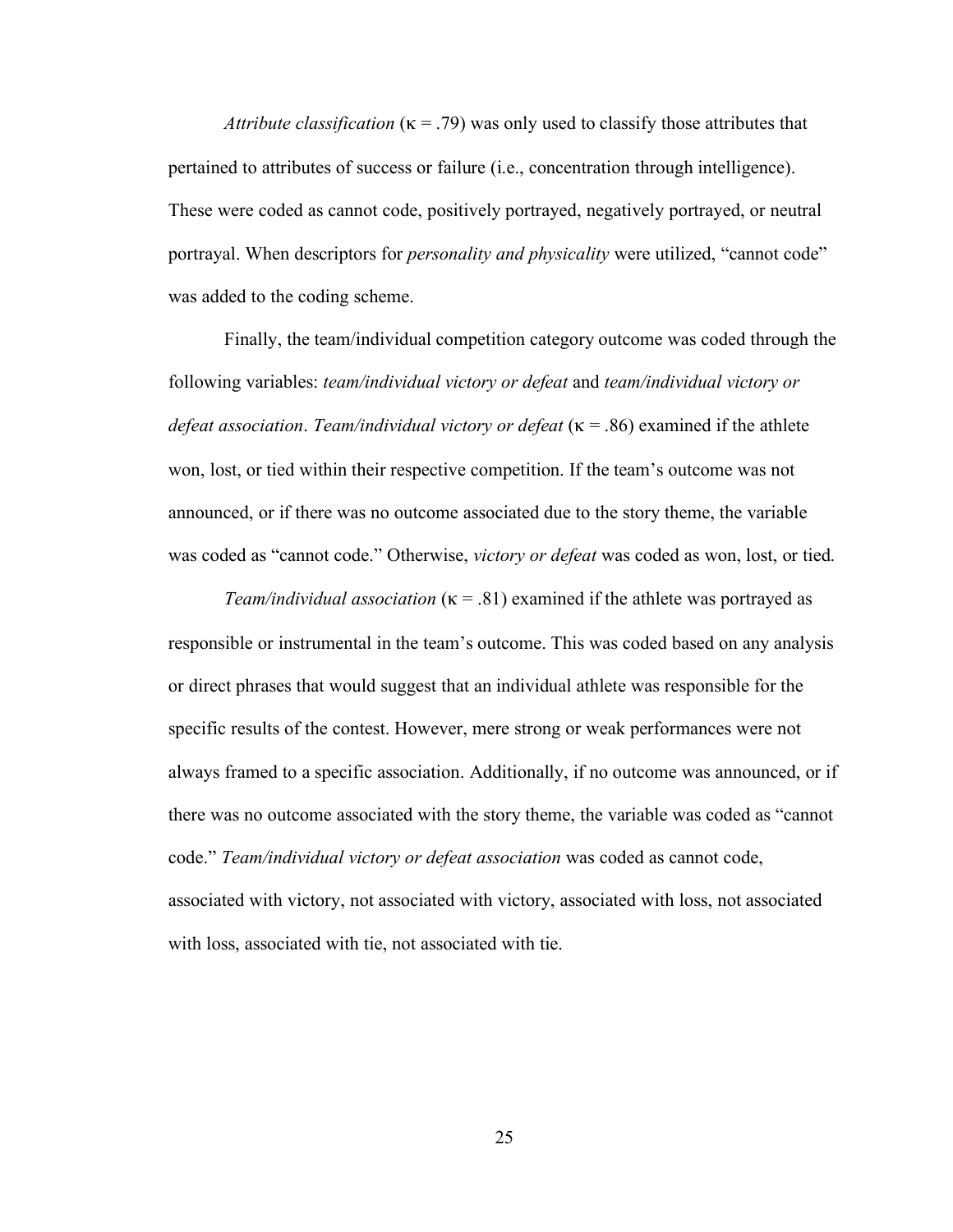### **Chapter 3**

#### **RESULTS**

This section will present the results of a content analysis of a composite week of programming from the main network of ESPN from the summer of 2013. Results should be viewed with caution due to low reliability scores.

#### **3.1 Athlete Mentions**

The current project evaluated the attributed celebrity status of athletes and potential gender and racial differences among descriptors of athleticism and personality/physicality. A total of 22,715 descriptors were coded and analyzed. Additionally, 2,065 different athletes were portrayed during the current the sample.

 $H_1$  predicted specific athletes would receive significantly more coverage than other athletes in the sample. In terms of athlete name mentions, a frequency distribution found that 10 athletes accounted for  $16.3\%$  (n = 3,917) of the 24,059 comments containing an athlete's name (see Table 3.1). Individual chi-square goodness-of-fit analyses were conducted for each of the top 10 athletes to examine potential significant differences. These chi-square goodness-of-fit analyses found significant differences in the number of mentions for LeBron James (n = 754) ( $\chi^2(9, N = 3.917) = 337.01, p < .001$ ), Aaron Hernandez (n = 688) ( $\chi^2(9, N = 3.917) = 225.59, p < .001$ ), and Yasiel Puig (n = 482)  $(\chi^2(9, N = 3.917) = 21.17, p < .001)$ .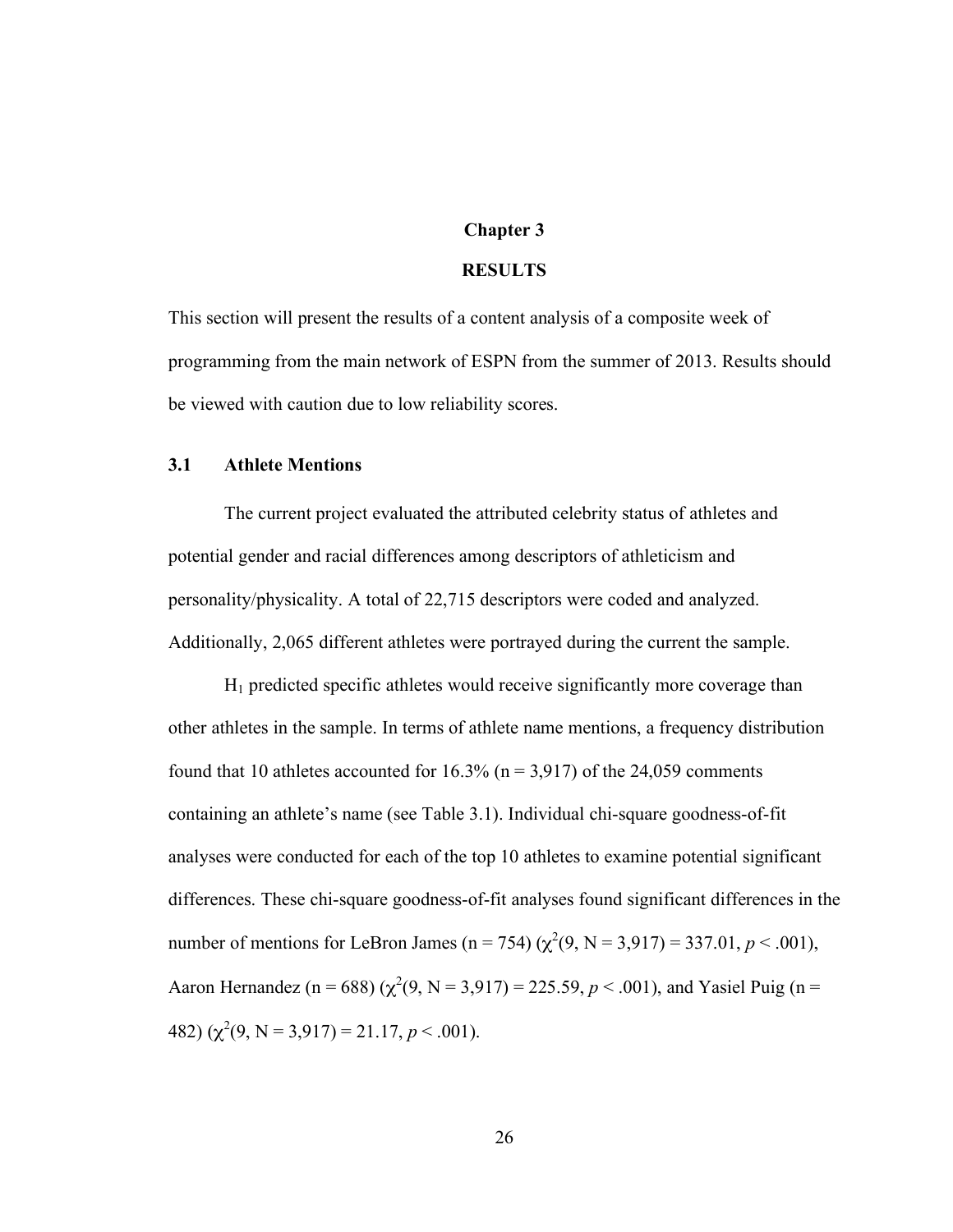| <b>Athlete Name</b>                                                                                          | Sport             | Number of Mentions | Percent of Total<br>Mentions in Sample<br>$(N = 24,059)$ |
|--------------------------------------------------------------------------------------------------------------|-------------------|--------------------|----------------------------------------------------------|
| LeBron James <sup>a</sup>                                                                                    | <b>Basketball</b> | 754                | 3.1                                                      |
| Aaron Hernandez <sup>b</sup>                                                                                 | Football          | 688                | 2.9                                                      |
| Yasiel Puig <sup>c</sup>                                                                                     | <b>Baseball</b>   | 482                | 2.0                                                      |
| Alex Rodriguez                                                                                               | Baseball          | 370                | 1.5                                                      |
| Tiger Woods                                                                                                  | Golf              | 335                | 1.4                                                      |
| Dwight Howard                                                                                                | Basketball        | 333                | 1.4                                                      |
| <b>Riley Cooper</b>                                                                                          | Football          | 267                | 1.1                                                      |
| Miguel Cabrera                                                                                               | <b>Baseball</b>   | 262                | 1.1                                                      |
| Chris Davis                                                                                                  | Baseball          | 253                | 11                                                       |
| Derek Jeter                                                                                                  | Baseball          | 173                | 0.7                                                      |
| Total                                                                                                        |                   | 3,917              | 16.3                                                     |
| $(9, N = 3.917) = 337.01, p < .001; {^b \chi^2}(9, N = 3.917) = 225.59, p < .001; {^c \chi^2}(9, N = 1.001)$ |                   |                    |                                                          |

**Table 3.1 Top 10 Mentioned Athletes (without Descriptors)**

 $3,917$ ) = 21.17, *p* < .001

Moreover, a frequency distribution revealed ten athletes received 19.73% ( $n =$ 4,483) of the total mentions with descriptors ( $N = 22,715$ ). Table 3.2 shows the number and overall percentage of these athlete descriptors. A chi-square goodness-of-fit analysis was completed for each athlete within the *Top Ten Mentioned Athletes with Descriptors* to determine potential significant differences. Individual chi-square goodness-of-fit analyses revealed significant differences in the number of descriptors with mentions regarding LeBron James (n = 869) ( $\chi^2(9)$ , N = 4,483) = 395.63, p < .001) Yasiel Puig (n = 680)  $(\chi^2(9) \text{ N} = 4,483) = 120.14, p < .001)$ , and Tiger Woods (n = 623)  $(\chi^2(9) \text{ N} = 4,483)$  $= 395.63, p \le 0.001$ ). Thus, H<sub>1</sub> is partially supported as only three athletes garnered statistically significant differences in coverage.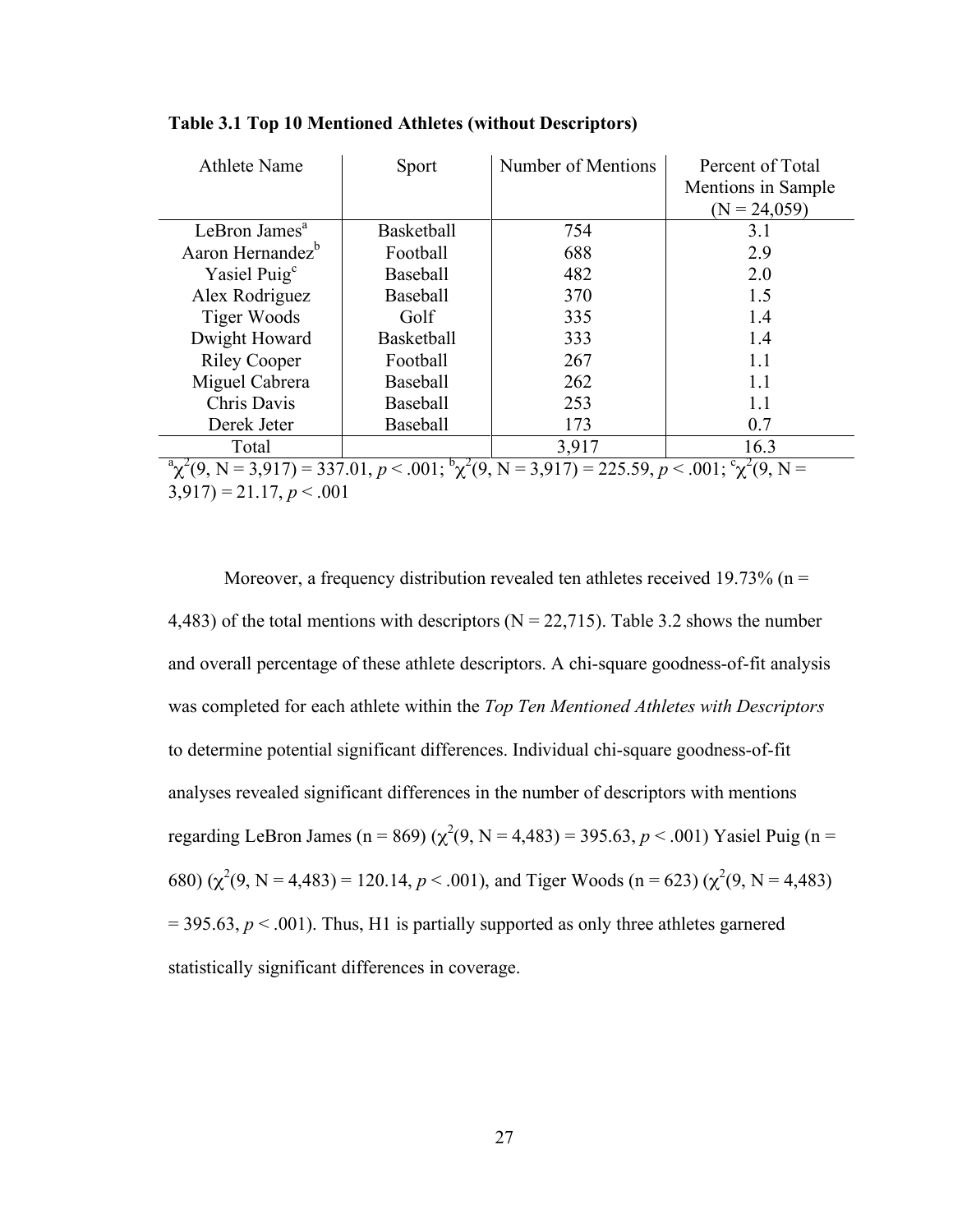| <b>Athlete Name</b>                                                                                            | Sport             | Number of<br>Descriptors | Percent of Total<br>Descriptors in Sample<br>$(N=22,715)$ |
|----------------------------------------------------------------------------------------------------------------|-------------------|--------------------------|-----------------------------------------------------------|
| LeBron James <sup>a</sup>                                                                                      | <b>Basketball</b> | 869                      | 3.8                                                       |
| Yasiel Puig <sup>b</sup>                                                                                       | <b>Baseball</b>   | 680                      | 3.0                                                       |
| Tiger Woods <sup>c</sup>                                                                                       | Golf              | 623                      | 2.7                                                       |
| Aaron Hernandez                                                                                                | Football          | 471                      | 2.1                                                       |
| Chris Davis                                                                                                    | Baseball          | 463                      | 2.0                                                       |
| Phil Mickelson                                                                                                 | Golf              | 333                      | 1.5                                                       |
| Alex Rodriguez                                                                                                 | <b>Baseball</b>   | 320                      | 1.4                                                       |
| Miguel Cabrera                                                                                                 | Baseball          | 282                      | 1.2                                                       |
| Derek Jeter                                                                                                    | Baseball          | 231                      | 1.0                                                       |
| Inbee Park                                                                                                     | Golf              | 211                      | 0.9                                                       |
| Total                                                                                                          |                   | 4,483                    | 19.73                                                     |
| $\alpha^2$ (9, N = 4,483) = 395.63, p < .001; $\alpha^2$ (9, N = 4,483) = 120.14, p < .001; $\alpha^2$ (9, N = |                   |                          |                                                           |

## **Table 3.2 Top 10 Mentioned Athletes with Descriptors**

 $(4,483) = 395.63, p < .001$ 

# **3.2 Athlete Gender Representation**

H2 predicted women athletes would be under-represented in the broadcasts of ESPN. Using Adams and Tuggle's (2004) data, which found women were underrepresented 98:2 on ESPN's *SportsCenter* as the expected value, a chi-square analysis was calculated to determine if a significant difference was present.

| <b>Table 3.3 Athlete Descriptors by Gender</b> |  |  |  |  |  |
|------------------------------------------------|--|--|--|--|--|
|------------------------------------------------|--|--|--|--|--|

| Gender                           | Descriptor Total | <b>Observed Percent</b> |  |
|----------------------------------|------------------|-------------------------|--|
| Male                             | 21,703           |                         |  |
| Female                           | 1.014            |                         |  |
| Total                            | 22 7 15          | 100                     |  |
| $\chi^2$ = 4.59, df = 1, p < .05 |                  |                         |  |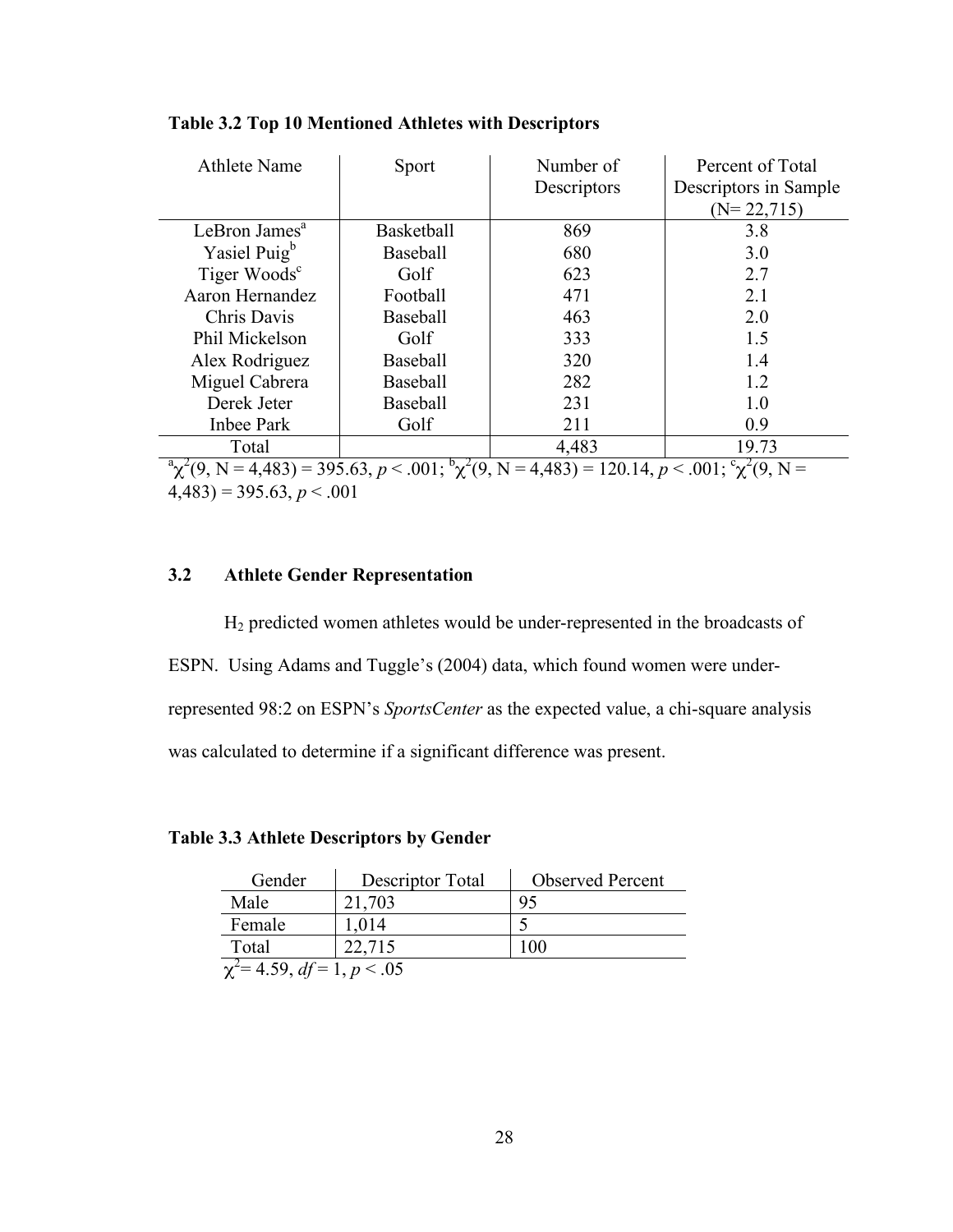A frequency distribution indicated of those mentions with descriptors,  $95\%$  (n = 21,703) of them were about male athletes and  $5\%$  (n = 1,014) were about female athletes, as shown in Table 3.3. Additionally, a chi-square analysis determined this distribution was significant ( $\chi^2$ = 4.59, *df* = 1, *p* < .05), supporting the notion that women remain under-represented within ESPN broadcasting.

Significant differences in gender were also found when examining descriptors of success and failure among all athletes present in the sample. Table 3.4 shows male athletes were more likely to be depicted as successful due to their athletic strength  $(\chi^2=$ 5.83,  $df = 1, p < .025$ ), experience ( $\chi^2 = 15.65$ ,  $df = 1, p < .001$ ), and intelligence ( $\chi^2 =$ 4.58,  $df = 1$ ,  $p < .05$ ) than female athletes. In terms of failure, male athletes were viewed as more likely to fail due to lack of experience ( $\chi^2$  = 6.15, *df* = 1, *p* < .025).

|                         | Gender           |                           |                                         |               |                  |               |                                                     |               |        |
|-------------------------|------------------|---------------------------|-----------------------------------------|---------------|------------------|---------------|-----------------------------------------------------|---------------|--------|
|                         |                  | Failure<br><b>Success</b> |                                         |               |                  |               |                                                     |               |        |
|                         | Men              | $\%$                      | Women                                   | $\frac{9}{0}$ | Men              | $\frac{1}{2}$ | Women                                               | $\frac{1}{2}$ | Total  |
| Concentration           | 4                | 0.0                       | 0                                       | 0.0           | 6                | 0.2           |                                                     | 0.6           | 11     |
| Athletic                | $213^a$          | 2.0                       | $3^{\mathrm{a}}$                        | 0.5           | 3                | 0.1           | $\overline{0}$                                      | 0.0           | 219    |
| Strength                |                  |                           |                                         |               |                  |               |                                                     |               |        |
| Athletic Skill          | 9624             | 89.8                      | 492                                     | 89.8          | 2554             | 89.1          | 139                                                 | 86.8          | 12,809 |
| Composure               | 72               | 0.7                       | 4                                       | 0.7           | 42               | 1.5           | 2                                                   | 1.3           | 120    |
| Commitment              | 261              | 2.4                       | 7                                       | 1.3           | 32               | 1.1           | $\overline{2}$                                      | 1.3           | 302    |
| Courage                 | 21               | 0.2                       | $\theta$                                | 0.0           | $\theta$         | 0.0           | $\theta$                                            | 0.0           | 21     |
| Experience              | 350 <sup>b</sup> | 3.3                       | 36 <sup>b</sup>                         | 6.6           | 162 <sup>d</sup> | 5.7           | 16 <sup>d</sup>                                     | 10            | 564    |
| Intelligence            | $124^{\circ}$    | 1.2                       | $1^{\circ}$                             | 0.2           | 21               | 0.7           | $\theta$                                            | 0.0           | 146    |
| Consonance              | 43               | 0.4                       | 5                                       | 0.9           | 46               | 1.7           | $\theta$                                            | 0.0           | 94     |
| Total                   | 10,712           |                           | 548                                     |               | 2,866            |               | 160                                                 |               | 14,286 |
| $a_{2}^2$ = 5.83 df - 1 |                  |                           | $n < 0.25$ , $\frac{b}{2}$ 15.65 df - 1 |               |                  |               | $n < 0.01 \cdot \frac{c_{12}^2}{a} - 4.58$ $df - 1$ | n < 05        |        |

**Table 3.4 Descriptive Analysis of Success/ Failure by Gender**

 $\alpha^2 \chi^2 = 5.83$ ,  $df = 1$ ,  $p < .025$ ;  $\alpha^2 = 15.65$ ,  $df = 1$ ,  $p < .001$ ;  $\alpha^2 = 4.58$ ,  $df = 1$ ,  $p < .05$ ,  $\alpha^d \chi^2 = 6.15$ ,  $df = 1$ ,  $p < .025$ 

(%) represents the column percent of the selected group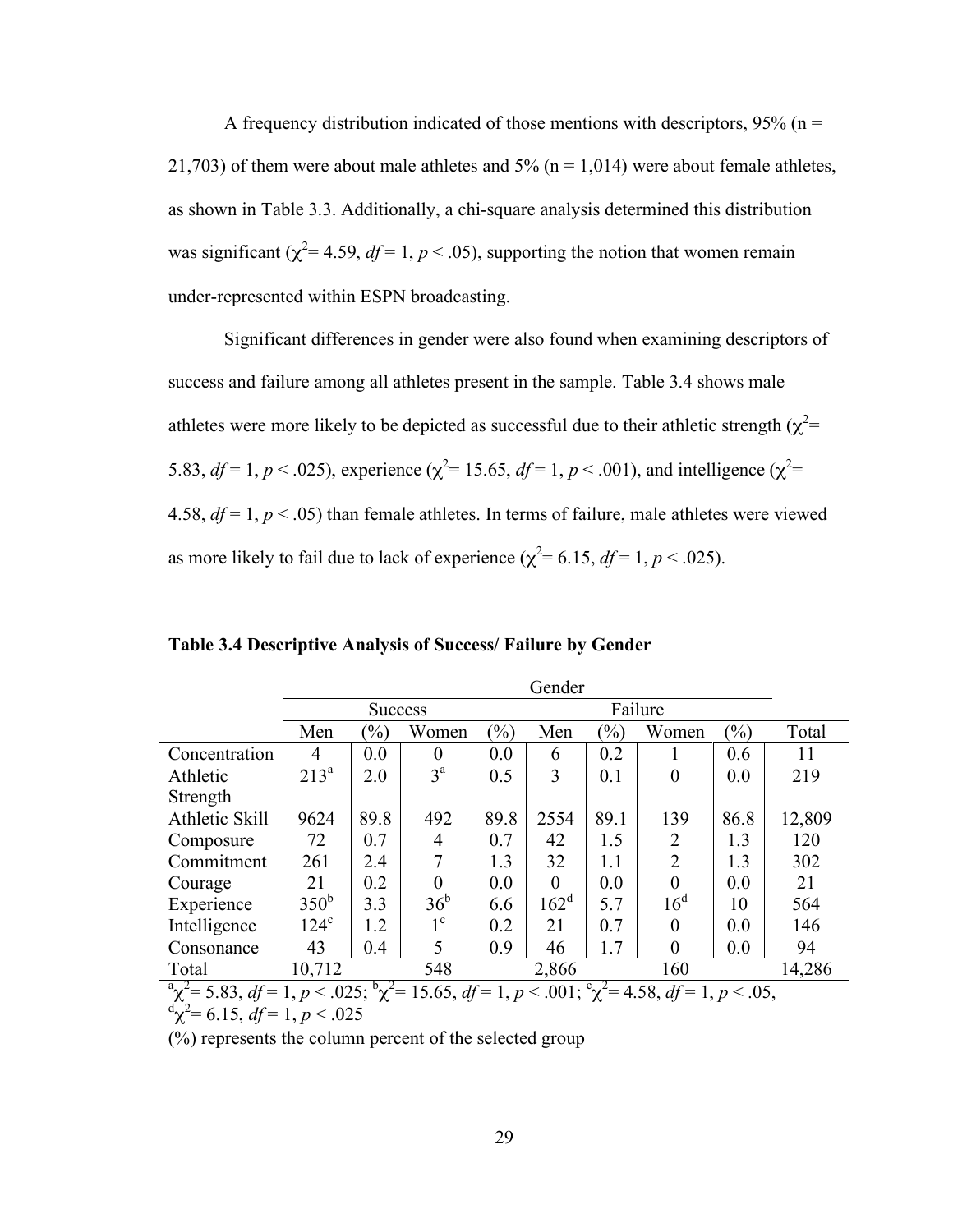Three significant differences were also found when examining attributes of personality and physicality. Table 3.5 shows that male athletes were viewed as more modest ( $\chi^2$  = 4.01, *df* = 1, *p* < .05), emotional ( $\chi^2$  = 11.39, *df* = 1, *p* < .001), and were described more according to their size and parts of their body ( $\chi^2$ = 9.49, *df* = 1, *p* < .005).

|                |                  | Gender |                |               |                                                                                                                                                   |
|----------------|------------------|--------|----------------|---------------|---------------------------------------------------------------------------------------------------------------------------------------------------|
|                | Men              | $\%$   | Women          | $\frac{9}{0}$ | Total                                                                                                                                             |
| Outgoing/      | 36               | 2.3    | 3              | 3.2           | 39                                                                                                                                                |
| Extroverted    |                  |        |                |               |                                                                                                                                                   |
| Modest/        | 97 <sup>a</sup>  | 6.3    | 1 <sup>a</sup> | 1.1           | 98                                                                                                                                                |
| Introverted    |                  |        |                |               |                                                                                                                                                   |
| Emotional      | $110^b$          | 7.1    | $16^{\rm b}$   | 17            | 126                                                                                                                                               |
| Attractiveness | 25               | 1.6    |                | 1.1           | 26                                                                                                                                                |
| Size/Parts of  | 219 <sup>c</sup> | 14.1   | $2^{\circ}$    | 2.1           | 221                                                                                                                                               |
| Body           |                  |        |                |               |                                                                                                                                                   |
| Background     | 1063             | 68.6   | 71             | 75.5          | 1,134                                                                                                                                             |
| Total          | 1550             |        | 94             |               | 1,644                                                                                                                                             |
|                |                  |        |                |               | $\sqrt[3]{a} \chi^2 = 4.01$ , $df = 1$ , $p < .05$ ; $\sqrt[5]{\chi^2} = 11.39$ , $df = 1$ , $p < .001$ ; $\chi^2 = 9.49$ , $df = 1$ , $p < .005$ |

**Table 3.5 Descriptive Analysis of Personality and Physicality by Gender**

(%) represents column percent of selected group

Though a gender gap is present (see Table 3.3),  $H_2$  may only be partially supported as many of the descriptors of success/failure and personality and physicality did not yield significant differences.

# **3.3 Athlete Athletic Ability**

 $H_{3a}$  predicted the athletes with the most mentions would be lauded for their athletic ability. The variable of athletic ability was comprised of those descriptors regarding athletic strength and athletic skill. As shown in Table 3.6, 13,085 descriptive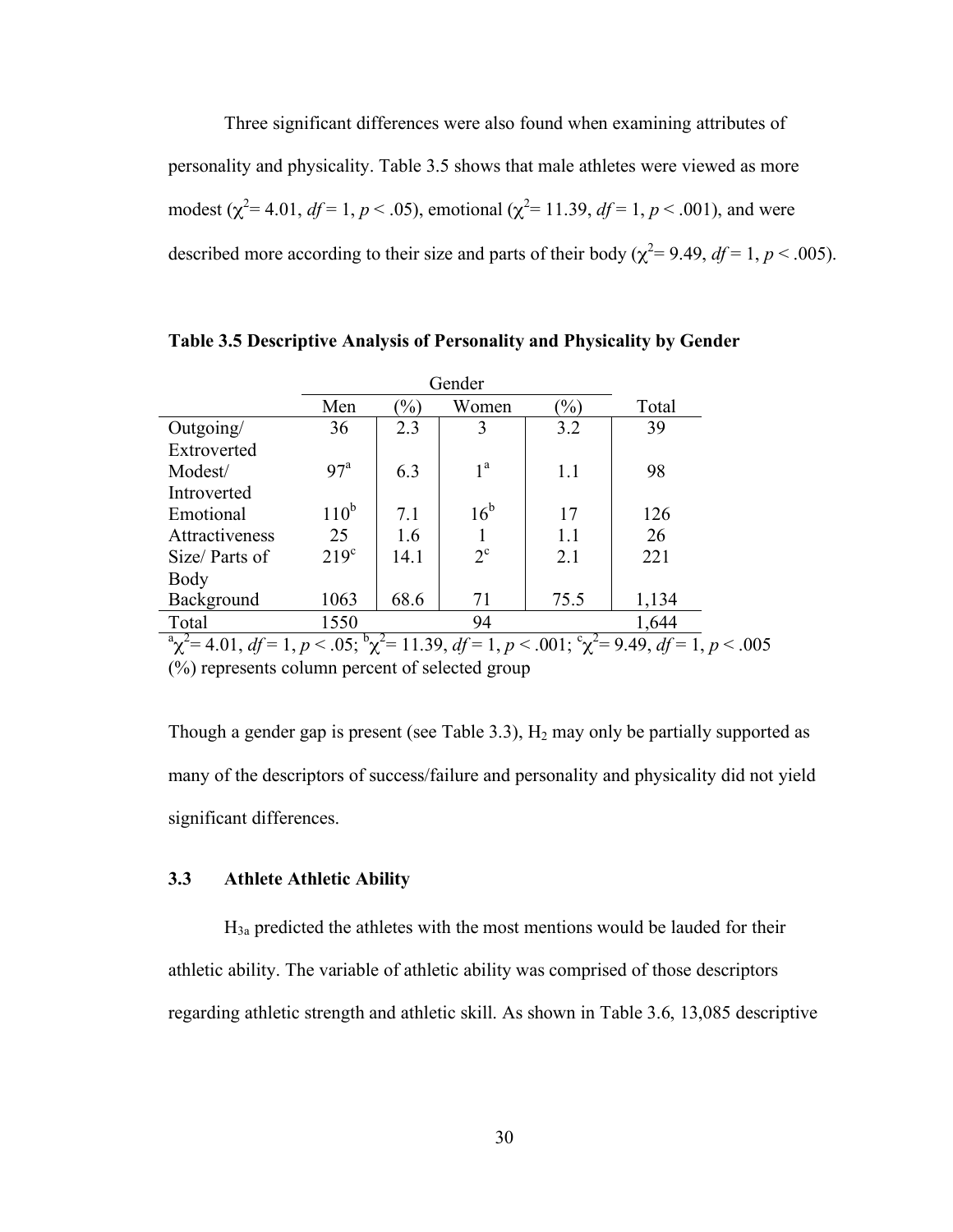phrases were used to describe athletic ability, with 2,323 used to describe the top 10 athletes within the sample. These 2,323 descriptors accounted for 17.8% of the descriptors used to describe athletic ability and 10.2% of our overall sample.

|                    | <b>Athletic Ability</b> |                                                                                                            |                  |  |  |  |  |
|--------------------|-------------------------|------------------------------------------------------------------------------------------------------------|------------------|--|--|--|--|
| Athlete            | Athletic Strength       | Athletic Skill                                                                                             | Total            |  |  |  |  |
| LeBron James       | $\overline{2}$          | 467                                                                                                        | 469 <sup>a</sup> |  |  |  |  |
| <b>Yasiel Puig</b> | 0                       | 349                                                                                                        | 349 <sup>b</sup> |  |  |  |  |
| Tiger Woods        | 2                       | 387                                                                                                        | $389^\circ$      |  |  |  |  |
| Aaron Hernandez    | $\theta$                | 51                                                                                                         | 51               |  |  |  |  |
| Chris Davis        | 26                      | 349                                                                                                        | $375^{\rm d}$    |  |  |  |  |
| Phil Mickelson     | 0                       | 185                                                                                                        | 185              |  |  |  |  |
| Alex Rodriguez     | 0                       | 58                                                                                                         | 58               |  |  |  |  |
| Miguel Cabrera     |                         | 200                                                                                                        | 200              |  |  |  |  |
| Derek Jeter        |                         | 87                                                                                                         | 88               |  |  |  |  |
| Inbee Park         | 0                       | 159                                                                                                        | 159              |  |  |  |  |
| Others             | 188                     | 10,574                                                                                                     | 10,762           |  |  |  |  |
| Total              | 219                     | 12,866                                                                                                     | 13,085           |  |  |  |  |
|                    |                         | $\alpha^2(9, N = 2,323) = 242.11, p < .001; \alpha^3(9, N = 2,323) = 58, p < .001; \alpha^2(9, N = 2,323)$ |                  |  |  |  |  |

#### **Table 3.6 Attributes of Athletic Ability**

 $= 106.25, p < .001; \, {}^d \chi^2(9, N = 2,323) = 88.14, p < .001$ 

Individual chi-square goodness-of-fit analyses were used to determine significant differences of athletic skill attribution among the *Top 10 Mentioned Athletes with Descriptors*. These chi-square goodness-of-fit analyses revealed significant differences in the athletic descriptions of LeBron James (n = 469) ( $\chi^2(9, N = 2,323) = 242.11, p < .001$ ), Yasiel Puig (n = 349) ( $\chi^2(9)$ , N = 2,323) = 58, p < .001), Tiger Woods (n = 389) ( $\chi^2(9)$ , N  $(2,323) = 106.25, p < .001$ , and Chris Davis (n = 375) ( $\chi^2(9, N = 2,323) = 88.14, p < .001$ ) .001). However, H3a may only be partially supported, as six of the top 10 athletes yielded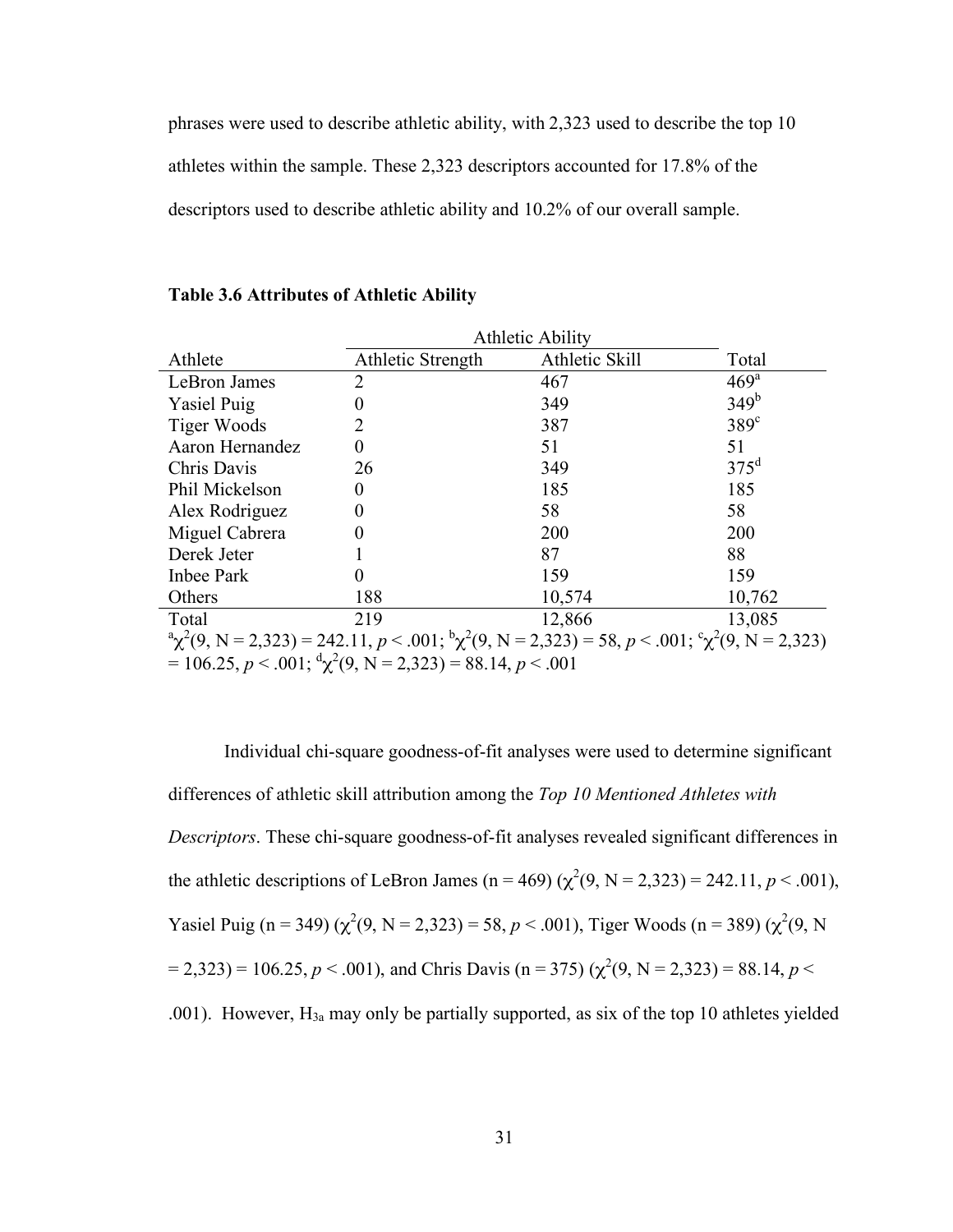non-significant chi-square values, with three of the top ten athletes receiving under 100 descriptors regarding one's athletic ability.

# **3.4 Athlete Intellectual Ability**

H3b predicted the athletes with the most mentions would be lauded for their intellectual ability. The variable of intellectual ability was comprised of those descriptors regarding concentration, composure, and intelligence. As shown in Table 3.7, descriptors of athletic intelligence accounted for  $1.2\%$  (n = 282) of the total descriptors. Comparatively, only .2% ( $n = 52$ ) of these intellectual descriptors were used to describe

*Top 10 Mentioned Athletes with Descriptors*.

|                                                | Athletic Intelligence |           |              |              |
|------------------------------------------------|-----------------------|-----------|--------------|--------------|
| Athlete                                        | Concentration         | Composure | Intelligence | Total        |
| LeBron James                                   |                       |           |              | 14           |
| <b>Yasiel Puig</b>                             |                       |           |              |              |
| Tiger Woods                                    |                       |           |              | 13           |
| Aaron Hernandez                                |                       |           |              |              |
| Chris Davis                                    |                       |           |              |              |
| Phil Mickelson                                 |                       |           |              | $17^{\rm a}$ |
| Alex Rodriguez                                 |                       |           |              |              |
| Miguel Cabrera                                 |                       |           |              |              |
| Derek Jeter                                    |                       |           |              |              |
| Inbee Park                                     |                       |           |              |              |
| Others                                         | 12                    | 90        | 128          | 230          |
| Total                                          | 15                    | 120       | 147          | 282          |
| $\alpha^2 \chi^2(9, N = 282) = 28.8, p < .001$ |                       |           |              |              |

# **Table 3.7 Attributes of Athletic Intelligence**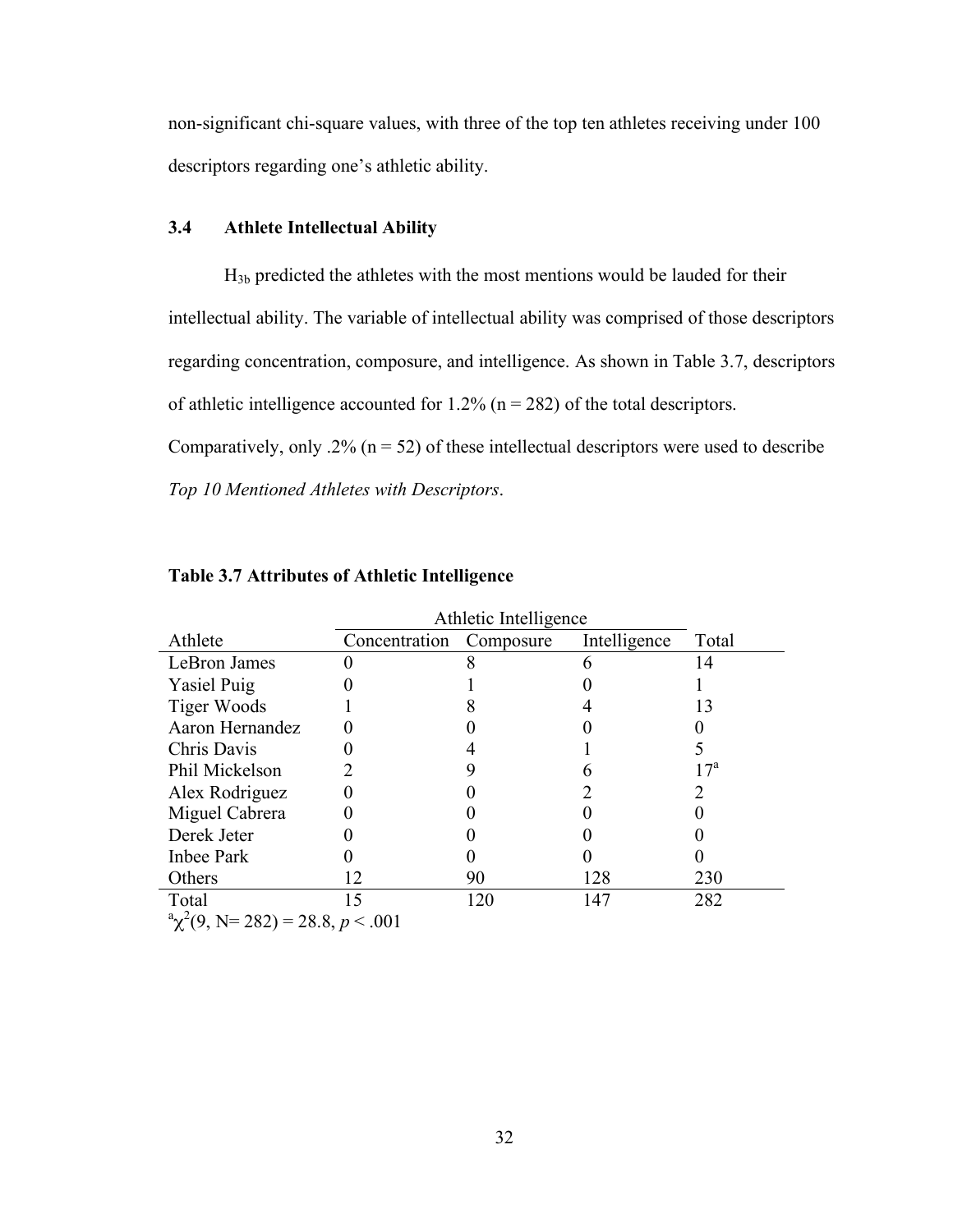When evaluating the *Top 10 Mentioned Athletes with Descriptors*, individual chisquare goodness-of-fit analyses were used to determine significant differences among intellectual descriptors. A chi-square goodness-of-fit analysis determined a significant difference in intellectual descriptors pertaining to Phil Mickelson (n= 17) ( $\chi^2(9, N = 282)$ )  $= 28.8, p \lt 0.001$ ). While this leaves much to investigate within the discussion section,  $H_{3b}$ remains largely unsupported as the majority of categories yielded insignificant results.

# **3.5 Athlete Association with Team Success/Failure**

|                    | Team Victory/Loss Association |                |            |            |                  |
|--------------------|-------------------------------|----------------|------------|------------|------------------|
|                    |                               | Not            |            |            |                  |
|                    | Associated                    | Not Associated | Associated | Associated |                  |
| Athlete            | with Victory                  | with Victory   | with Loss  | with Loss  | Total            |
| LeBron James       | 17                            | 156            | $\theta$   | 186        | 359              |
| <b>Yasiel Puig</b> | 50                            | 133            | 0          | 105        | 288              |
| Aaron              | 0                             | $\theta$       | 0          | 0          | $\boldsymbol{0}$ |
| Hernandez          |                               |                |            |            |                  |
| Chris Davis        | 3                             | 149            | 0          | 88         | 240              |
| Alex               | 0                             | $\theta$       | 0          |            |                  |
| Rodriguez          |                               |                |            |            |                  |
| Miguel             | 0                             | 26             | 0          | 113        | 139              |
| Cabrera            |                               |                |            |            |                  |
| Derek Jeter        | 24                            | 53             | 0          | 3          | 80               |
| Total              | 94                            | 517            | 0          | 496        | 1,107            |

**Table 3.8 Athlete Association with Team Victory or Loss**

RQ<sub>2</sub> examined how the athletes with the most mentions were framed in regards to contributing to their team's outcome. Table 3.8 shows that of the 1,201 total descriptors that associated athletes with victory, 94 descriptors, or 7.8%, were used to describe the *Top 10 Mentioned Athletes with Descriptors* associated with a team victory (i.e., LeBron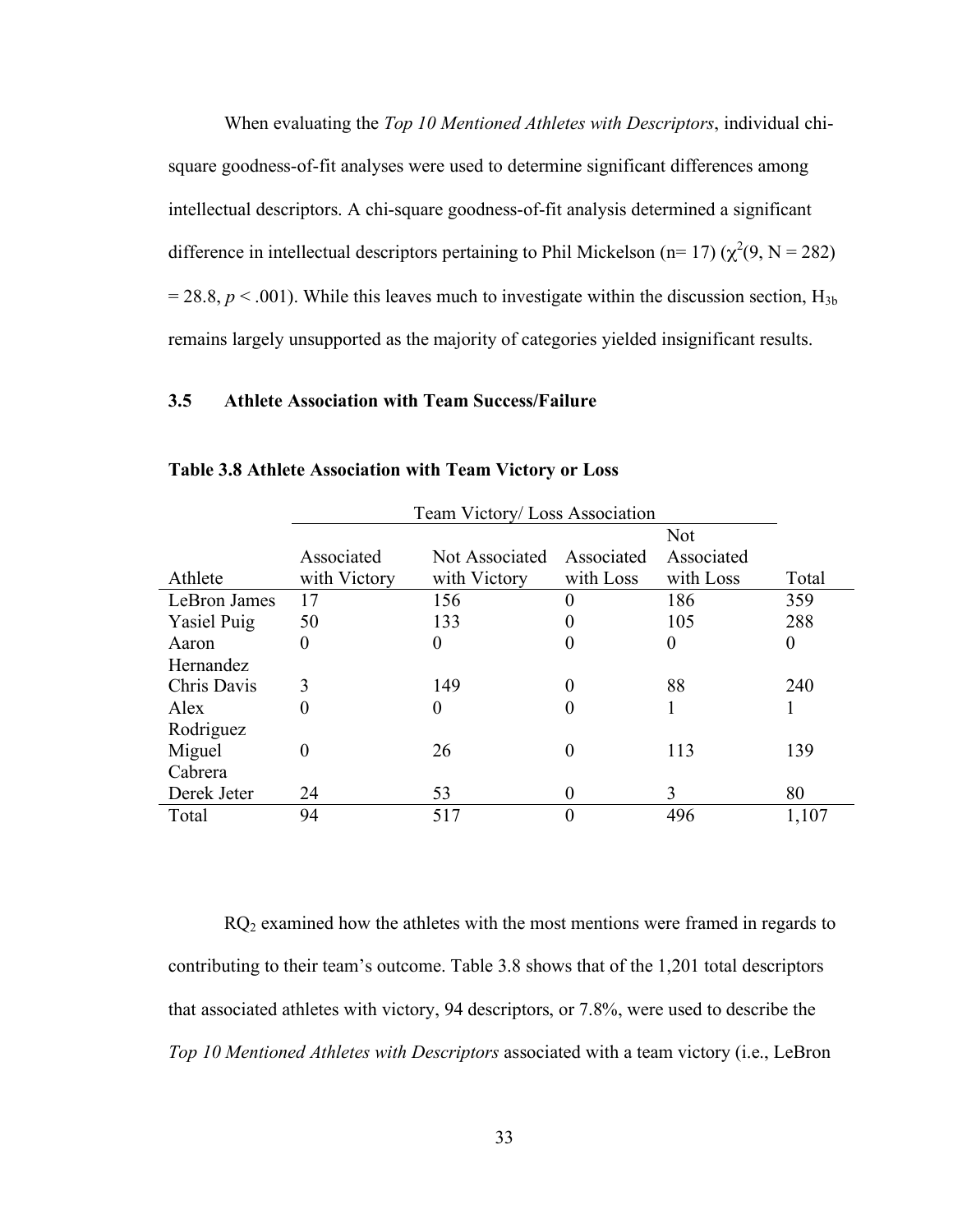James, Yasiel Puig, Aaron Hernandez, Chris Davis, Alex Rodriguez, Miguel Cabrera, and Derek Jeter). In addition, of the 109 descriptors used to associate athletes with team losses, no descriptors were used to associate these athletes with the team's loss.

# **3.6 Athlete Association with Individual Victory or Loss**

RQ<sub>3</sub> examined how athletes with the most mentions were portrayed in terms of success or failure within individual competitions. As shown in Table 3.9, of the 1,201 total descriptors associating athletes with a victory, 64 descriptors, or 5.3%, were used to describe those Top 10 athletes who participate in individual competitions (i.e., Tiger Woods, Phil Mickelson, and Inbee Park), all of which are golfers on the PGA or LPGA Tours. In regards to failure, none of these athletes were associated with responsibility for a loss within their individual competition.

|                    |              |              |                                | <b>Not</b> |       |
|--------------------|--------------|--------------|--------------------------------|------------|-------|
|                    | Associated   |              | Not Associated Associated with | Associated |       |
| Athlete            | with Victory | with Victory | Loss                           | with Loss  | Total |
| <b>Tiger Woods</b> | 25           |              |                                |            | 26    |
| Phil Mickelson     |              |              |                                |            |       |
| Inbee Park         | 24           |              |                                |            | 24    |
| Total              |              |              |                                |            |       |

Individual Victory/Loss Association

**Table 3.9 Athlete Association with Individual Victory or Loss**

# **3.7 Athlete Race Representation**

Though no specific hypotheses were made regarding race and descriptors of *success/failure* and *personality and physicality*, post-hoc analyses were conducted to see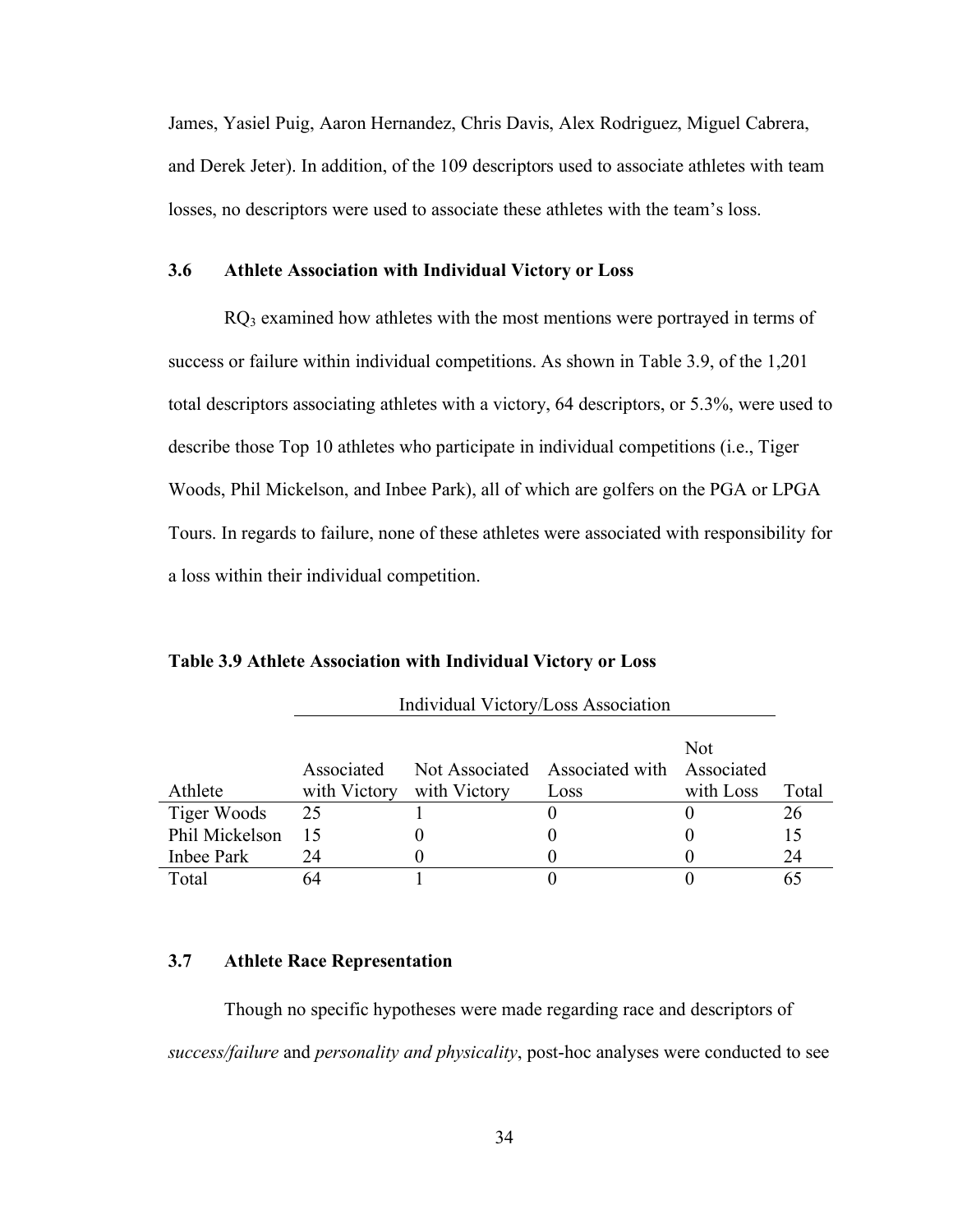if there were any significant differences amongst descriptors and athlete race. As illustrated in Table 3.10, a chi-square analysis indicated significant differences in attributes of success among four categories. White athletes were viewed as more likely to have succeeded based on athletic strength ( $\chi^2$  = 9.88, *df* = 4, *p* < .05), athletic skill ( $\chi^2$  = 13.25,  $df = 4$ ,  $p < .025$ ), and experience ( $\chi^2 = 16.79$ ,  $df = 4$ ,  $p < .005$ ); Black athletes were viewed to have succeeded due to their commitment ( $\chi^2$ = 71.75 *df* = 4, *p* < .001).

|                                                                                                                                        | Race                        |                 |                  |                   |                  |        |  |  |  |
|----------------------------------------------------------------------------------------------------------------------------------------|-----------------------------|-----------------|------------------|-------------------|------------------|--------|--|--|--|
|                                                                                                                                        |                             | <b>Success</b>  |                  |                   |                  |        |  |  |  |
|                                                                                                                                        | White                       | <b>Black</b>    | Asian            | Latino            | Other            | Total  |  |  |  |
| Concentration                                                                                                                          | $\mathcal{D}_{\mathcal{L}}$ | $\overline{2}$  | 0                |                   |                  | 4      |  |  |  |
| Athletic                                                                                                                               | 123 <sup>a</sup>            | 48 <sup>a</sup> | 1 <sup>a</sup>   | $42^{\mathrm{a}}$ | $2^{\mathrm{a}}$ | 216    |  |  |  |
| Strength                                                                                                                               |                             |                 |                  |                   |                  |        |  |  |  |
| Athletic Skill                                                                                                                         | $5038^{b}$                  | $2938^{b}$      | 281 <sup>b</sup> | $1758^{\rm b}$    | 100 <sup>b</sup> | 10,115 |  |  |  |
| Composure                                                                                                                              | 47                          | 16              | 0                | 13                |                  | 76     |  |  |  |
| Commitment                                                                                                                             | $110^{\circ}$               | $138^{\circ}$   | $3^{\circ}$      | 16 <sup>c</sup>   | $1^{\circ}$      | 268    |  |  |  |
| Courage                                                                                                                                | 8                           | 8               | 0                | 5                 |                  | 21     |  |  |  |
| Experience                                                                                                                             | $216^d$                     | $124^d$         | 9 <sup>d</sup>   | 36 <sup>d</sup>   | 1 <sup>d</sup>   | 386    |  |  |  |
| Intelligence                                                                                                                           | 54                          | 47              |                  | 21                | $\mathfrak{D}$   | 125    |  |  |  |
| Consonance                                                                                                                             | 25                          | 8               | $\overline{2}$   | 13                |                  | 48     |  |  |  |
| Total                                                                                                                                  | 5,623                       | 3329            | 297              | 1,904             | 106              | 11,259 |  |  |  |
| $\alpha^2$ $\gamma^2$ = 9.88, df = 4, p < .05; $\alpha^2$ = 13.25, df = 4, p < .025; $\alpha^2$ = 71.75 df = 4, p < .001; $\alpha^2$ = |                             |                 |                  |                   |                  |        |  |  |  |
|                                                                                                                                        | 16.79 $df = 4$ $n < 0.05$   |                 |                  |                   |                  |        |  |  |  |

# **Table 3.10 Descriptive Analysis of Success by Race**

16.79,  $df = 4, p < .005$ 

When observing failure, a chi-square analysis revealed significant differences in two categories: athletic skill and consonance. As shown in Table 3.11, White athletes were portrayed to have failed because they lacked skill ( $\chi^2$ = 17.49, *df* = 4, *p* < .005). In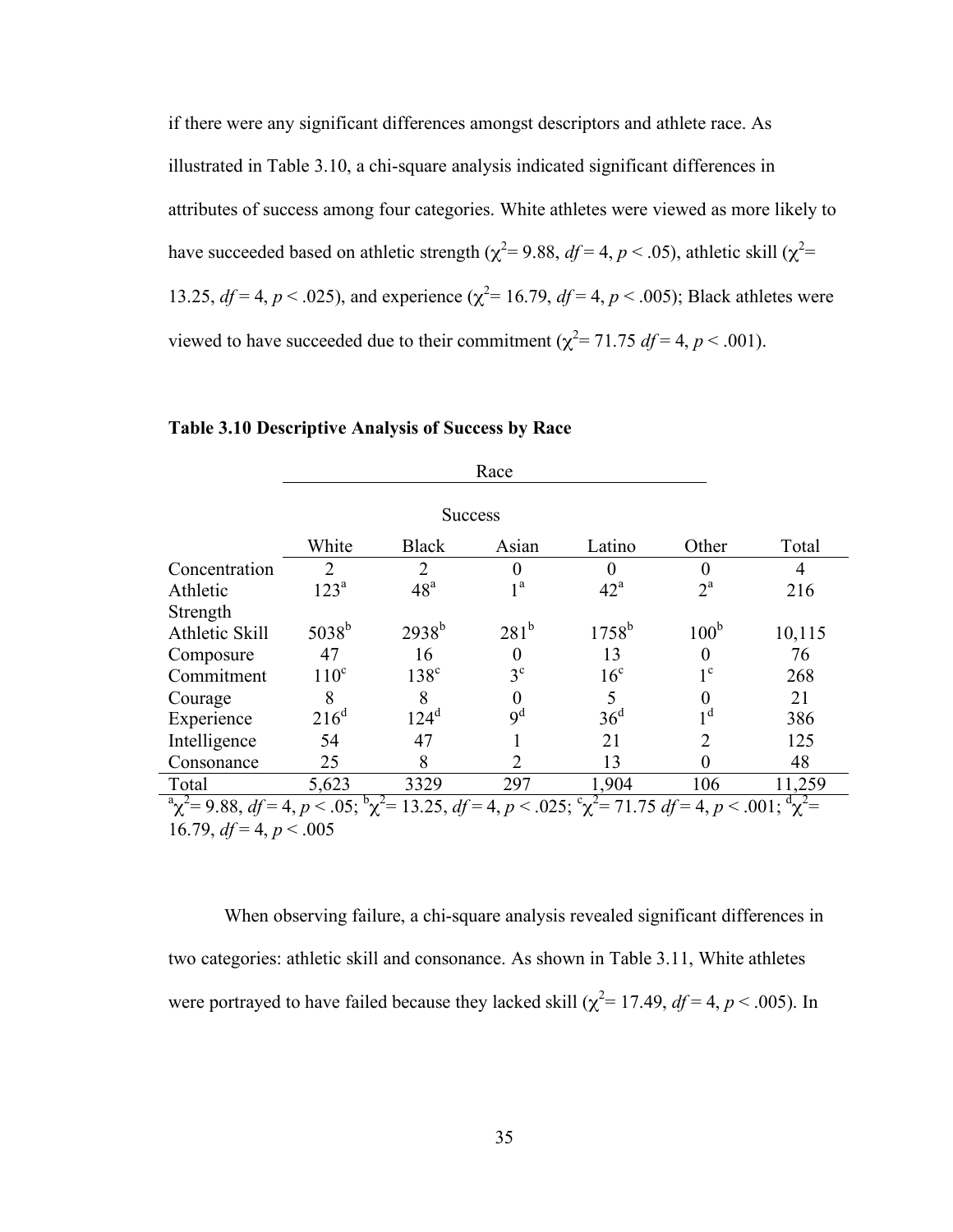addition, White athletes were portrayed to have failed due to bad luck, or from being unlucky ( $\chi^2$ = 24.03, *df* = 4, *p* < .001).

| Race           |                                                                                       |                    |                 |                  |                |       |  |  |  |
|----------------|---------------------------------------------------------------------------------------|--------------------|-----------------|------------------|----------------|-------|--|--|--|
|                | Failure                                                                               |                    |                 |                  |                |       |  |  |  |
|                | White<br>Total<br><b>Black</b><br>Other<br>Latino<br>Asian                            |                    |                 |                  |                |       |  |  |  |
| Concentration  | 5                                                                                     |                    | 0               |                  | 0              | 7     |  |  |  |
| Athletic       | 3                                                                                     | 0                  | 0               | $\theta$         |                | 3     |  |  |  |
| Strength       |                                                                                       |                    |                 |                  |                |       |  |  |  |
| Athletic Skill | $1457^{\rm a}$                                                                        | $748^{\mathrm{a}}$ | 60 <sup>a</sup> | 417 <sup>a</sup> | 9 <sup>a</sup> | 2,691 |  |  |  |
| Composure      | 19                                                                                    | 18                 | $\overline{2}$  | 5                |                | 44    |  |  |  |
| Commitment     | 15                                                                                    | 12                 | 0               |                  |                | 34    |  |  |  |
| Courage        | 0                                                                                     | $\theta$           |                 |                  |                |       |  |  |  |
| Experience     | 103                                                                                   | 44                 | 2               | 29               |                | 178   |  |  |  |
| Intelligence   | 8                                                                                     | 11                 |                 |                  |                | 21    |  |  |  |
| Consonance     | 40 <sup>b</sup>                                                                       | $4^{\rm b}$        | 0 <sup>b</sup>  | $2^{\rm b}$      | 0 <sup>b</sup> | 46    |  |  |  |
| Total          | 1,650                                                                                 | 838                | 64              | 463              | 9              | 3,024 |  |  |  |
|                | $\alpha^2$ a $\chi^2$ = 17.49, df = 4, p < .005; $\alpha^2$ = 24.03, df = 4, p < .001 |                    |                 |                  |                |       |  |  |  |

**Table 3.11 Descriptive Analysis of Failure by Race**

Finally, when observing attributes of *personality* and *physicality*, a chi-square analysis showed significant differences among five categories, and is illustrated in Table 3.12. While Black athletes were portrayed based on their outgoingness and extroversion  $(\chi^2 = 16.82, df = 4, p < .005)$ , White athletes were portrayed as more emotional  $(\chi^2 = 16.82, df = .005)$ 19.80,  $df = 4$ ,  $p < .001$ ). Additionally, Black athletes were portrayed based on their modesty ( $\chi^2$ = 15.29,  $df$ = 4,  $p$  < .005) and received more descriptors regarding the size and parts of the body ( $\chi^2$ = 21.04, *df* = 4, *p* < .001). Finally, White athletes received more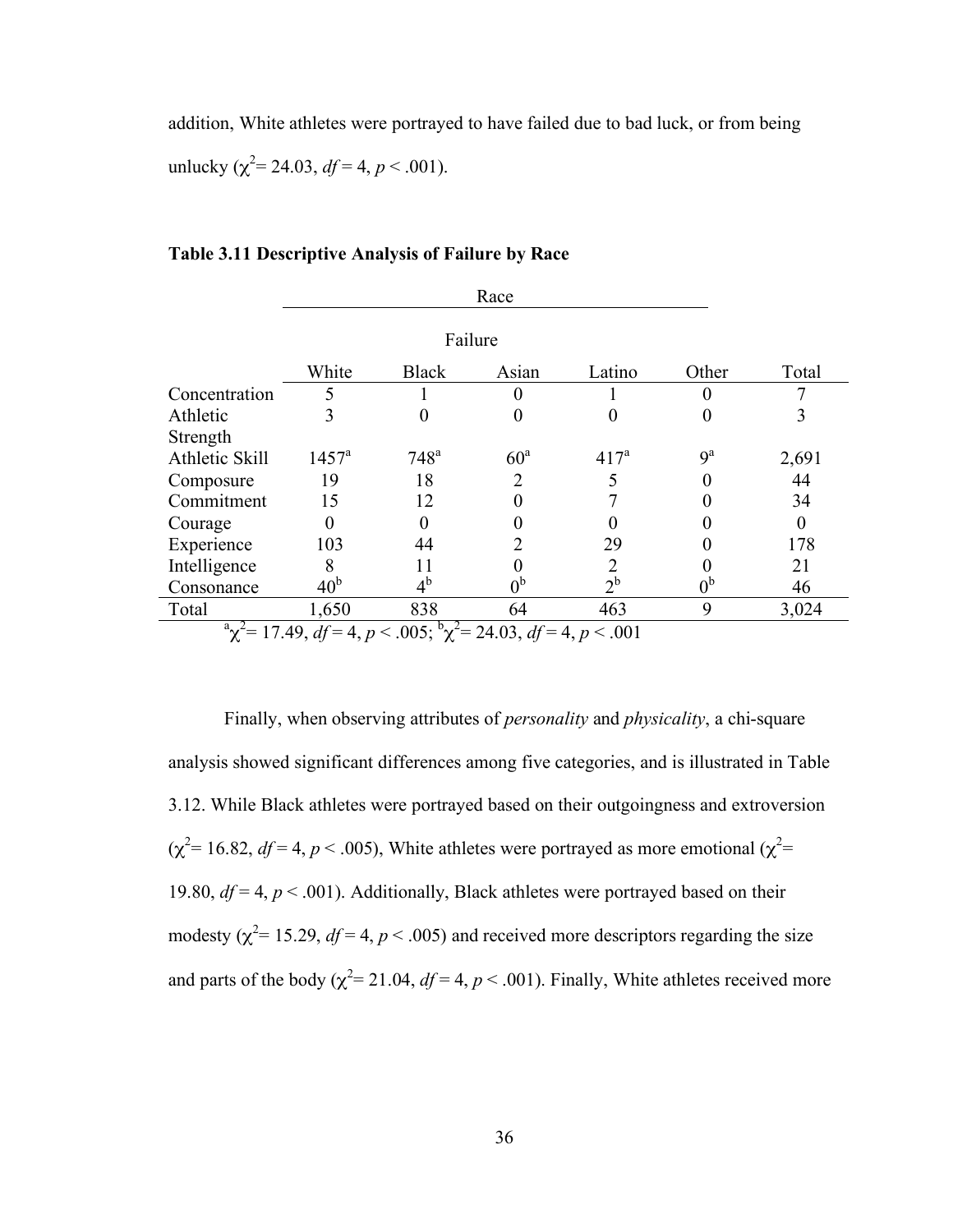descriptors regarding their background ( $\chi^2$  = 24.68,  $df$  = 4,  $p$  < .001) than the other races present in the sample.

|                                                                                                                              |                 |                   | Race            |                 |                |       |  |
|------------------------------------------------------------------------------------------------------------------------------|-----------------|-------------------|-----------------|-----------------|----------------|-------|--|
|                                                                                                                              | White           | <b>Black</b>      | Asian           | Latino          | Other          | Total |  |
| Outgoing/                                                                                                                    | $7^{\rm a}$     | $24^{\mathrm{a}}$ | $0^a$           | 8 <sup>a</sup>  | $0^a$          | 39    |  |
| Extroverted                                                                                                                  |                 |                   |                 |                 |                |       |  |
| Modest/                                                                                                                      | 40 <sup>b</sup> | $45^{\rm b}$      | 0 <sup>b</sup>  | $13^b$          | 0 <sup>b</sup> | 98    |  |
| Introverted                                                                                                                  |                 |                   |                 |                 |                |       |  |
| Emotional                                                                                                                    | $88^{\circ}$    | $25^{\circ}$      | $0^{\circ}$     | $13^{\circ}$    | $0^{\circ}$    | 126   |  |
| Attractiveness                                                                                                               | 13              | 12                | $\theta$        |                 | $\theta$       | 26    |  |
| Size/Parts of                                                                                                                | $84^d$          | 89 <sup>d</sup>   | $3^d$           | 41 <sup>d</sup> | $4^d$          | 221   |  |
| Body                                                                                                                         |                 |                   |                 |                 |                |       |  |
| Background                                                                                                                   | $570^{\circ}$   | $387^e$           | 17 <sup>e</sup> | $158^e$         | $2^e$          | 1134  |  |
| Total                                                                                                                        | 802             | 582               | 20              | 234             | 6              | 1644  |  |
| $\alpha^2$ a $\chi^2$ = 16.82, df = 4, p < .005; $\alpha^2$ = 15.29, df = 4, p < .005; $\alpha^2$ = 19.80, df = 4, p < .001; |                 |                   |                 |                 |                |       |  |
| $\alpha^d \chi^2$ = 21.04, df = 4, p < .001; $\alpha^2$ = 24.68, df = 4, p < .001                                            |                 |                   |                 |                 |                |       |  |

**Table 3.12 Descriptive Analysis of Personality and Physicality by Race**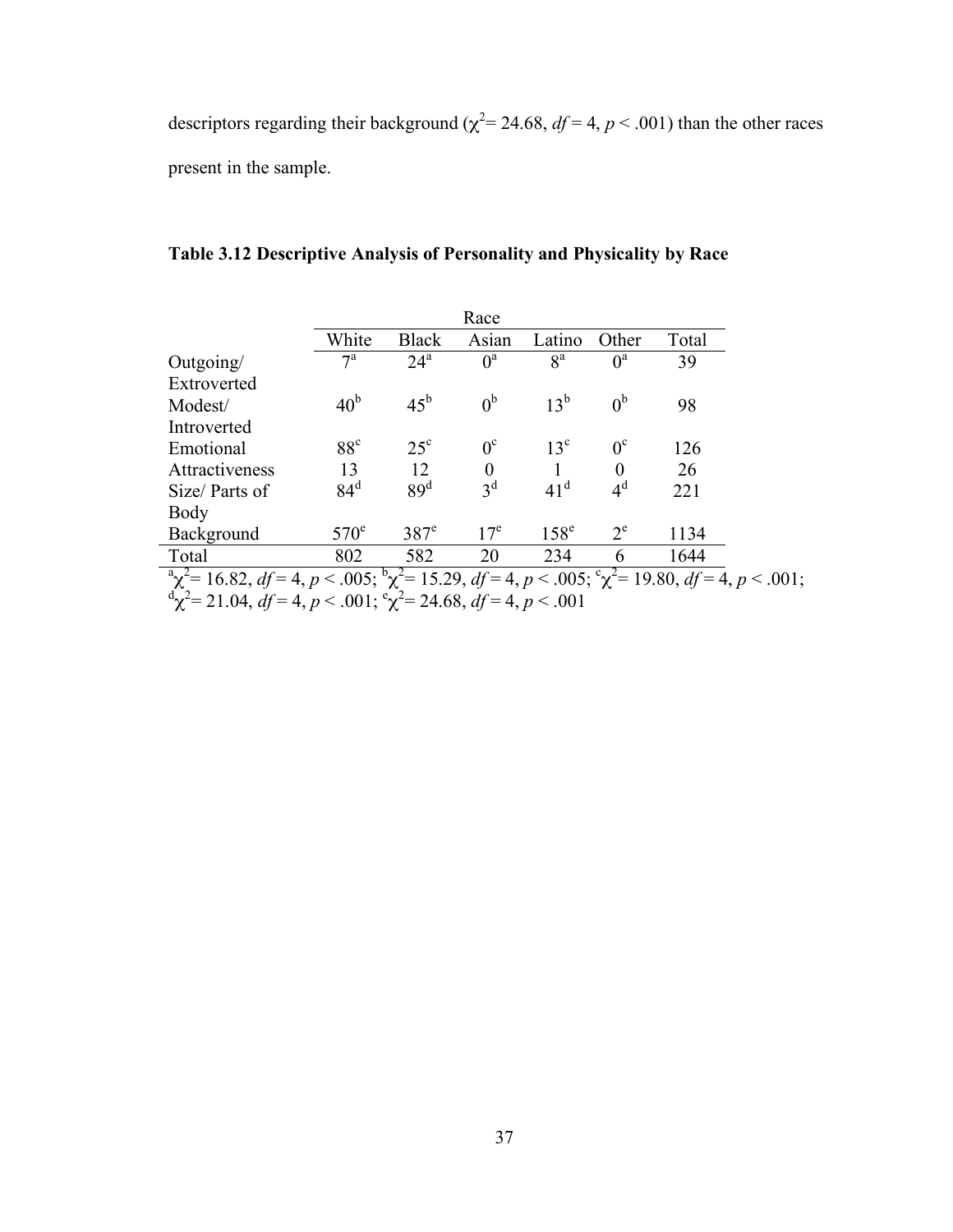# **Chapter 4**

# **DISCUSSION**

# **4.1 Summary**

This study was a content analysis examining the celebrity status and athlete descriptive representation of athletes on the main network of ESPN. Exploring gender representation, attributes of success and failure, attributions of personality and physicality, athletic and intellectual skill, and contributions to victory or defeat, the study examined a composite week of programming during the summer of 2013. Framing (Gitlin, 1980; Goffman, 1974) and celebrity attribution (Hellmueller & Aeschbacher, 2010; Rojeck, 2001) theories were used as the theoretical foundations for this project. Additionally, sports framing methodologies (Billings & Eastman, 2003) were used to code for *attributes of success/failure* and *personality and physicality* within the recording instrument.

The *attributed* celebrity status of the athletes was coded based on the number of spoken mentions and descriptors found or heard in broadcasts. Gender representation was explored through comparisons of *attributes of success/failure* and *personality and physicality* and through an analysis exploring the percentage of descriptive coverage garnered to each gender. Athletic abilities of superstar athletes were determined through coding for athletic strength and skill; intellectual ability was examined through coding for concentration, composure, and intelligence. Finally, contributions to individual or team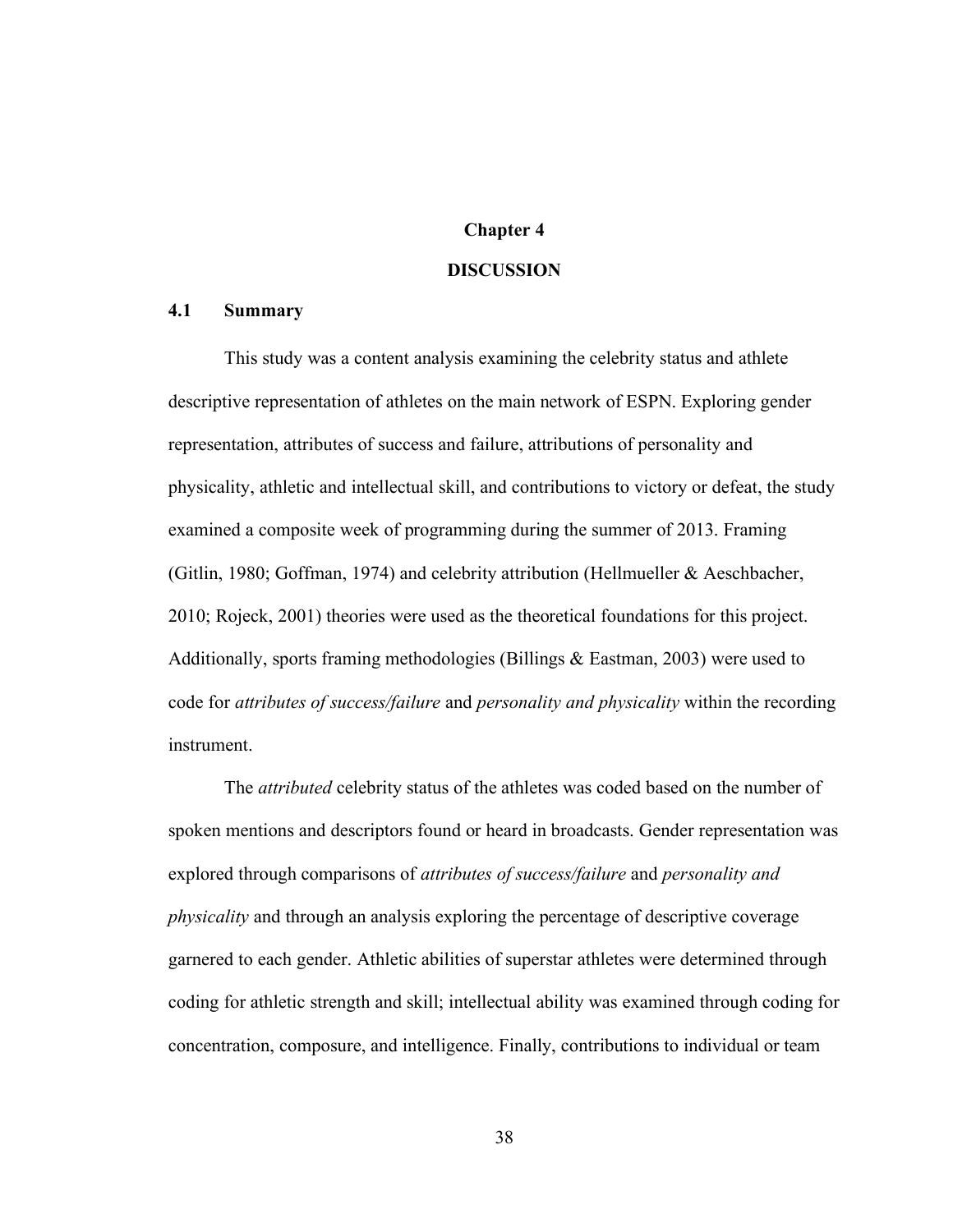outcomes were examined through coding how athletes were portrayed as contributing to the competition.

Results indicate that athletes presented on the main network of ESPN may further be granted celebrity status beyond that of which they have achieved. Statistically significant chi-square results reveal LeBron James, Yasiel Puig, and Tiger Woods received much of ESPN's descriptive coverage and, thus, were further attributed celebrity status. In regards to gender representation, women continued to be under-represented within the main network coverage of ESPN, with a ratio of 95 descriptive comments about male athletes to every 5 descriptive comments about female athletes. Furthermore, there were gender differences present among how male and female athletes were described by ESPN employees, with significant differences among those comments regarding athletic strength, experience, intelligence, modesty/introverted, emotionality, and size/parts of the body.

Analyses of athletic ability revealed LeBron James, Yasiel Puig, Tiger Woods, and Chris Davis received statistically more comments regarding their athletic ability than other athletes present within the sample. However, only Phil Mickelson received statistically more comments regarding one's intellectual ability. There also remained no significant results of superstar athletes contributing to the overall outcome in team or individual competitions. Finally, post-hoc analyses revealed significant racial differences in descriptors regarding athletic strength, athletic skill, commitment, experience, outgoing/extroverted, modesty/introverted, emotionality, size/parts of the body, and background.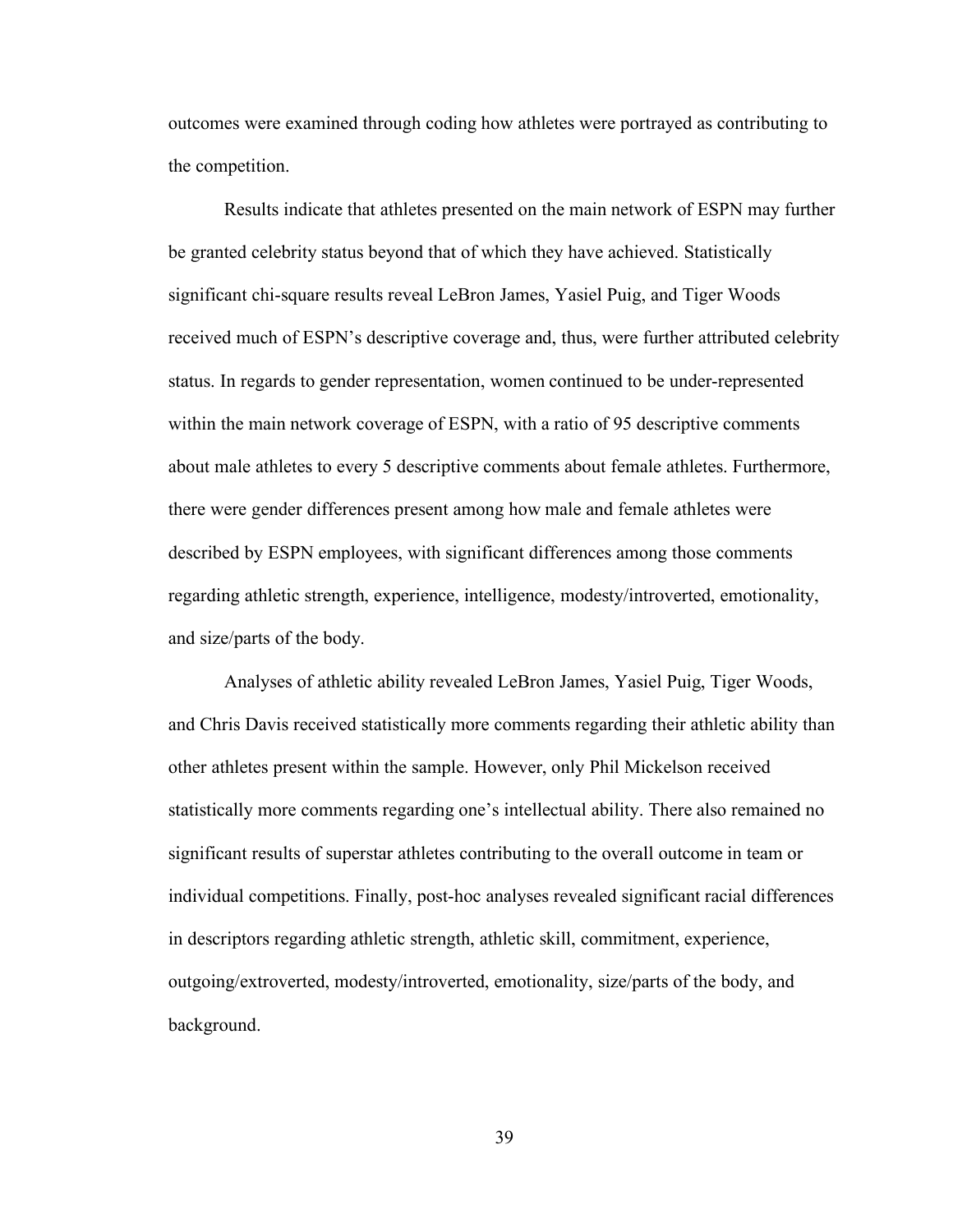Though one must use discretion when interpreting these results, as reliability was not strong between two coders, the results indicate implications regarding celebrity status attribution and framing discrepancies among gender, race, and specific athletes. The present chapter will explore the findings and implications in greater detail and discuss potential limitations of the present study, as well as suggested directions for future research.

## **4.2 Findings and Implications**

The following sections will present findings of *attributed* celebrity status, gender depictions, athletic and intellectual representations of superstar athletes, and contributions to team/individual victory and failure. Limitations and directions for future research will also be discussed.

#### **4.2.1 Attributed Celebrity Status**

 $RQ_1$  examined if the framing practices of ESPN served to boost or damage the celebrity status of athletes. In addition,  $H_1$  predicted specific athletes would receive significantly more descriptors than others on the network. When describing celebrity status, Rojeck (2001) states celebrities are "cultural fabrications" (p. 11). In other words, Rojeck (2001) argues celebrities rely on the media as a way to not only gain recognition, and that the media provides a way to maintain a continued presence within celebrity culture.

When observing the mentions with descriptive phrases, it is obvious ESPN continues to moderate, and seemingly boost, the celebrity statuses of LeBron James,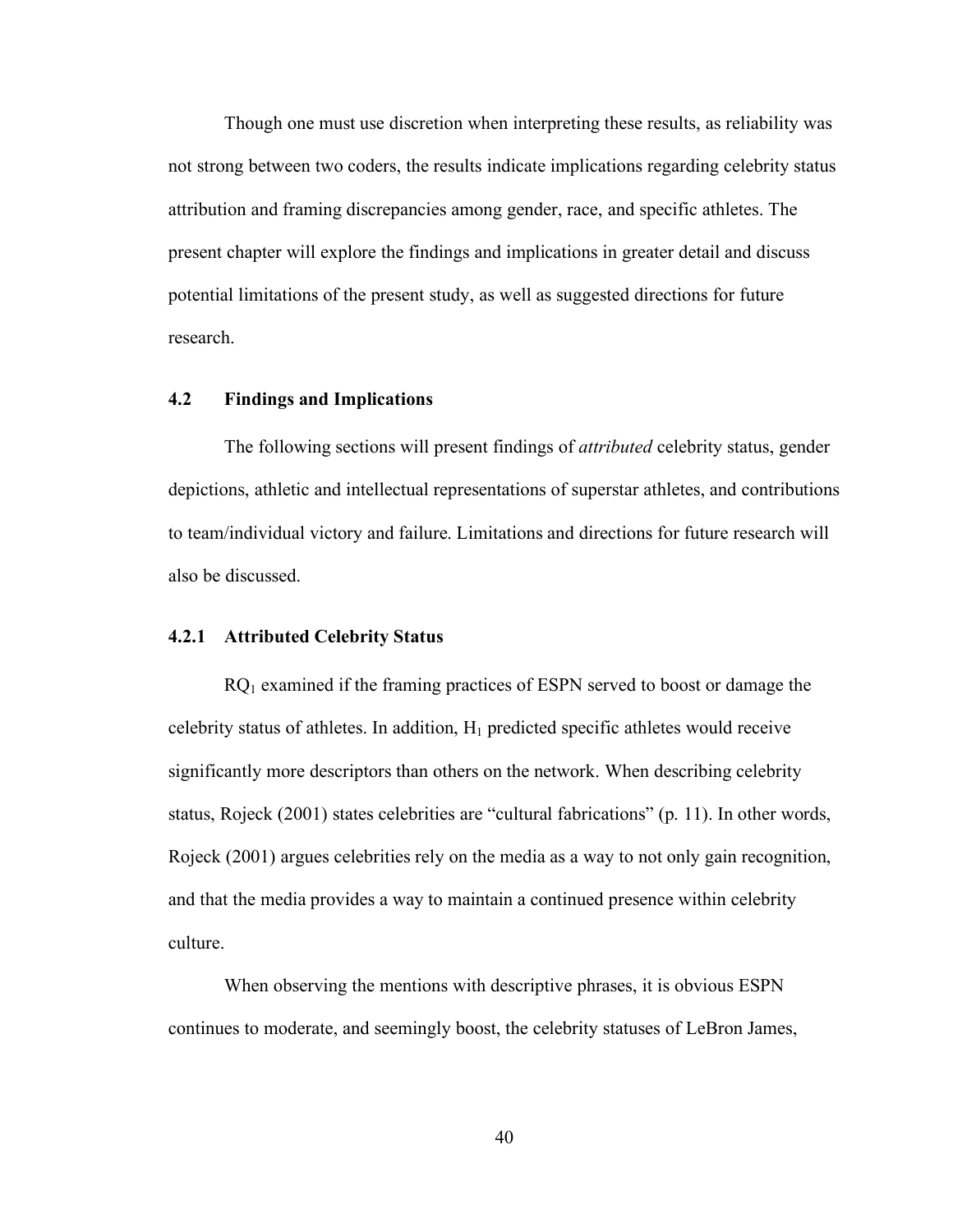Yasiel Puig, and Tiger Woods beyond that they achieved through their performance. Statistically significant chi-square results unveiled a culture of continual coverage targeted at specific athletes far beyond the others seen on the network. Previous analyses of ESPN's *SportsCenter* in 2012 support the results finding LeBron James to be the network's most mentioned athlete and Tiger Woods within the Top 10 (Burns, 2013).

These results do not simply point towards the superior talent of these three individuals. As noted by Rojeck (2001), *achieved* celebrities have the ability to be an *attributed* celebrity based on their presence within the mass media. The results illustrate ESPN's ability to create sports celebrities within our culture. Through these mediated representations, sports fans see an exaggerated level of athletic superiority and may further perceive that certain athletes receive exaggerated levels of greatness within the sporting culture.

# **4.2.1.1 LeBron James**

When looking at the specific athletes presented in the sample, the overall presence of LeBron James required further examination. Unlike Puig and Woods, whose athletic seasons continued well into the fall months, James' 2013 season concluded on June  $20<sup>th</sup>$ . LeBron James' media presence throughout the summer of 2013 was upheld through ESPN's series, *LeBron in Chapters*, and through continual debates comparing James to Michael Jordan, an NBA Hall of Famer and five-time NBA-MVP. It is here where one may clearly identify the superstar status of LeBron James. While James was said to have performed well within the NBA Finals, such an MVP-performance may have begun to overshadow the accomplishments of other athletes. In line with assertions made by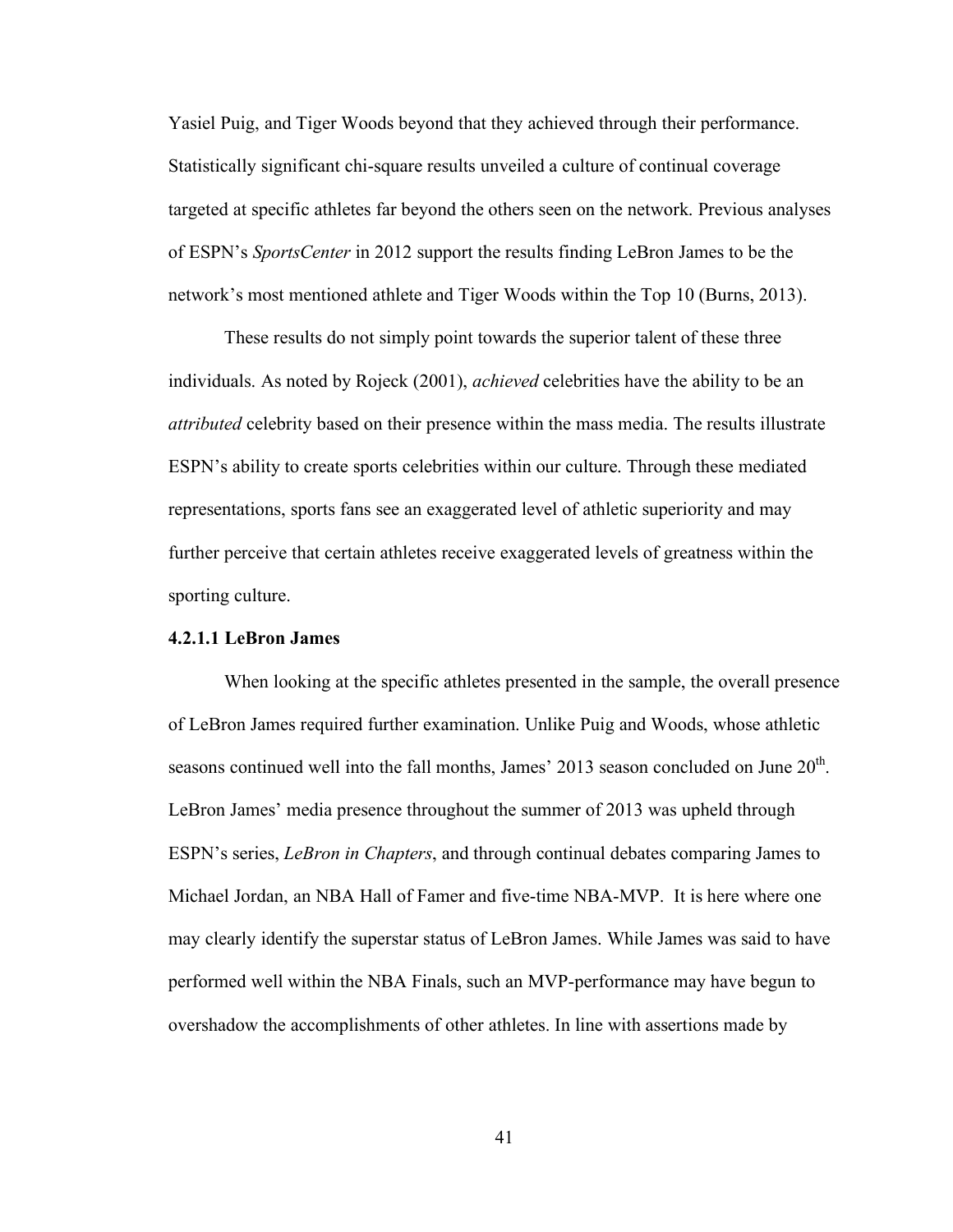Serazio (2010), one observes the ESPN employees not as non-biased journalists, but instead engaged sports fans. Discussions of James' talent and comparisons to hall of fame players elevates and exaggerates the superior talents of this all-star player to that of a sports superstar.

### **4.2.1.2 Business Implication**

Regardless of the athlete or their apparent attributive celebrity qualities, it is clear that extended coverage of superstar athletes remain not necessarily a journalistic decision, but a business decision. As ESPN's senior coordinating producer, Michael Shiffman states, there are specific athletes who "move the needle" (via McBride, 2012); in other words, there are certain athletes who may drive higher ratings to the network. And though critiques have identified gender disparities (see Adams & Tuggle, 2004) and athletespecific coverage (Burns, 2013), ESPN continues to rank within the top 10 cable networks and has a net worth of over 40 billion dollars (Badenhausen, 2012; Kondolojy, 2014). Thus, the implications of this study does not seek to change the business model of ESPN, nor should it seek to devalue the talents of superstar athletes. Instead, the implications show a sports culture that is built firmly on the talents these athletes provide. Through granting this elevated status, a glorified sporting culture is created. Therefore, the product of ESPN may not *have* to be non-biased sports coverage. Instead, the product of ESPN rests on the ability to associate its brand with superstar athletes as a way to further promote and build its brand identity.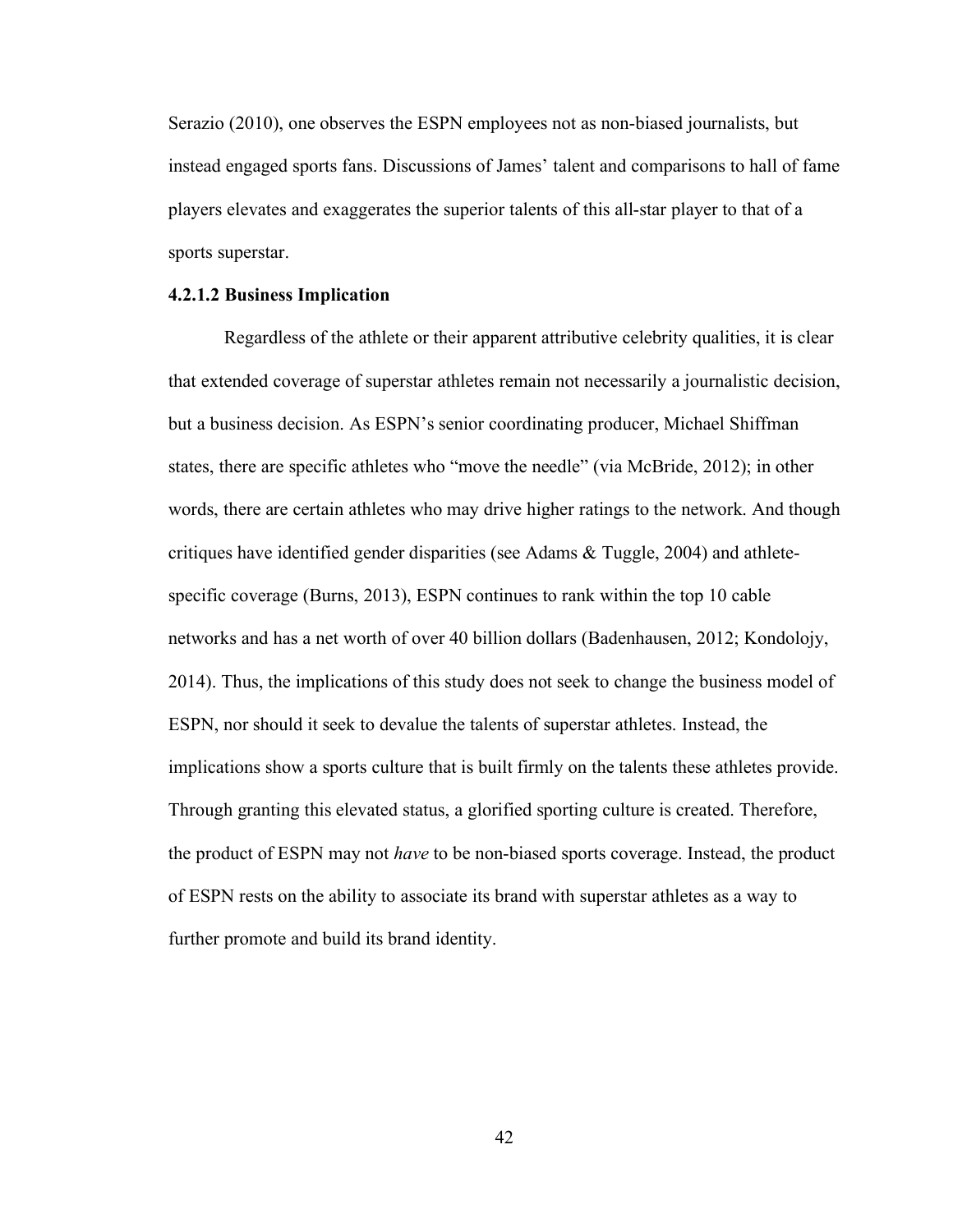#### **4.2.2 Gender Representation**

H2 predicted women athletes would be under-represented within the broadcasts of ESPN. In line with previous analyses exploring gender representation on the network (see Adams & Tuggle, 2004; Burns, 2013; Tuggle, 1997), women were largely underrepresented, receiving 5 percent of the descriptive mentions present in the sample. However, Inbee Park, a female golfer, was present within the *Top 10 Mentioned Athletes with Descriptors*, though there was not a statistically significant difference in the number of descriptors spoken about her.

Taken together, results regarding gender representation indicate few, if any, efforts by the network to boost the coverage of women's athletics. While Burns (2013) found no women within his top 12 most mentioned athletes, Inbee Park's appearance in the *Top 10 Mentioned Athletes with Descriptors* indicates some progress. Indeed, her presence among the top ten athletes may hint towards greater recognition of female athletes and their accomplishments. Due to her attempt to win four major championships in a calendar year, a feat accomplished by no other male or female golfer, there may be historical implications to her presence within the *Top 10 Mentioned Athletes with Descriptors*. Regardless, her presence may indicate hope towards more coverage seeking to identify momentous occasions within women's athletics.

Moreover, the overall percent of descriptive comments pertaining to women athletes may be higher than the 5 percent reported in our results because of the framework of our coding schemes. In the summer of 2013, ESPN aired documentaries entitled *Nine for IX*, highlighting the accomplishments of prominent figures in women's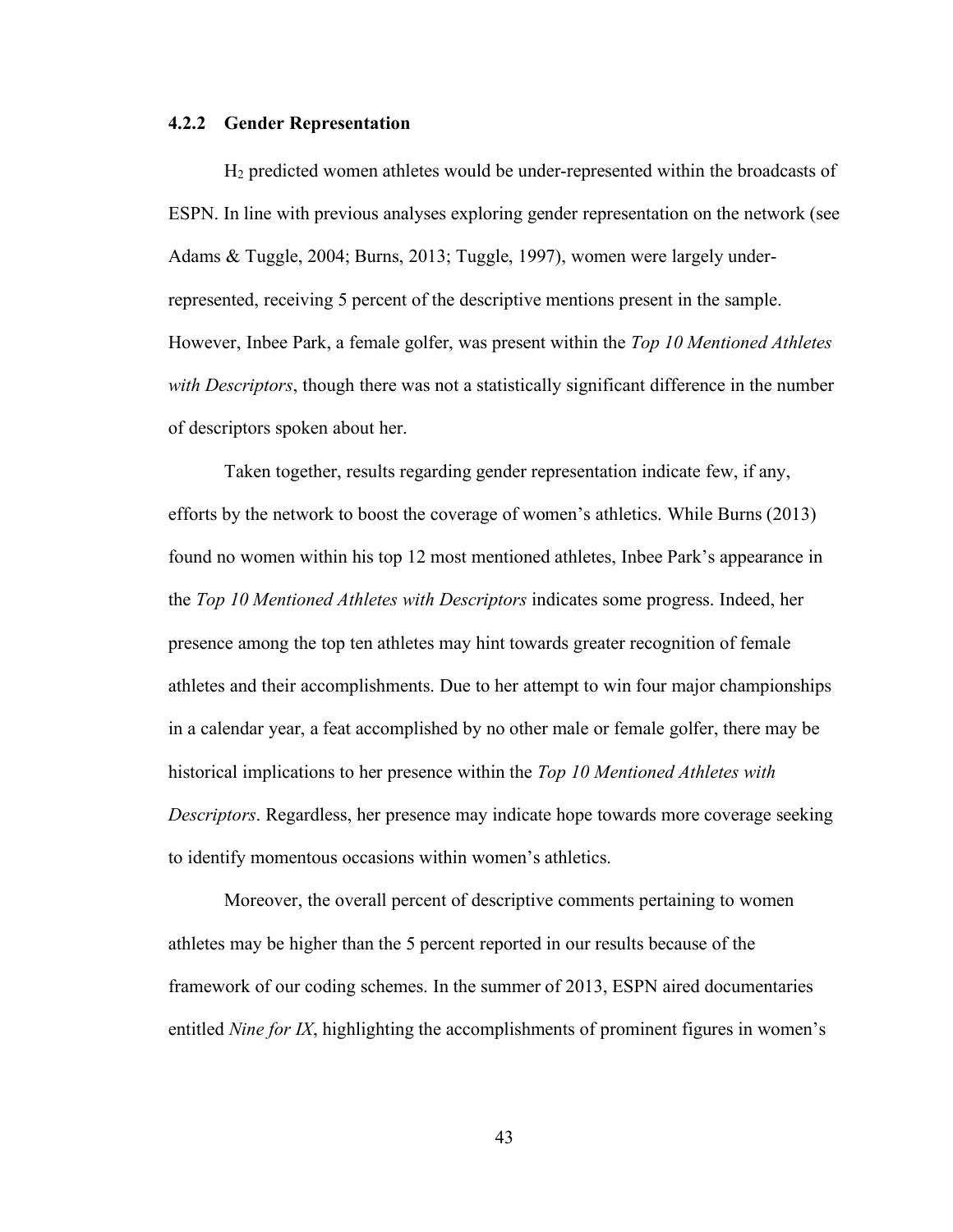athletics. Celebrating the  $40<sup>th</sup>$  anniversary of Title IX, the documentaries addressed both athletic accomplishments and overall female sports milestones (i.e., the emergence of female sports reporters). However, these documentaries were often narrated by athletes, coaches, or presented through interviews of non-ESPN employees. As such, these documentaries were not coded because they did fit the parameters set in place by the researcher. The inclusion of these documentaries would increase the overall presence of women on the network in the summer of 2013. However, the addition of these programs might artificially boost female representation because it is unclear if this type of programming will continue on the network beyond the sample timeframe.

As Angelini (2008) notes, the world of televised sports typically serves as a way to reinforce ingrained stereotypical perceptions of gender. Though efforts have been made to close the gender gap on the network, it is clear ESPN remains a boys' club, reserved for those seeking testosterone driven, masculine messages. While there may be several reasons for this gender gap, one most likely remains: audience demography. According to an ESPN media guide, ESPN remains the most popular network among males 18-34, an achievement held since 1998, and 61% of all males use ESPN media within the average week (ESPN Media Guide, 2010). This content may, self-reportedly, be more interesting to the male dominated audience, though such material may not actually elicit physiological differences (Angelini, 2008). Therefore, the underrepresentation of women on the primary ESPN network may not be a mistake, but a targeted effort based on the wants and desires of its audience demographic.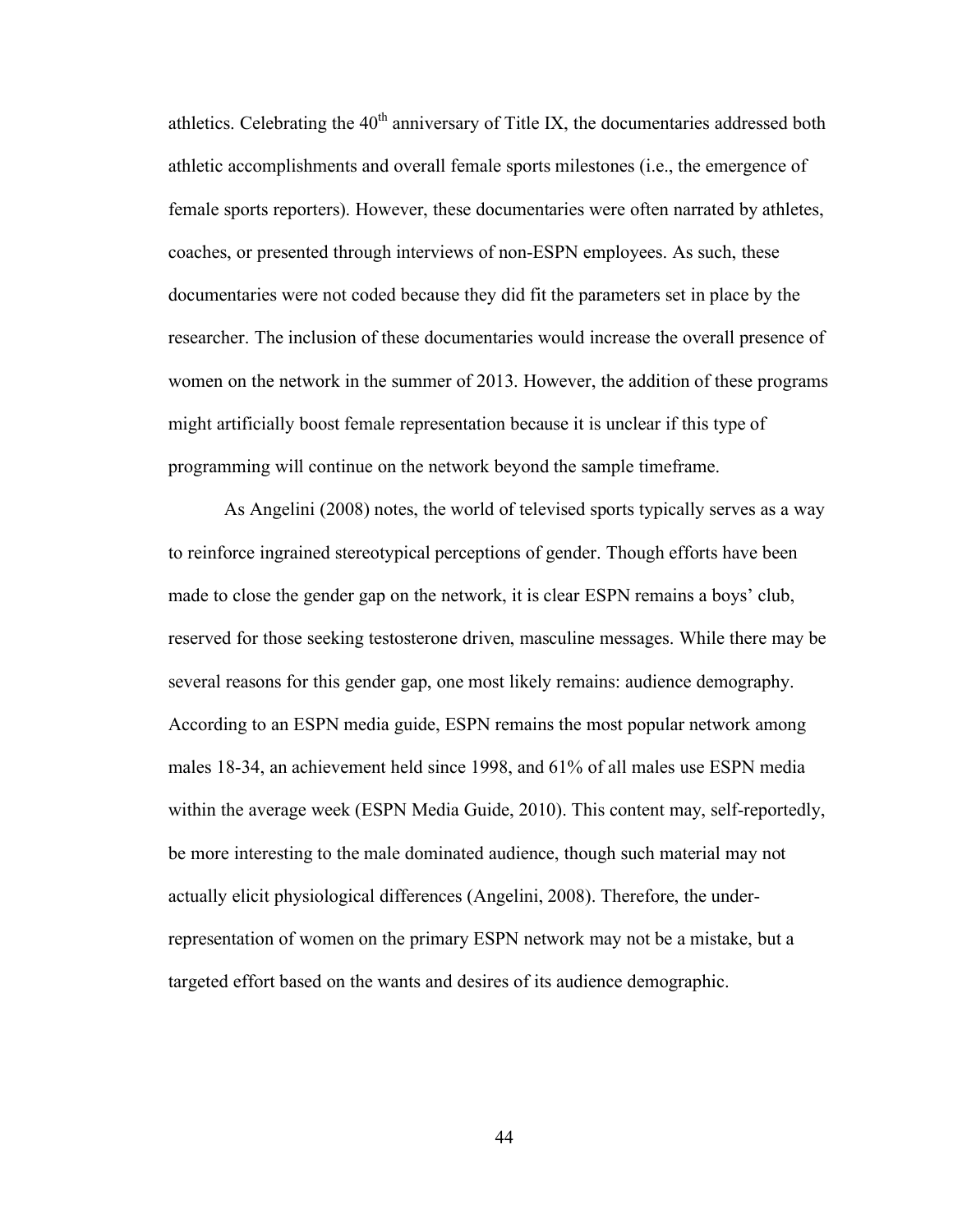#### **4.2.3 Gender Descriptive Representation**

To further test the representation of women athletes, analyses were conducted to observe potential differences among *attributes of success/failure* and *personality and physicality*. Previous sports communication research found that although overarching stereotypes and themes may not be present, more subtle, complex gender *difference*s do emerge through the language spoken by sports broadcasters (Angelini et al., 2012). Consistent with previous examinations of the Olympics and in-game sports competitions, ESPN's non-competition coverage (i.e., *SportsCenter, Pardon the Interruption, Baseball Tonight*) perpetuates gender differences through the descriptors spoken by its employees.

When examining *attributes of success/failure*, male athletes were portrayed as succeeding within sporting competitions based on their athletic strength, their experience, and their intelligence. Similarly, male athletes were also portrayed as failing due to their lack of experience. These differences in *attributes of success/failure*, hint towards great levels of disparity within the network. As evident through overwhelming positive descriptors regarding strength, experience, and intelligence, clear power dynamics are conveyed, reinforcing gender role schemas within our society.

Additionally, through the examination of *personality and physicality*, further differences are revealed within the descriptors of male and female athletes. Significant differences were observed when describing male athletes based on their modesty, their emotionality, and their size/parts of the body. Throughout the study, women were not described more than men in any category, which may be due to their low representation on the network. It is despite this low representation that there were not significant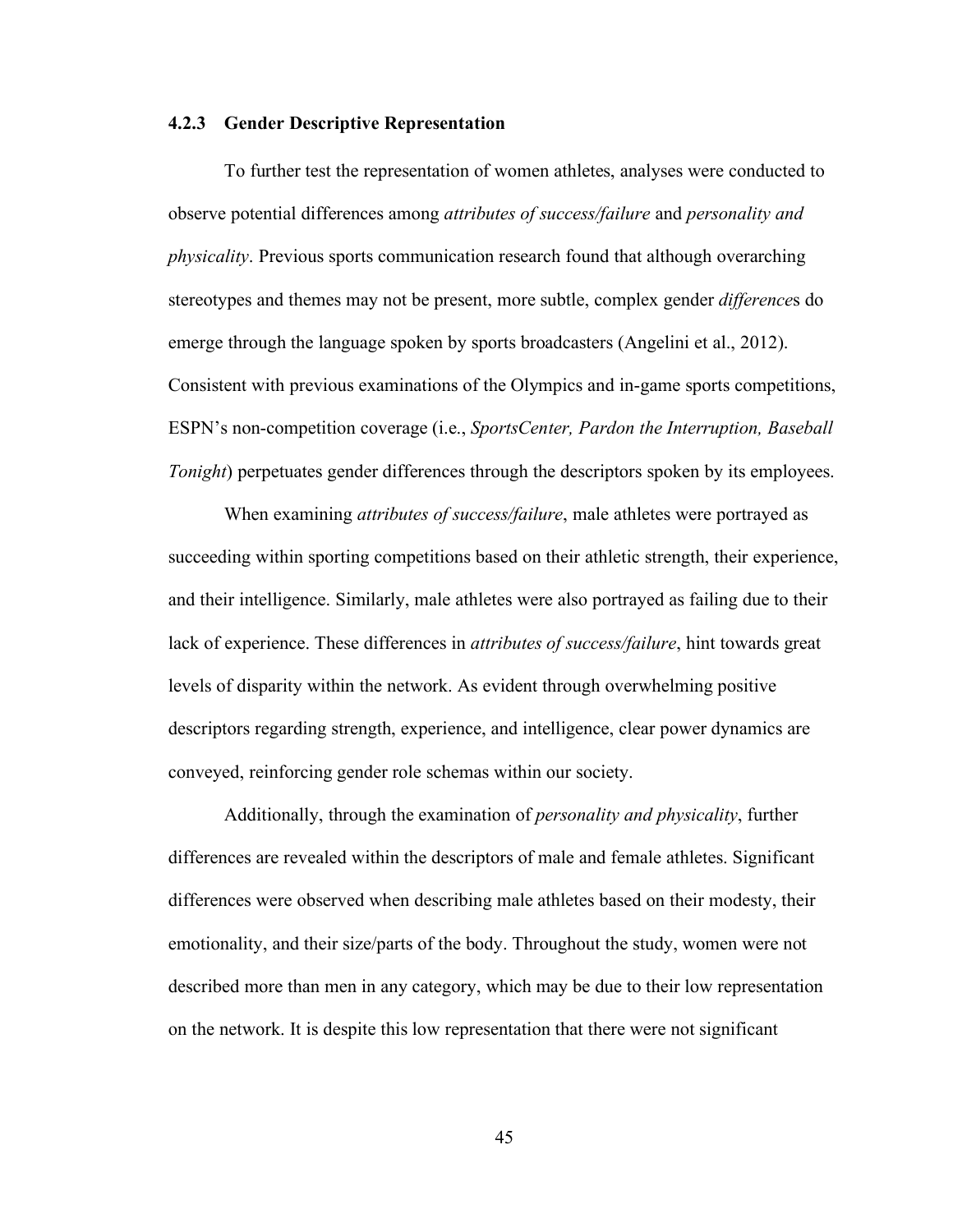differences within all categories of *success/failure* and *personality and physicality*. This non-significance may point towards a closing of the gender gap, in terms of descriptive representation, but not an elimination of such gap.

Taken together, women continue to not only be under-represented, but misrepresented. While men are described based on their strength and experience, women lack many meaningful descriptors to validate their presence within the athletic arena. Consistent with Angelini's (2008) argument regarding general sports coverage, ESPN, constructs a gendered world both through its gender representation and gender descriptions. While the network aired *Nine for* IX and a female athlete, Inbee Park, was present in the *Top 10 Mentioned Athletes with Descriptors*, ESPN presents a male dominated sports culture, which, in part, may be due to its audience demography (see ESPN Media Guide, 2010). Regardless of this information, measures should ultimately be present to create a sporting culture that fully recognizes the achievements and abilities of female athletes.

# **4.2.4 Athletic Ability**

H3a predicted athletes with the most mentions would be lauded for their athletic ability. This variable was comprised of those descriptors regarding athletic strength and athletic skill. Previous research shows racial undertones no longer follow predictable patterns (Angelini & Billings, 2010b). Using Tiger Woods and Michelle Wie as examples of superstar athletes who previously broke common stereotype conceptions (Billings, 2003; Billings et al., 2008),  $H_{3a}$  was constructed to observe how superstar athletes were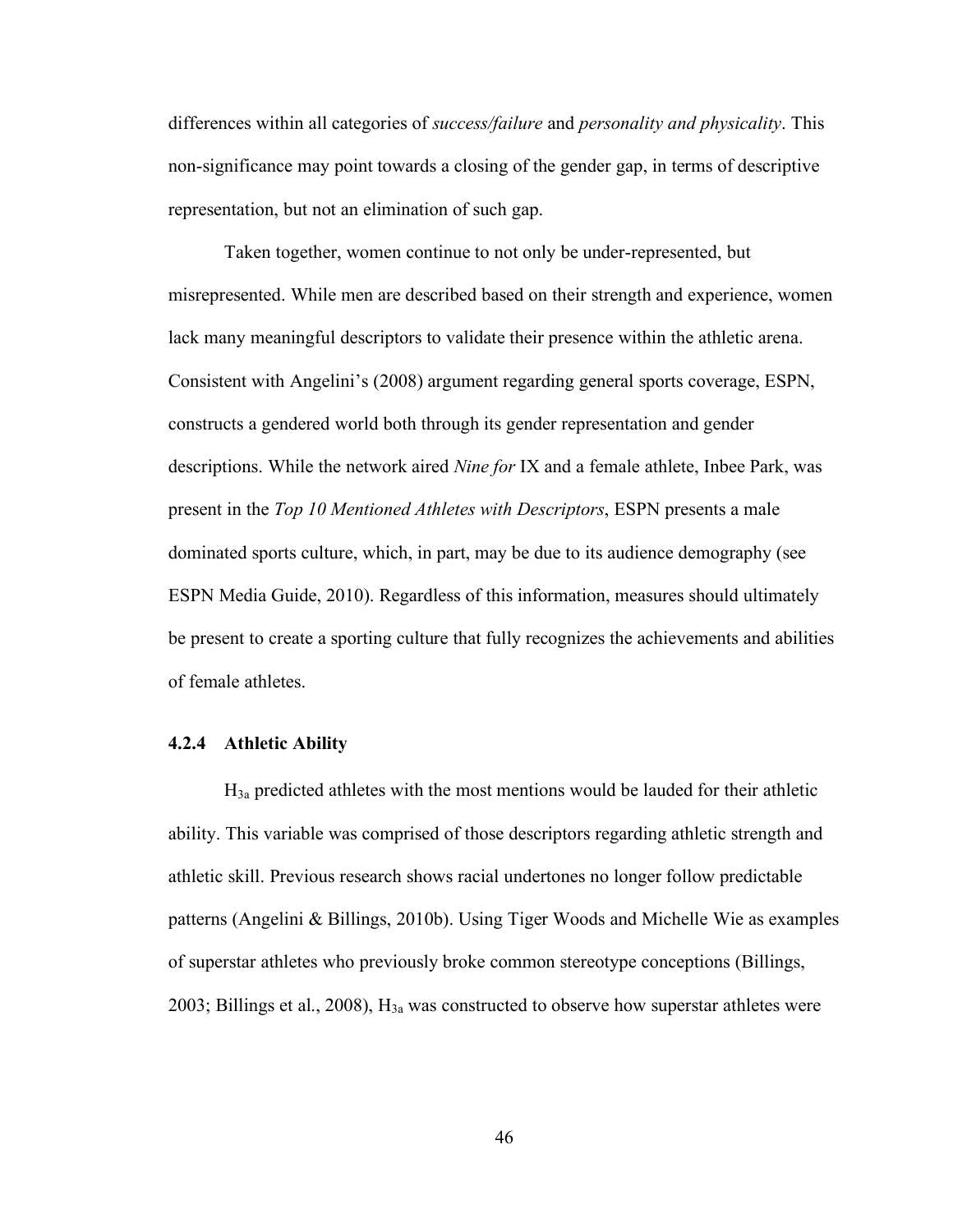portrayed regarding their athletic talent;  $H_{3b}$  was constructed to observe one's intellectual talent, and will be discussed in a following section.

Four athletes were framed as having superior athletic ability within the summer of 2013: LeBron James, Yasiel Puig, Tiger Woods, and Chris Davis. Present within the top 5 mentioned athletes, all of the above were described primarily on their skill, while only Chris Davis received more than 20 comments regarding his strength. Conclusions regarding the presence of LeBron James have already been explored within previous sections. While James was not in season for most of the sample, it is clear there remain superstar status implications due to continual discussions of his talent after the conclusion of the basketball season. Conclusions regarding Yasiel Puig, Tiger Woods, and Chris Davis will be explored in the following sections.

#### **4.2.4.1 Yasiel Puig**

Yasiel Puig was a Dodgers' rookie sensation and was quick to provide a spark to the Dodger lineup. His brief presence, and the consequential turn around of the Dodgers' season, made it easy for ESPN employees to praise Puig for his tenacity, ruthless skill, and backyard baseball mentality. Despite all of this, Puig's selfish attitude and rude behavior towards fans and reporters remained hidden. Stories were broadcast downplaying his less than desirable demeanor and highlighted his natural baseball skill and ability.

His athletic ability not only boosted his celebrity status, but suggested bad behavior was tolerable due to his immediate effect on the Dodgers' team. Though talented, the presence of Puig points towards a way to elevate these athletes to a level of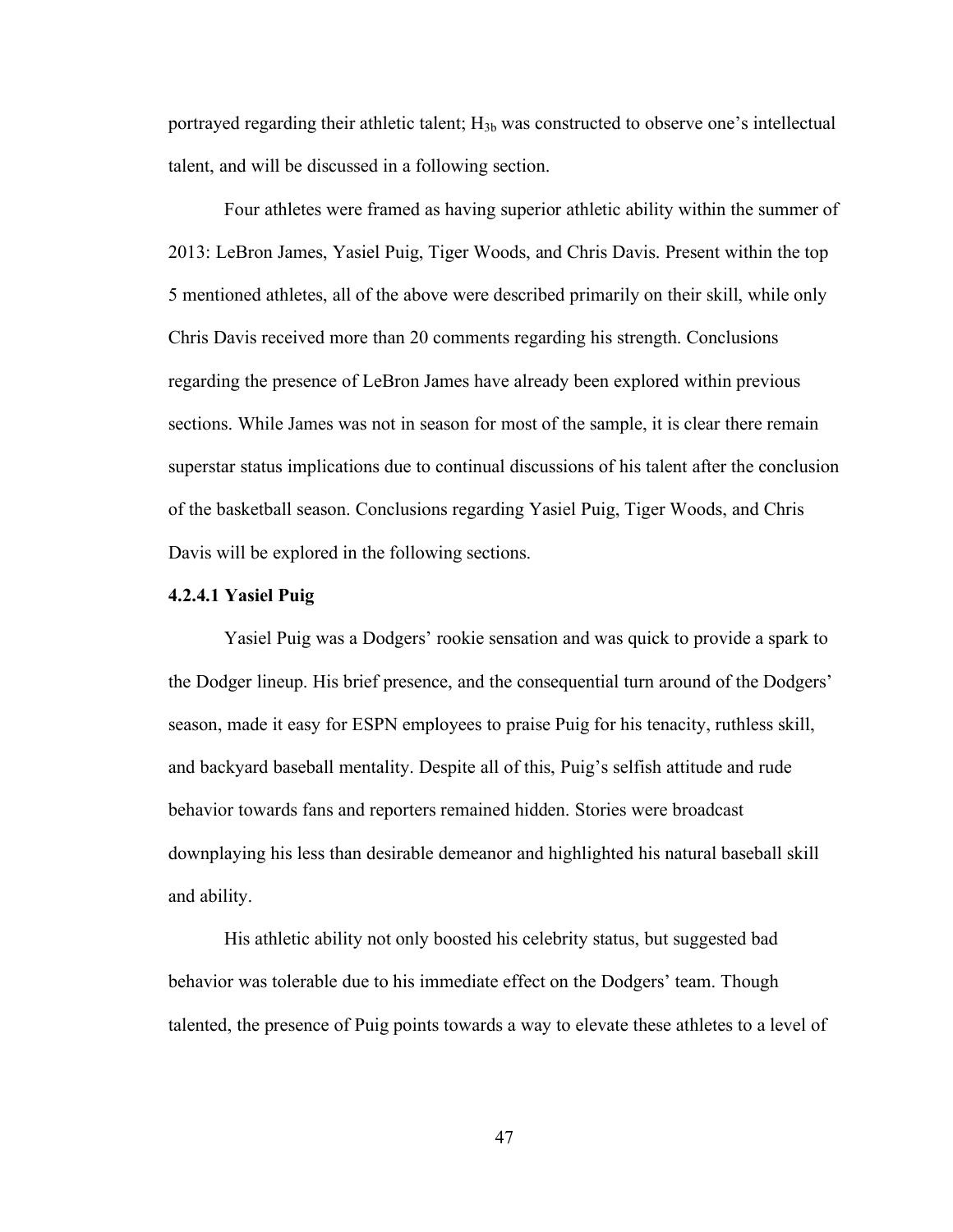superstar status while seemingly downplaying their off the field conduct. The "rebel" mentality served as a way to highlight him challenging the established baseball system, rather than suggesting a lack of maturity. Puig not only served as a spark for the Dodgers, but also a spark for ESPN.

# **4.2.4.2 Tiger Woods**

Tiger Woods has been a continual presence on ESPN and within golf broadcasts since he emerged on the PGA Tour as a rookie in 1996. Previous analyses have examined his stereotypical portrayal as a Black athlete in a "white sport" and his presence within ESPN's *SportsCenter* (Billings, 2003; Burns, 2013). It should come as no surprise that Woods received praise regarding his athletic ability. Though he has not won a major since 2008, Woods is often praised for his shot making ability and overall talent to hit the golf ball.

Most surprising, however, Woods was not described based on his intellectual ability. Unlike Phil Mickelson, Woods was primarily described based on his athletic ability. As golf is described as an intellectual game, significant comments about his athletic ability may hint towards racial disparities in the descriptions of Woods and Mickelson. These results corroborate previous findings which suggest Black athletes are described based on their athletic ability, while White athletes are described based on their intelligence (Mercurio & Filak, 2010; Rada, 1996). This is not to say that ESPN employees consciously depicted Woods as unintelligible or that they are racially charged in their descriptions. Instead, such a disparity points towards racial differences being ingrained within our sporting culture, with attributes continually falling within previously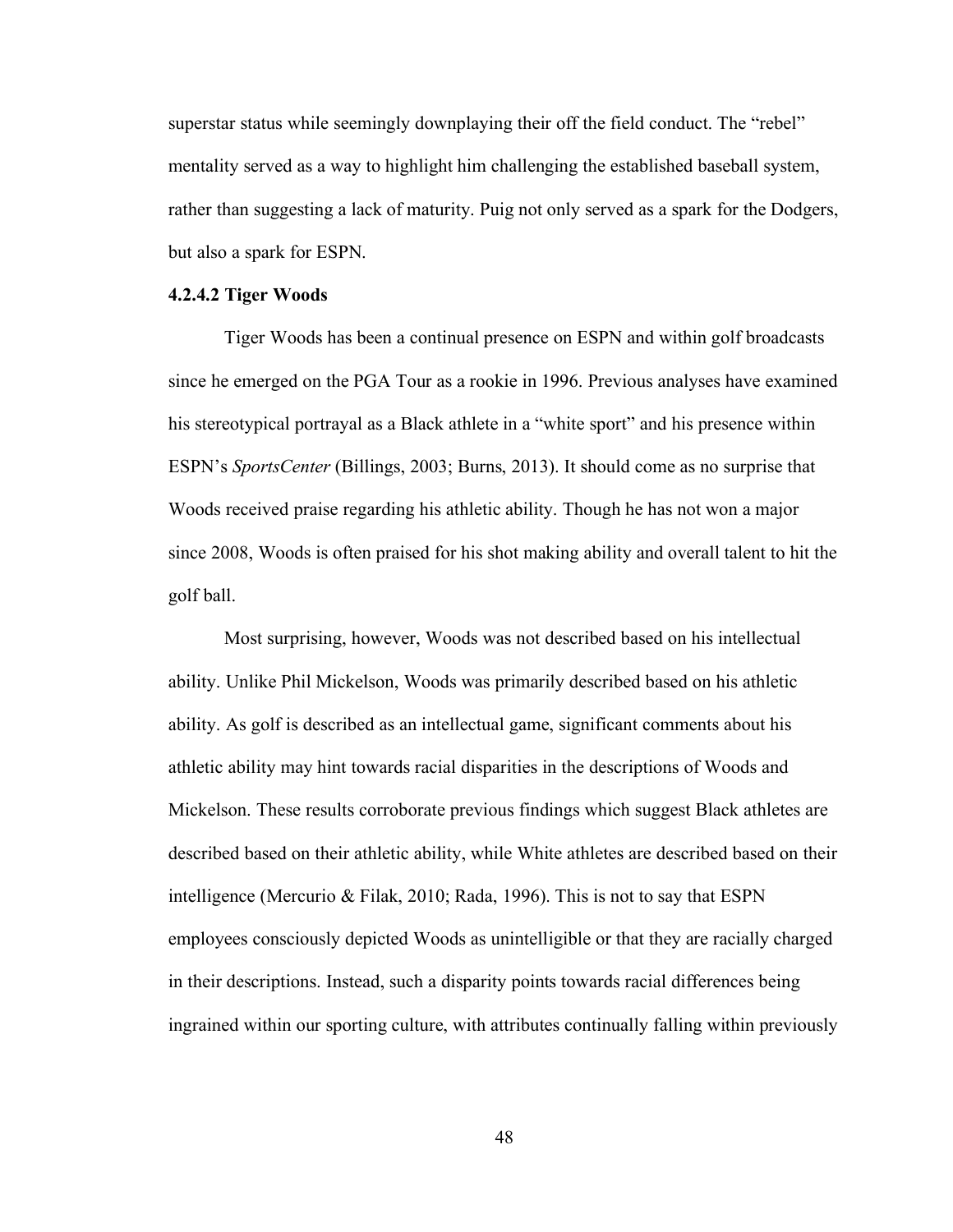constructed racial conformities. As a result, racial cues are further perpetuated through our sports culture.

# **4.2.4.3 Chris Davis**

Chris Davis emerged on the scene as the first baseman for the Baltimore Orioles who set his sights on the homerun record. Though he ultimately fell short, Davis was a topic of discussion among ESPN employees as challenging Miguel Cabrera for the Triple Crown race. His homerun record in the summer of 2013 was unquestioned and, thus, attributes of his athletic ability should be as well. Davis' ability was glorified on ESPN and his celebrity status was elevated as such. An athlete who started the season not even as an all-star, Davis emerged as a superstar athlete, who may become a staple within future ESPN broadcasts. Future analyses should examine if his presence remains constant within later broadcasts of ESPN or if his celebrity status will no longer be attributed after his *historic* homerun season.

# **4.2.5 Intellectual Ability**

 $H_{3b}$  predicted the athletes with the most mentions would be lauded for their intellectual abilities. Intellectual ability was comprised of those descriptors pertaining to concentration, composure, and intelligence. Overall, athletes were not lauded for their intellectual ability, as these descriptors only accounted for 1.2% of the total descriptors in the sample. This lack of intellectual descriptors may be due to the prominence of highlights in the programs, particularly *SportsCenter*. While intellectual descriptors may be spoken sparingly by ESPN employees, these descriptors may not be conducive to show formats that rest upon quick highlights showcasing the talents of specific athletes.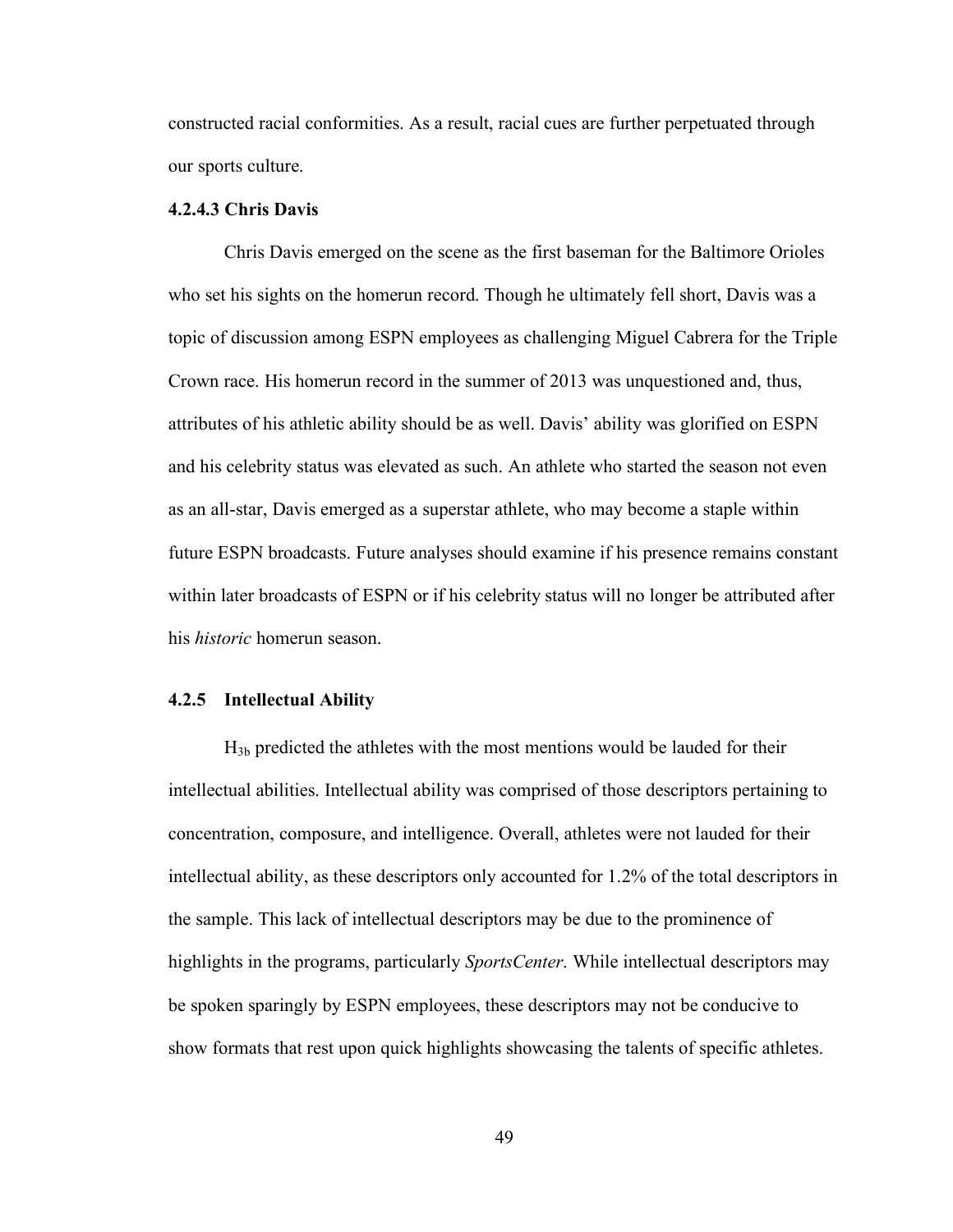Intellectual ability may be absent from descriptions as it requires more in-depth analysis of the athlete, observing the composure, concentration, and intelligence from an analytical standpoint, rather than spur of the moment highlight reporting. Thus, while individual differences may be examined, overarching themes regarding intelligence remain largely absent from the results.

# **4.2.5.1 Phil Mickelson**

In the current study, Phil Mickelson was the only athlete within the *Top 10 Mentioned Athletes with Descriptors* who received significant descriptors regarding his intellectual ability. As golf may be considered an intellectual game, it is of no surprise that the most intellectually described athlete is a professional golfer. However, these descriptions may unveil greater implications within the descriptions of professional golfers. Though numerically sparse, the presence of intellectual ability as a way to describe Mickelson's success in the sport of golf may reveal clear racial differences between him and Tiger Woods. While Woods received 389 descriptors regarding athletic talent, Mickelson only received 185. And while Mickelson received 17 comments regarding his intellectual ability, Woods received 13, a minuscule difference by comparison.

Though the differences between the two golfers are not large, a significant difference in the number of descriptors regarding Woods' athletic ability and Mickelson's intellectual ability within the same sport reveal underlying racial differences. It is clear that while Woods was described based on his athletic ability on the golf course, Mickelson was further described based on the mental abilities of his golf game. Taken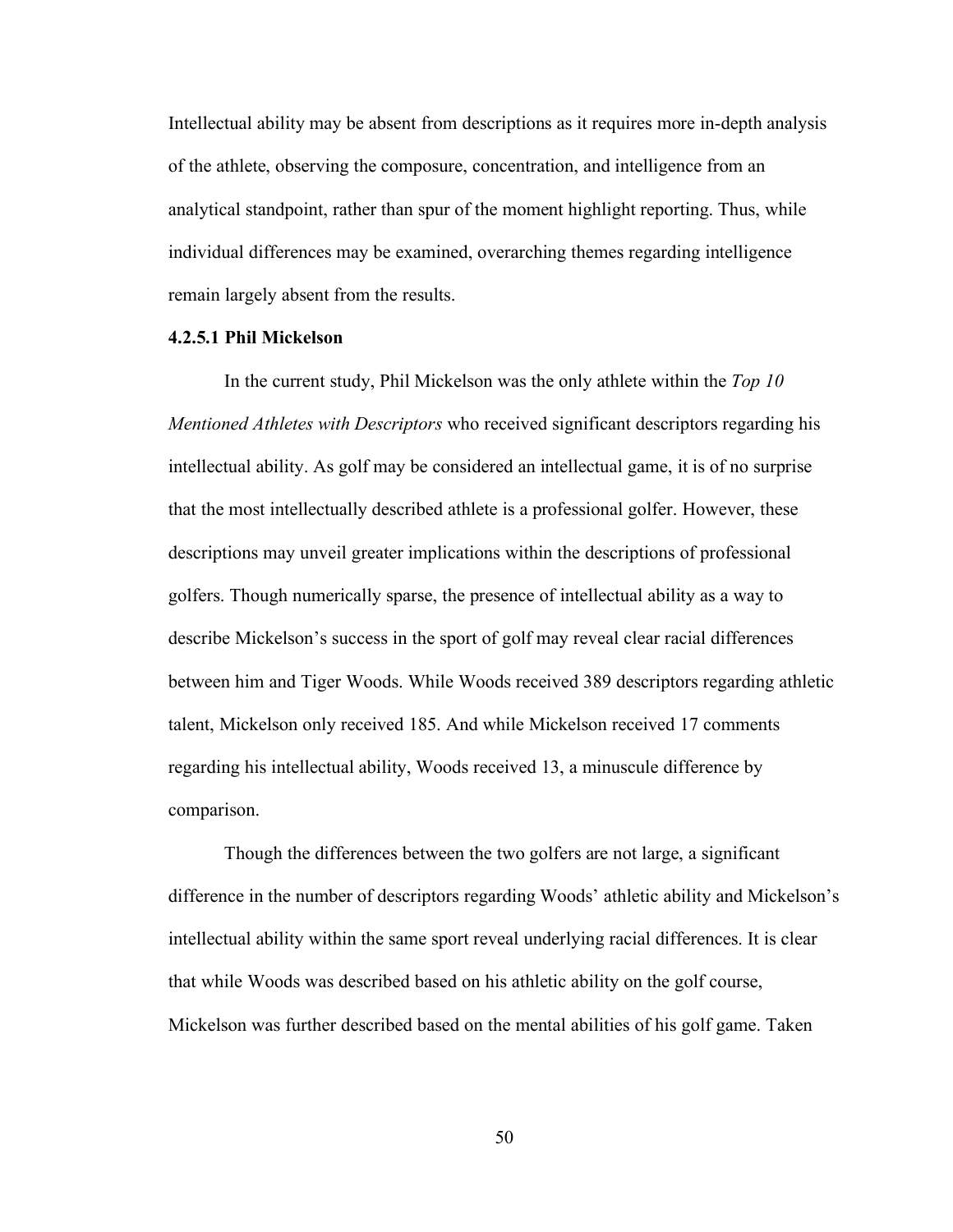together, these reveal an underlying narrative of racial differences within descriptions of White and Black golfers that should continue to be examined. For if these differences continue to emerge, one may further see the discrepancies present among those descriptors of talent and intellectual ability within the specific context of golf competitions.

#### **4.2.6 Athlete Association with Success/ Failure**

 $RQ<sub>2</sub>$  and  $RQ<sub>3</sub>$  examined how athletes with the most mentions were framed in terms of contributing to the competition outcome. As no current research addresses this topic, it is important to investigate how superstar athletes are framed towards contributing to the victory or loss of a competition. The current coding instrument included variables to investigate possible aspects of contribution, yet no results indicated the overwhelming presence of superstar athletes contributing or failing to contribute to the competition.

As this was a new way to identifying athletic portrayal within sports broadcasting, these results point towards continual refinement of coding instruments to identify if specific athletes are framed in terms of contributing or failing to contribute in athletic contests. This refinement will not only allow researchers to observe if any relationships or significant differences are present, but will also allow one to further investigate how superstar athletes are framed as being praised or scrutinized within sports media. As a result, further methodological considerations should be examined as a way to accurately assess the contributions of these athletes in such events.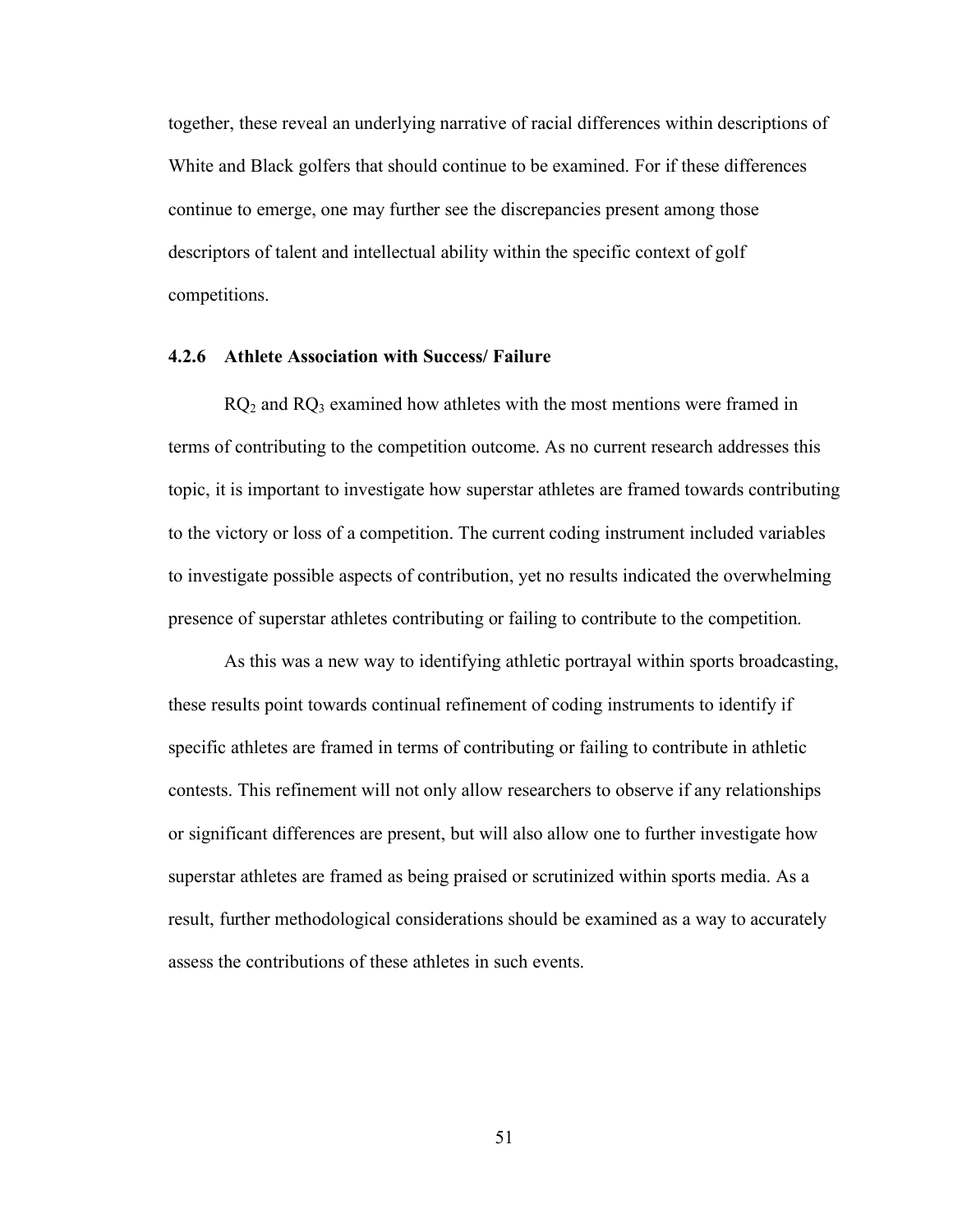### **4.2.7 Framing Implications**

One of the central tenets of framing theory suggests that audiences' perceptions of an issue are affected by the way it is characterized in a news story (Scheufele  $\&$ Tewksbury, 2007). Though one cannot make conclusions of potential audience effects, this study adds to our understanding of this theoretical perspective. Specifically, through the processes of selection, emphasis, and exclusion (Gitlin, 1980), it is clear that interpretations of athletes and news events surrounding sports may be framed to elicit a specific reaction from the viewing audience. For example, the framing of Dodgers' outfielder Yasiel Puig indicates a framing process that not only *selected* his appearance within ESPN broadcasts, but also *emphasized* his sporting ability and *excluded* his poor off the field behavior.

In line with conclusions made by Fortunato (2001), one is able to recognize framing practices that elevate players beyond their presence within the athletic arena. While athletes were primarily described based on their athletic ability, ESPN employees created superstar narratives, exaggerating athletic ability and creating a glorified sporting culture. Evident with the framing process of LeBron James, the constructed narrative of James' ability glorifies the ideas of a "savior" and "the greatest player of all time" status. Indeed, it is through such purposeful messages that one may hint towards the potential interpretations made by the audience. Though the present study may not make conclusions of the intentionality of such messages or potential audience effects, previous framing research suggests these framing methods are purposeful measures to ensure a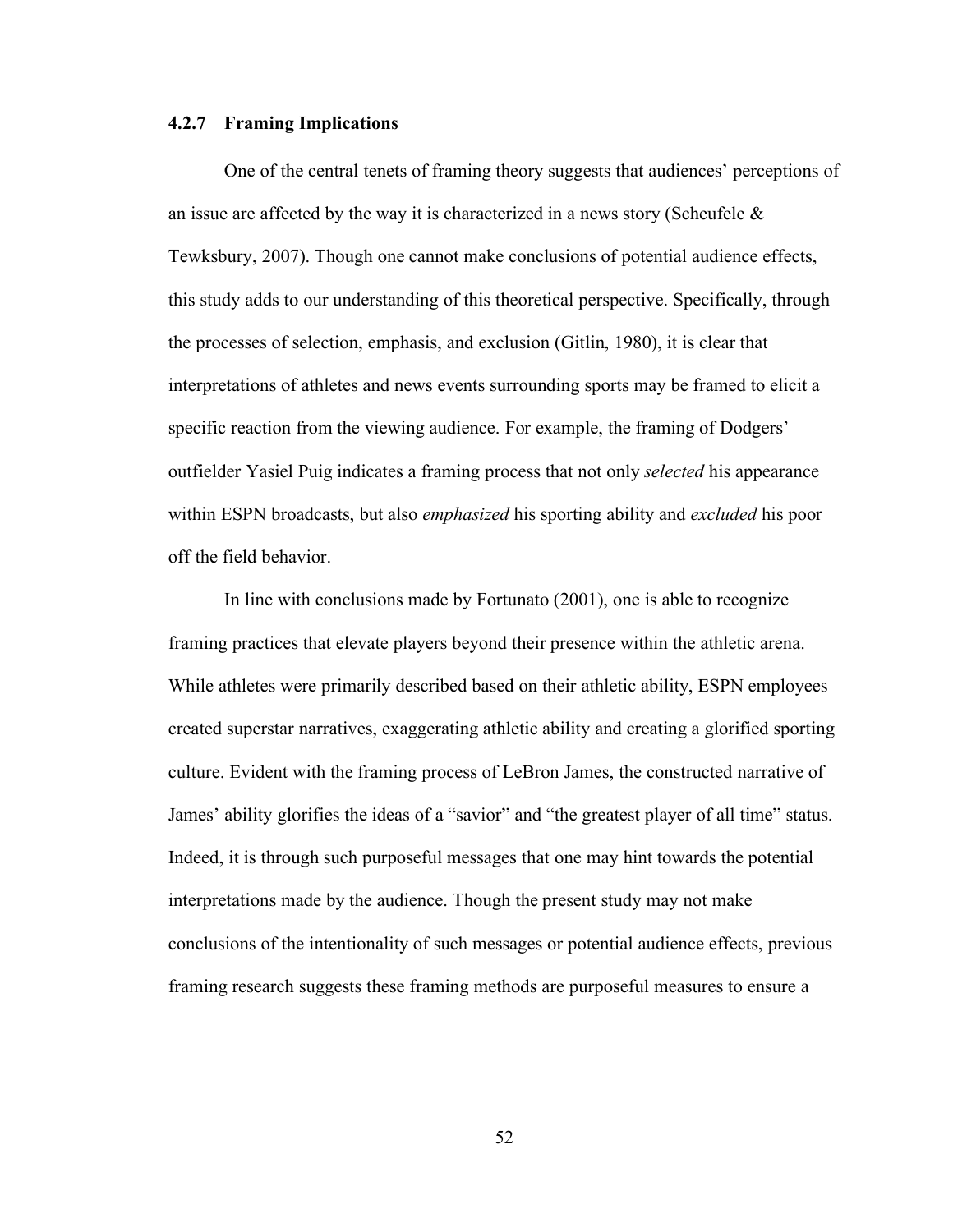specific interpretation by the audience (Entman, 2007; Lecheler & de Vreese, 2010; Pan & Kosicki, 1993).

Thus, theoretically the present study and its results aid in one's understanding of framing, particularly within sports broadcasting practices, as it allows one to recognize the purposive selection of messages as a way to promote a certain understanding of the content. While more subtle framing practices exist within the framing of gender and race, seemingly overt framing methods of superstar athletes (i.e., perceptions of greatness within the sporting arena) seem to unveil the true intentions of the network. As a result, one may suggest that the framing practices of ESPN serve as a way to not only build the individual brands of athletes, but promote an overall brand of sporting excellence. In this regard, the results suggest the framing of superstar athletes and sports coverage serves to promote an idealized sporting culture, building upon the successes and talents of those in the arena.

# **4.3 Limitations & Directions for Future Research**

There are several limitations in the current study. First, as the reliability is not as strong as it should be, the results must be viewed carefully. There are several possible reasons for these discrepancies. First, as the process involved a very methodical and tedious coding scheme to ensure the accuracy of mentions and descriptors, the coding process itself may have created different results between the two coders, particularly in terms of the number of descriptive phrases. More training would have helped eliminate differences in descriptor coding and clarified appropriate coding technique. As only one episode was used for training, the coders were unable to fully understand the different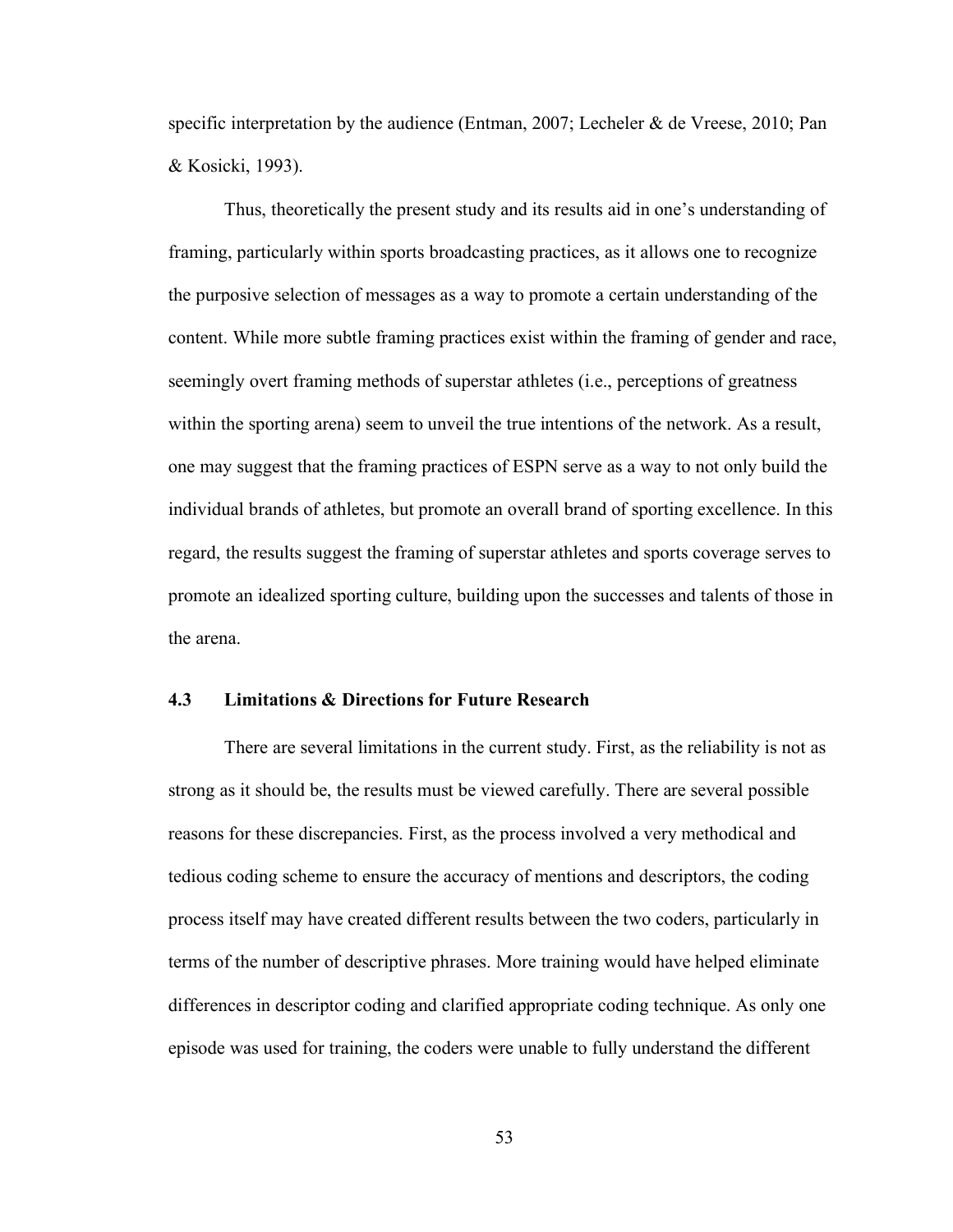techniques and possible phrases spoken within the whole sample of broadcasts. In addition, though the *attributes of success/failure* and *personality and physicality* taxonomy is fully applicable to our current study, it is not always evident when such devices are being used within highlights, news, analysis, and debate. Along with more extensive training, clearer rules of coding should be established to ensure the accuracy of multiple coders.

Though the results should be taken with caution, the researcher does not believe they are invalid and endorses the conclusions presented both within the results and the discussion sections. Strong reliability of the descriptors coded in common suggests individual coding variables were still coded accurately and should not be invalidated as a result. However, the author fully acknowledges that further training and coding clarification must be completed to ensure the validity of the results.

A second limitation of the current study is the form of the coding instrument. Though great lengths were taken to ensure the accuracy of the coding instrument, multiple story themes and broadcasting techniques made it difficult to provide a truly mutually exclusive and exhaustive coding instrument. Future studies should seek to create an instrument that fully encompasses the many different techniques and varying production aspects of ESPN programming. It is here where one may strengthen the conclusions and implications of future studies.

Third, as the methodology was a content analysis, the researcher may not adequately make conclusions regarding possible effects. Effects of ESPN programming and celebrity elevation on the audience may only be addressed through an effects study.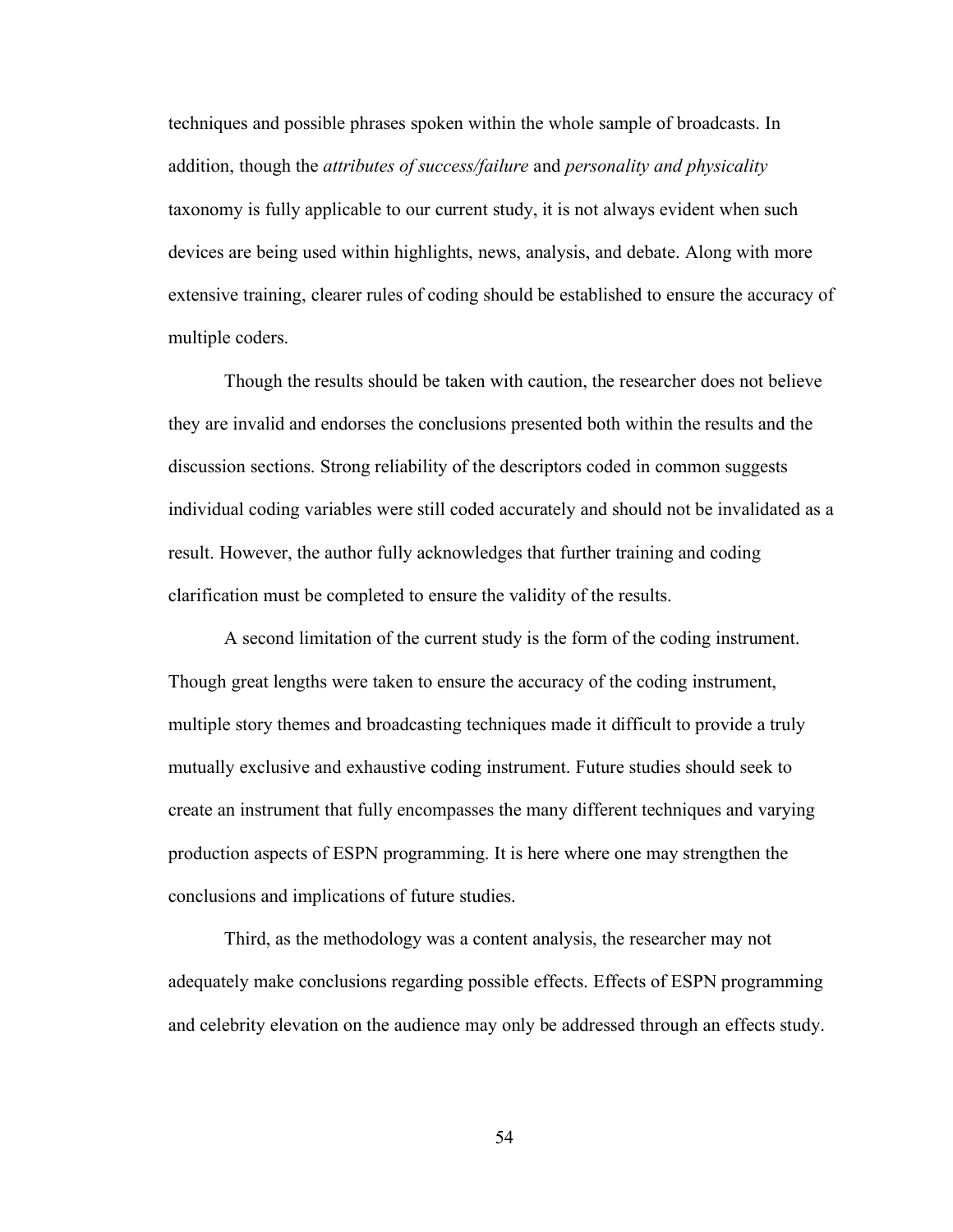However, through understanding the content of ESPN, such a study may serve as a basis in which future research may be conducted. Future studies may also seek to observe framing techniques utilized within online and mobile applications of ESPN. Through observing prevailing themes and understanding athlete representation, studies may be conducted to observe potential audience effects of the framing of sports superstars.

Finally, the study may be limited as one cannot quantitatively show the attributive power of the mass media even through statistically significant data. While the author believes one has provided adequate theoretical foundations and conclusions, it is clear that the lack of 'testing' for celebrity status may weaken the overall results of the present study. Future research should try to include qualitative methods to further investigate and validate conclusions regarding attributed celebrity status. It may be through these qualitative methods where one explores possible narratives, myths, and portrayal similarities of different athletes present within sports broadcasting. This may also, methodologically and theoretically, provide greater implications of the study of sports communication and celebrity status attribution.

# **4.4 Conclusion**

The current study examined the attributed celebrity status through the descriptive framing spoken by ESPN employees. In addition to celebrity status, gender representation, athletic ability, intellectual ability, and athlete contribution were examined to understand the network's overall framing capability. The current project contributes to mass communication and sports communication literature as it provides new avenues in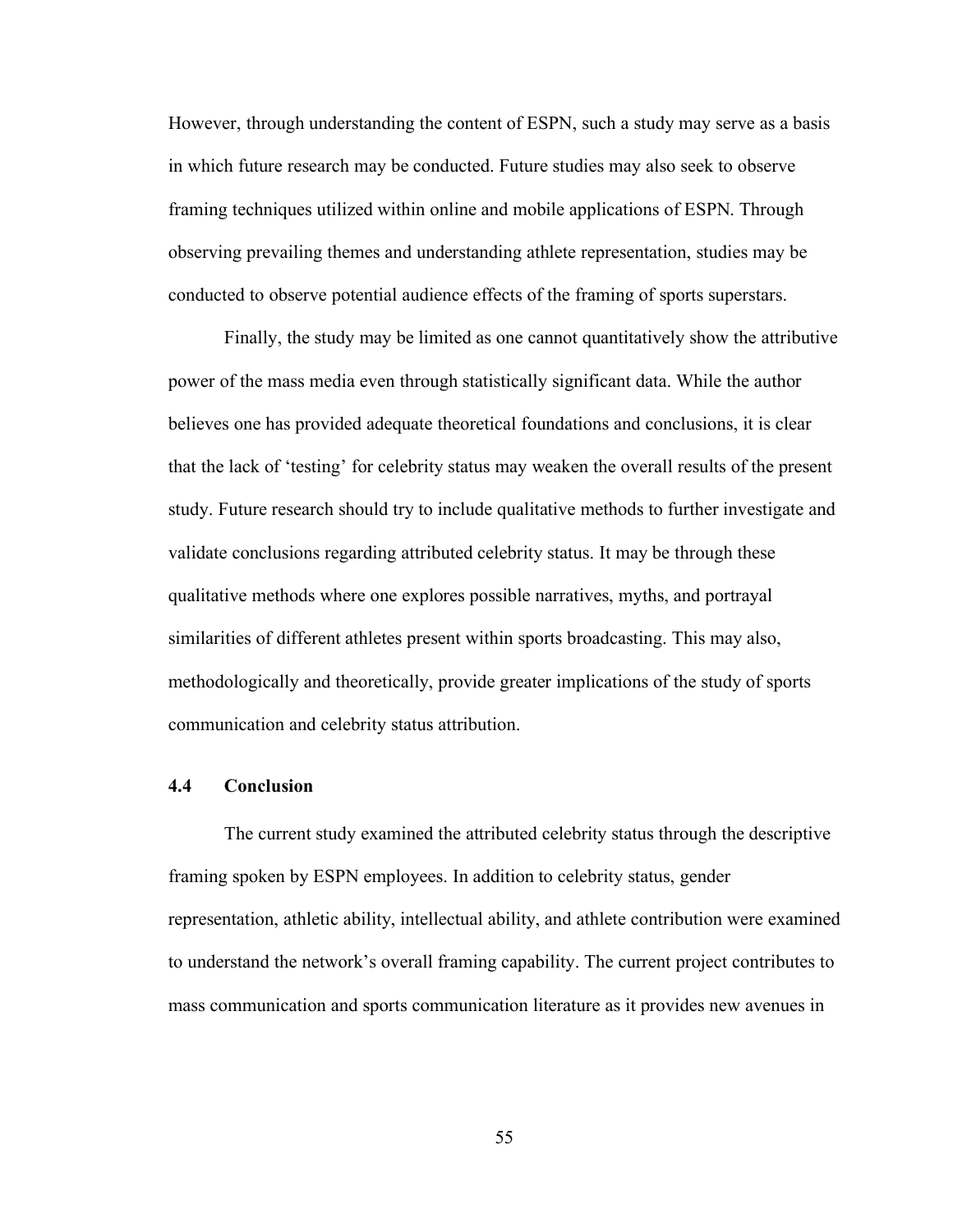which to utilize current framing methodologies and explores a new conception of *superstar* within sports culture as a type of attributed celebrity status.

Sports culture is dominated with live sports coverage and continual sports analysis and highlights. While sports communication scholars implemented an existing taxonomy within the broadcasts of the Olympic Games and competition coverage, very little research sought to isolate that coverage devoted to analyzing and reporting these sporting events. It is through implementing this existing taxonomy and the creation of new coding measures where one can understand how athletes are truly being portrayed within our sports culture and how this might aid to their overall celebrity status. For when we take such athletes out of the competition, researchers may investigate new avenues of their representation outside of its initial broadcast.

From observing the descriptors spoken to frame athletes, it is clear that one's celebrity status may be boosted from all-star to superstar within the main network of ESPN. Through a perpetual emphasis on the talent and athletic superiority of certain athletes, ESPN is not only able to moderate one's celebrity status, but elevate it beyond that achieved within competition. Primarily evident with the significant descriptors of LeBron James, Yasiel Puig, and Tiger Woods, ESPN contribute to their continual presence within our media environment and serves as a way to create an enduring sports legacy. As a result, each of these three athletes may be considered *superstars* as they are granted greater levels of stardom through overall descriptors regarding their talent, debates of their standing in sports history, and perceptions of legendary standing within sports culture; these achieved all-stars transcended to a level of attributed super-stardom.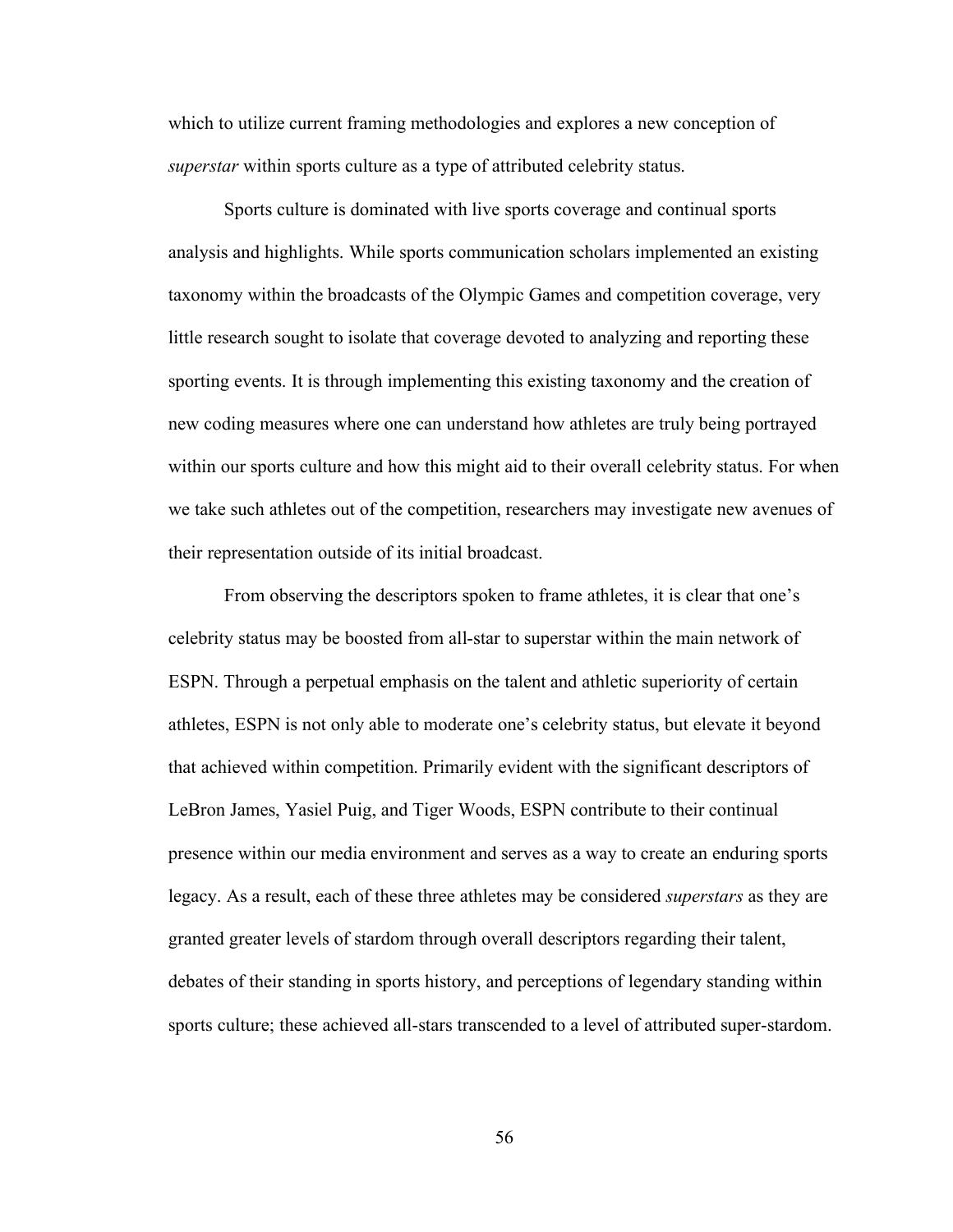Though women remain grossly under-represented on ESPN, it is clear that strides have been made in an attempt to close the gap. First, the *Nine for IX* documentaries gave more legitimacy to the achievements of women athletes, coaches, and journalists within the sporting culture, even if these programs were conditional to the summer of 2013. Even though these documentaries were relatively absent from the results due to the coding parameters set by the researcher, it was evident the network made efforts to boost the presence of female athletes, though not achieving equality. The presence of Inbee Park within the *Top 10 Mentioned Athletes with Descriptors* further legitimizes the accomplishments of women athletes within sporting culture. Due to her accomplishments, one can recognize a movement of women athletes who are validated through their presence in sports media. Thus, the under-representation should not be discouraging; it can serve as a level that can be improved upon.

Through exploring *attributes of success/failure* and *personality and physicality*, one sees continual differences in the way athletes are being portrayed. Though this is consistent with previous research, this current study isolated coverage that was not considered in-competition broadcasts. Differences in athletic and personality representation of gender and race go beyond sporting event coverage and move into the realms of highlight, analysis, and debate show formats. Through these differences, a gendered and racial sporting culture is created and perpetuated throughout the various programs on the network. Additionally, results pertaining to athletic skill and intelligence point towards the importance of a continual investigation of individual athletes and how such portrayals may contribute to their celebrity status. Results pertaining to athlete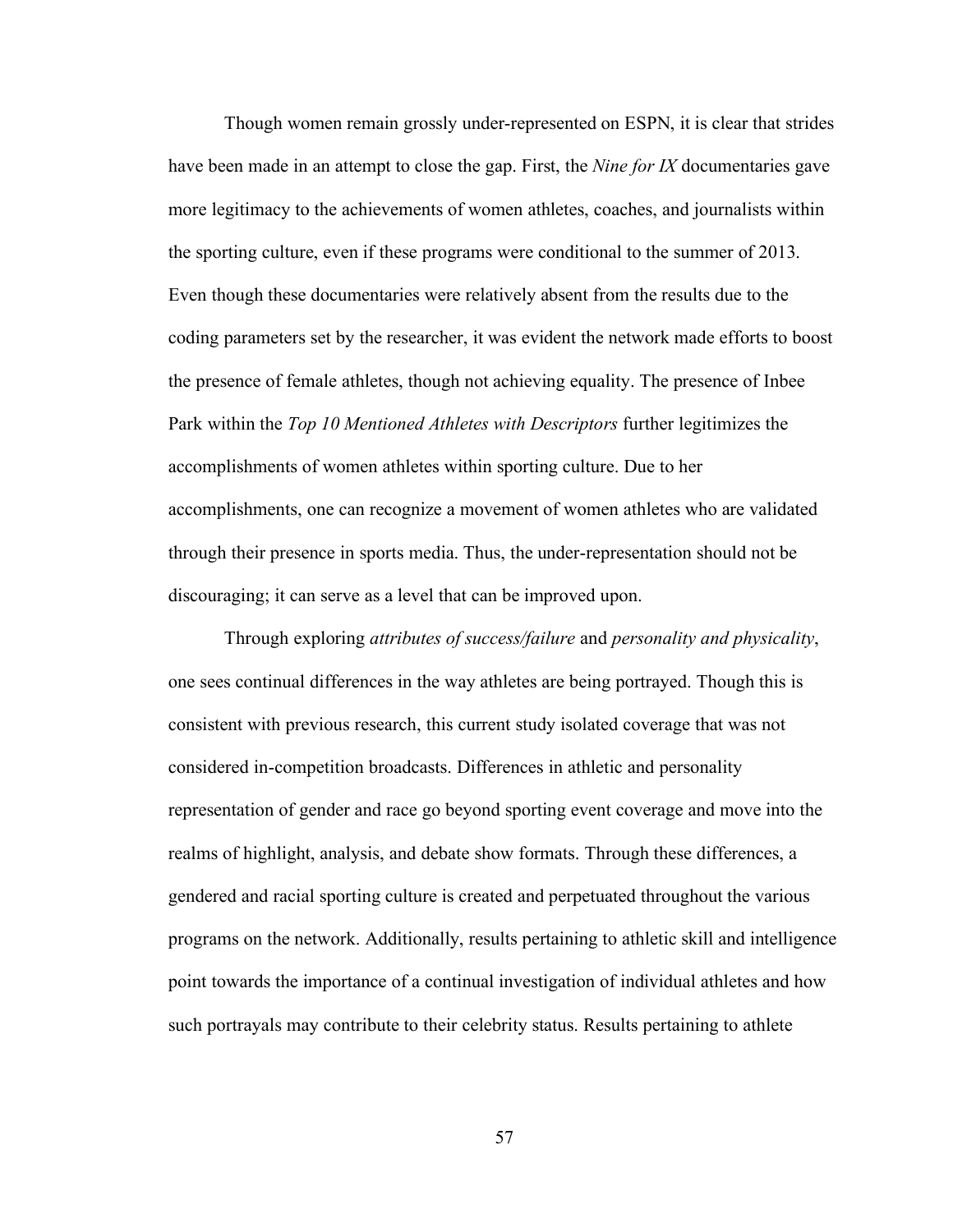contribution also reveal a greater need for researchers to quantitatively evaluate the framed contributions of athletes towards the outcome of a competition.

Theoretically, methodologically, and practically, the results have several implications. First, the theoretical implications reveal how the effectiveness of selection, emphasis, and exclusion may have a great impact on how a message is presented, and how such a message hopes to be received. For it is through this process of framing where one begins to understand the greater motivations for effectively framing a message for its audience. Additionally, the present research expands upon the concepts of *achieved* and *attributed* celebrity status. While it may be argued how much celebrity status a particular athlete has fully achieved, it is clear that the media provides an essential role in contributing to the overall celebrity status of individuals within our society. For without the media, celebrities would not exist. This study illustrates the validity of this argument through the presentation of professional athletes on ESPN.

Methodologically, the study expanded the use of a commonly accepted sports framing taxonomy (see Billings & Eastman, 2003). Though this taxonomy has been utilized in many in-game competitions, the current project expanded its usage to the realm of sports highlights, analyses, and debate. While this taxonomy was not, and should not, be the only coding measure utilized in these types of analyses, it helps to provide a more accurate understanding of sports broadcasting representation within our American culture. Furthermore, future coding instruments should be developed to more fully understand the content present within sports media. Through the creation of these instruments, researchers may fully understand the framing of specific teams, athletes,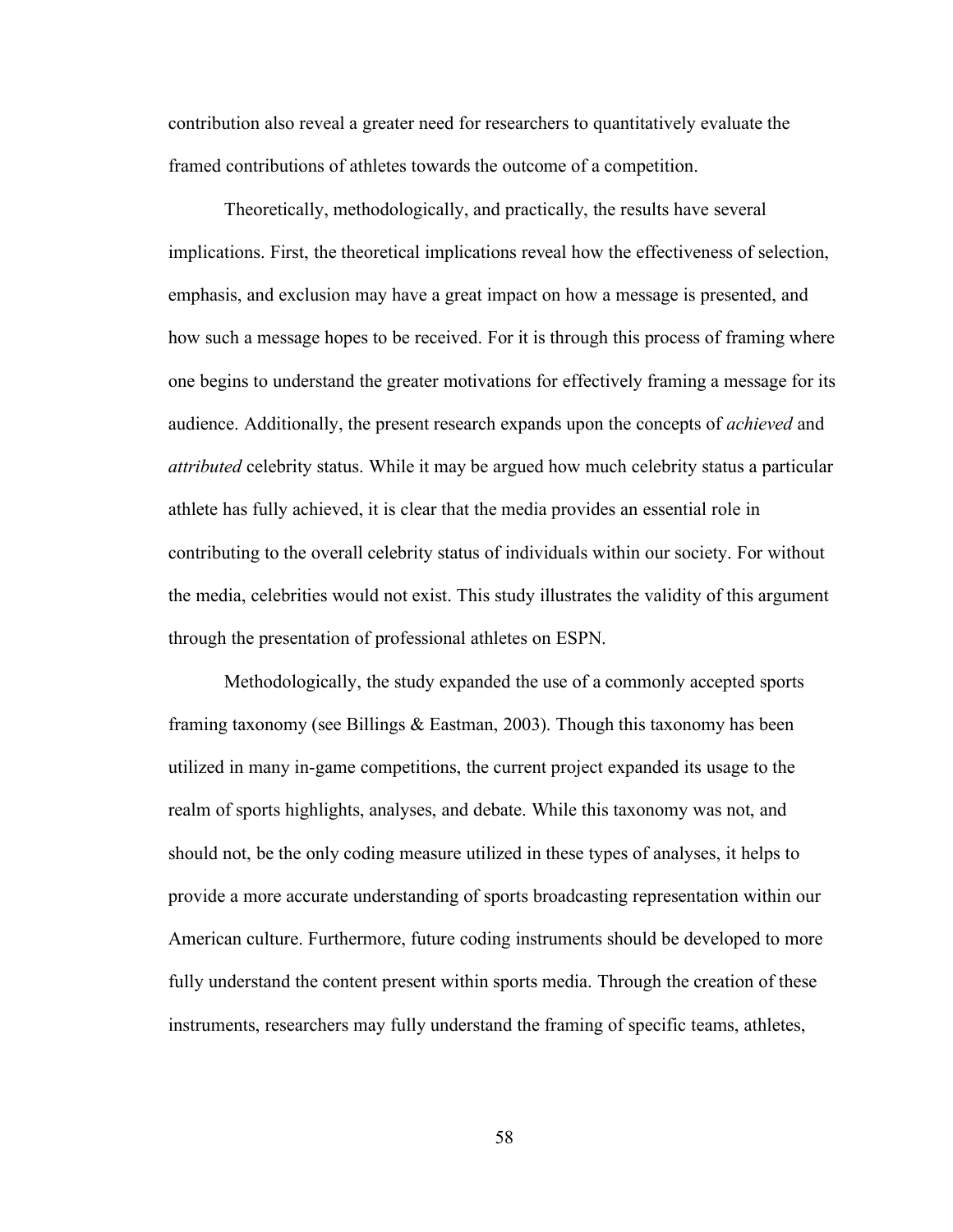sports, and story themes. This creation would allow researchers to explore the vast sports broadcasting culture and not be limited to demographic or individual athlete limitations.

Practically, the results of the present study hint towards a gendered world and the need for superstar athletes in our sports culture. From a gender perspective, women should be more visible in the main network of ESPN as a way to validate their rightful standing within the sporting community. Through this validation, it is the hope that one may tackle the hyper-masculine themes that saturate the ideas of sports culture and return to the values of competition, loyalty, and camaraderie. In regards to superstar athletes, such athletes are a necessity to the sporting culture due to the pure business perks they provide. From jersey and ticket sales to higher television ratings, it is clear that the superstar athlete is not merely a fabrication, but instead an integral part of the professional sports arena. As such, whether these athletes are unjustly given fame or have properly earned their stardom, this study illustrates that *superstars* provide the foundation in which sports media and sports culture are built.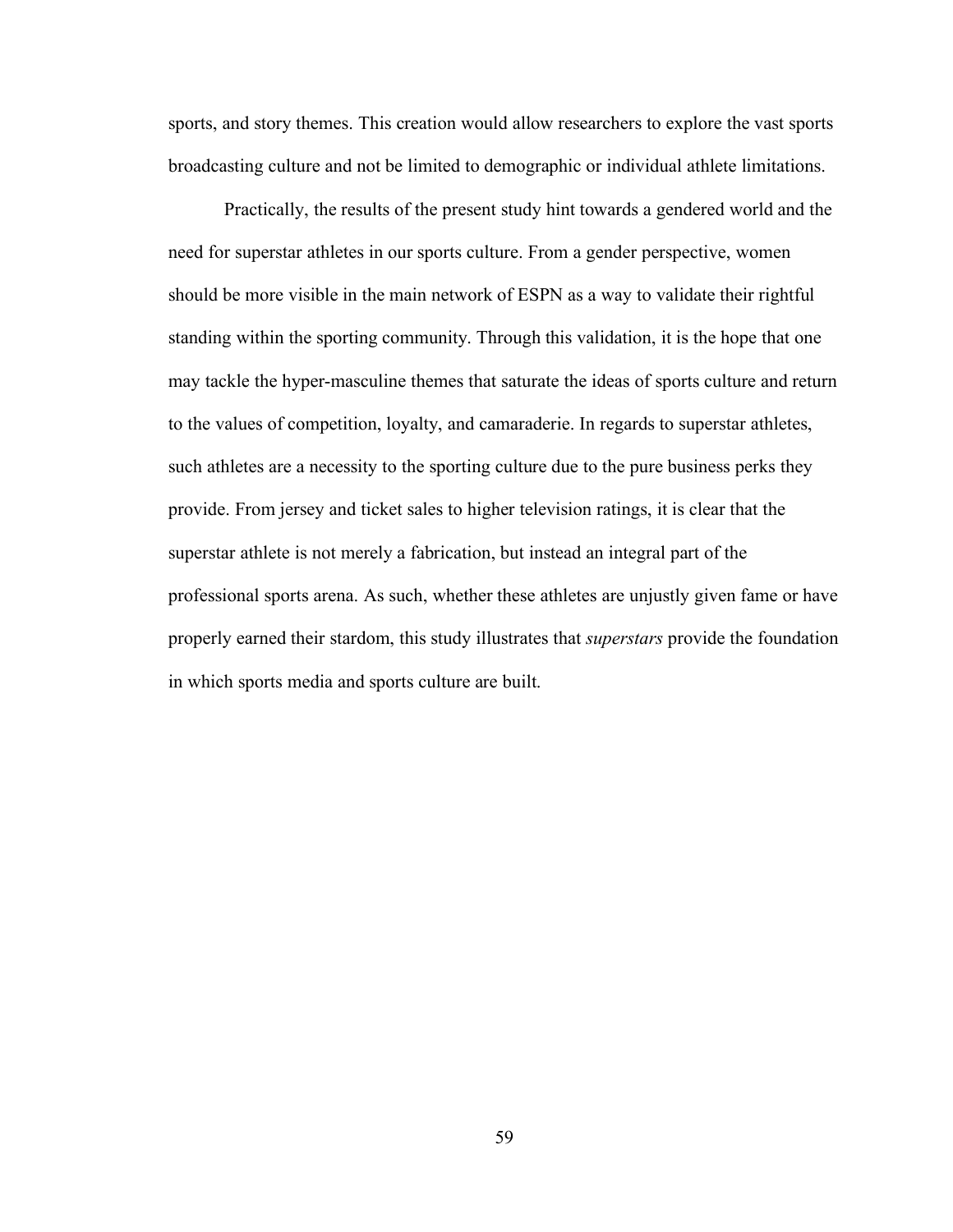# **REFERENCES**

- Adams, T., & Tuggle, C. A. (2004). ESPN's SportsCenter and coverage of women's athletics: "It's a boy's club". *Mass Communication and Society, 7*(2), 237-248.
- Angelini, J. R. (2008). Television sports and athlete sex: looking at the differences in watching male and female athletes. *Journal of Broadcasting & Electronic Media*, *52*(1), 16-32.
- Angelini, J. R., & Billings, A. C. (2010a). Accounting for athletic performance: Race and sportscaster dialogue in NBC's 2008 summer Olympic telecast. *Communication Research Reports, 27*(1), 1-10.
- Angelini, J. R., & Billings, A. C. (2010b). An agenda that sets the frames: Gender, language, and NBC's Americanized olympic telecast. *Journal of Language & Social Psychology, 29*(3), 363-385.
- Angelini, J. R., MacArthur, P. J., & Billings, A. C. (2012). What's the gendered story? Vancouver's prime time Olympic glory on NBC. *Broadcast Education Association, 56*(2), 261-279.
- Badenhausen, K. (2012). Why ESPN is worth \$40 billion as the world's most valuable media property. Retrieved May 8, 2013, from http://www.forbes.com.proxy.nss.udel.edu/sites/kurtbadenhausen/2012/11/09/whyespn-is-the-worlds-most-valuable-media-property-and-worth-40-billion/
- Billings, A. C. (2003). Portraying Tiger Woods: Characterizations of a "black" athlete in a "white" sport. *Howard Journal of Communications, 14*(1), 29.
- Billings, A. C. (2004). Depicting the quarterback in black and white: A content analysis of college and professional football broadcast commentary. *Howard Journal of Communications, 15*, 201-210.
- Billings, A. C. (2007). From diving boards to pole vaults: Gendered athlete portrayals in the "big four" sports at the 2004 Athens summer Olympics. *Southern Communication Journal, 72*(4), 329-344.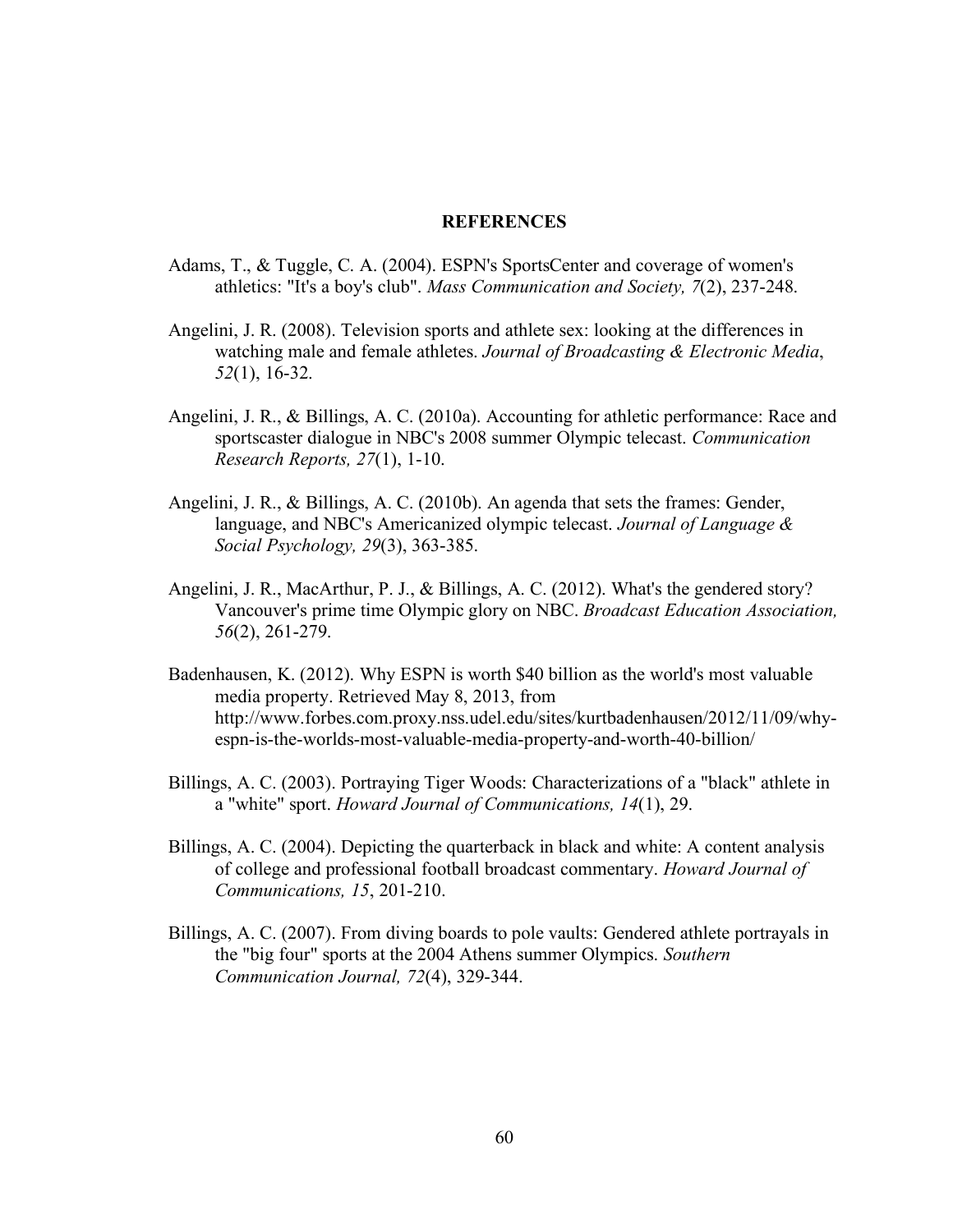- Billings, A. C., & Angelini, J. R. (2007). Packaging the games for viewer consumption: Gender, ethnicity, and nationality in NBC's coverage of the 2004 summer Olympics. *Communication Quarterly, 55*(1), 95-111.
- Billings, A. C., Angelini, J. R., & Eastman, S. T. (2005). Diverging discourses: Gender differences in televised golf announcing. *Mass Communication & Society, 8*(2), 155-171.
- Billings, A. C., Angelini, J., & Eastman, S. (2008a). Wie shock: Television commentary about playing on the PGA and LPGA tours. *Howard Journal of Communications, 19*(1), 64-84.
- Billings, A. C., Eastman, S. T. (2003). Framing identities: Gender, ethnic, and national parity in network announcing of the 2002 Winter Olympics. *Journal of Communication*, 53(4), 369- 386.
- Billings, A. C., Brown, C. L., Crout, J. H., McKenna, K. E., Rice, B. A., Timanus, M. E., & Ziegler, J. (2008b). The games through the NBC lens: Gender, ethnic, and national equity in the 2006 Torino winter Olympics. *Journal of Broadcasting & Electronic Media, 52*(2), 215-230.
- Billings, A. C., Halone, K. K., & Denham, B. E. (2002). "Man, that was a pretty shot": An analysis of gendered broadcast commentary surrounding the 2000 men's and women's NCAA final four basketball championships. *Mass Communication & Society, 5*(3), 295-315.
- Brewer, P. R., & Gross, K. (2010). Studying the effects of issue framing on public opinion about policy issues: Does what we see depend on how we look? In P. D'Angelo, & J. A. Kuypers (Eds.), *Doing news framing analysis: Empirical and theoretical perspectives* (pp. 159-186). New York: Routledge.
- Burns, M. E. (2009). Gold medal storytelling: NBC's hegemonic use of olympic athlete narrative. *Journal of the Communication, Speech & Theatre Association of North Dakota,* , 19-29.
- Burns, P. (2013). What I learned from a year of watching SportsCenter. Retrieved July 30, 2013, from http://deadspin.com/what-i-learned-from-a-year-of-watchingsportscenter-5979510
- Butterworth, M. L. (2013). The passion of the Tebow: Sports media and heroic language in the tragic frame. *Critical Studies in Media Communication, 30*(1), 17-33.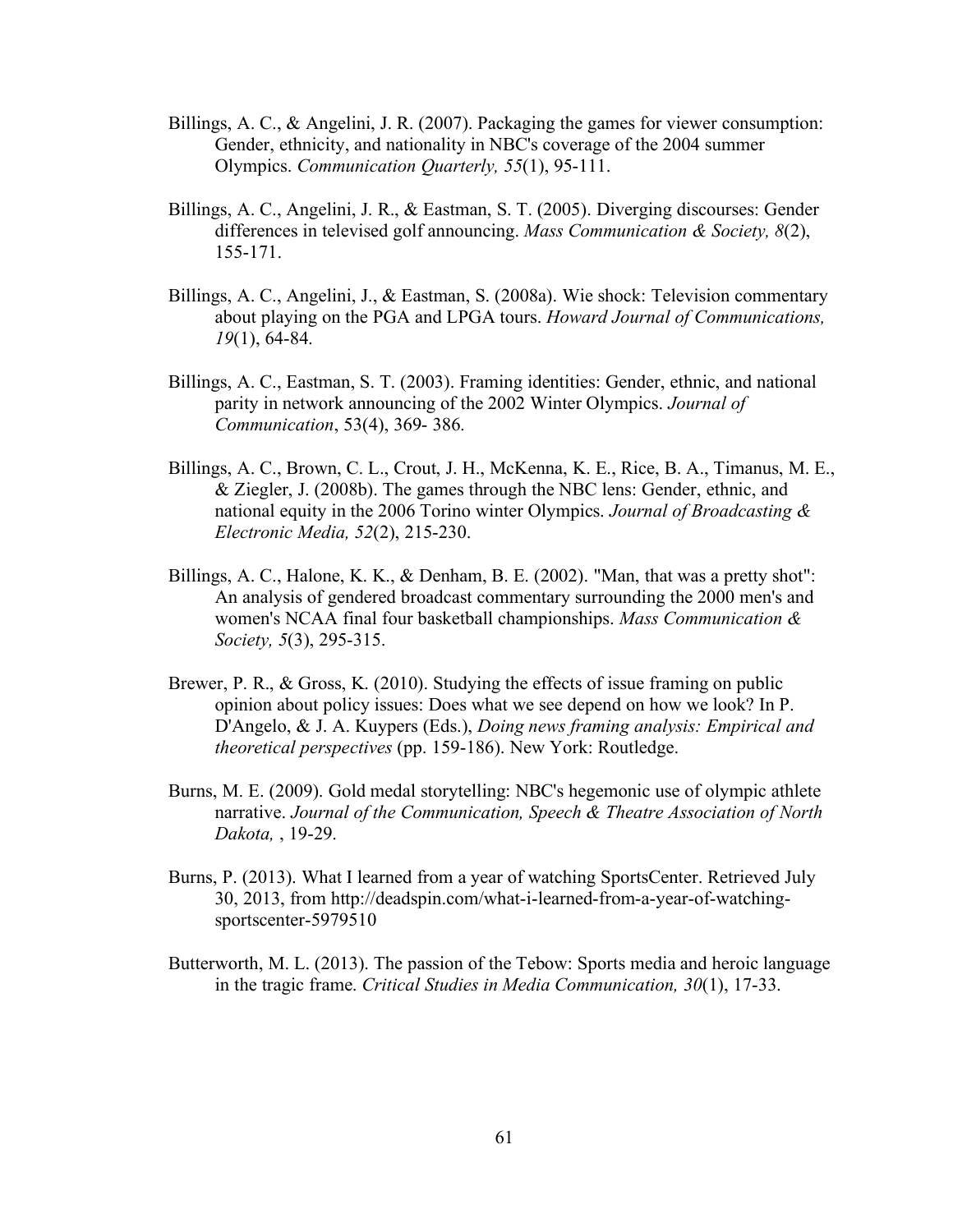- Chia, S. C., & Poo, Y. L. (2009). Media, celebrities, and fans: An examination of adolescents' media usage and involvement with entertainment celebrities. *Journalism & Mass Communication Quarterly, 86*(1), 23-44.
- Cohen, J. (1960). A coefficient of agreement for nominal scales. *Educational and Psychological Measurement*, *20*(1), 37-46.
- D'Angelo, P., & Kuypers, J. A. (2010). *Doing news framing analysis: Empirical and theoretical perspectives*. New York, NY: Routledge.
- Druckman, J. N., & Nelson, K. R. (2003). Framing and deliberation: How citizens' conversations limit elite influence. *American Journal of Political Science, 47*(4), 729-745.
- Eastman, S. T., & Billings, A. C. (1999). Gender parity in the Olympics: Hyping women athletes, favoring men athletes. *Journal of Sport & Social Issues, 23*(2), 140-170.
- Eastman, S. T., & Billings, A. C. (2001). Biased voices of sports: Racial and gender stereotyping in college basketball announcing. *Howard Journal of Communications, 12*, 183-201.
- Entman, R. M. (2007). Framing bias: Media in the distribution of power. *Journal of Communication, 57*(1), 163-173.
- ESPN media guide: Brand strength. (2012). Retrieved April 15, 2014, from http://espncms.com/ESPNCMS/files/6c/6c7c6006-bb66-439f-9135- 2e7fae0fcc22.pdf
- Feldman, L., Maibach, E. W., Roser-Renouf, C., & Leiserowitz, A. (2012). Climate on cable: The nature and impact of global warming coverage on fox news, CNN, and MSNBC. *International Journal of Press/Politics, 17*(1), 3-31.
- Fortunato, J. A. (2001). *The ultimate assist: The relationship and broadcast strategies of the NBA and television networks*. Cresskill NJ: Hampton Press, Inc.
- Gamson, W. A., & Modigliani, A. (1987). The changing culture of affirmative action. In R. G. Braungart, & M. M. Braungart (Eds.), *Research in political sociology* (3rd ed., pp. 137-177). Greenwich, CT: JAI Press.
- Gitlin, T. (1980). *The whole world is watching: Mass media in the making and unmaking of the new left*. Berkley, CA: University of California Press.
- Goffman, E. (1974). *Frame analysis: An essay on the organization of experience*. New York: Harper & Row.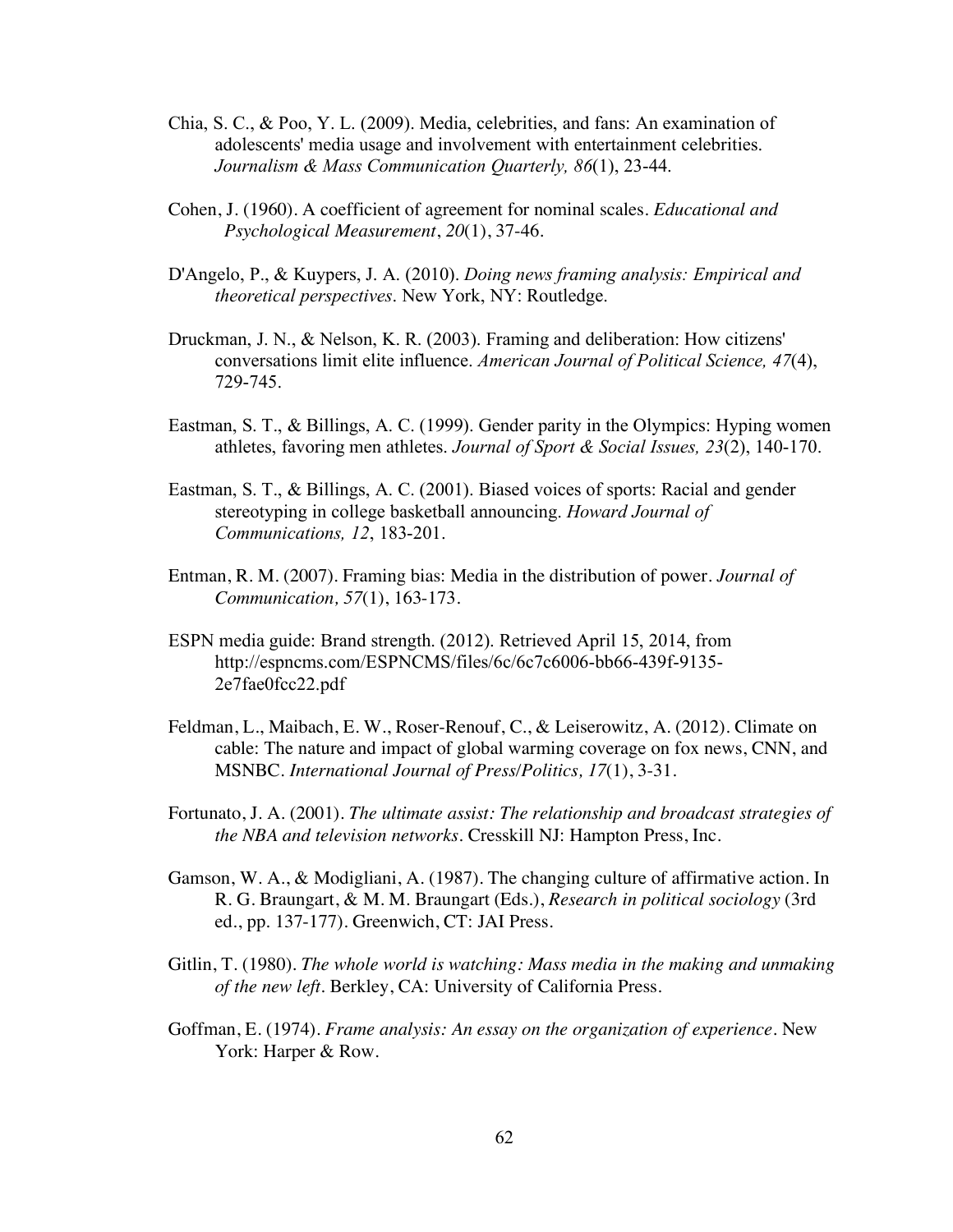- Hellmueller, L. C., & Aeschbacher, N. (2010). Media and celebrity: Consumption of "well-knowness". *Communication Research Trends, 29*(4), 3-35.
- Hoebeke, T., Deprez, A., & Raeymaeckers, K. (2011). Heroes in the sport pages: The troubled road to victory for Belgian cyclist Tom Boonen. *Journalism Studies, 12*(5), 658-672.
- Kendall, D. (2005). *Framing class: Media representations of wealth and poverty in America*. Lanham, MD: Rowman & Littlefield Publishers, Inc.
- Kondolojy, A. (2014). USA wins week with cable primetime adults 18-49 & total primetime viewers; nickelodeon biggest total day viewership for week ending april 20, 2014. Retrieved April 26, 2014, from http://tvbythenumbers.zap2it.com/2014/04/22/usa-wins-week-with-cableprimetime-adults-18-49-nickelodeon-biggest-total-day-viewership-for-weekending-april-20-2014/256182/
- Lecheler, S., & de Vreese, C. H. (2011). Getting real: The duration of framing effects. *Journal of Communication, 61*(5), 959-983.
- McBride, K. (2011). Has ESPN learned from 'the decision'? Retrieved November 7, 2012, from http://espn.go.com/blog/poynterreview/post/\_/id/55/has-espn-learnedfrom-the-decision
- McBride, K. (2012). Tebowmania: ESPN exuberance or excess? Retrieved November 7, 2012, from http://espn.go.com/blog/poynterreview/post/\_/id/223/tebowmania-espnexuberance-or-excess
- McCarthy, D., & Jones, R. L. (1997). Speed, aggression, strength, and tactical naivete. *Journal of Sport & Social Issues, 21*, 348-362.
- Mercurio, E., & Filak, V. F. (2010). Roughing the passer: The framing of black and white quarterbacks prior to the NFL draft. *Howard Journal of Communications, 21*(1), 56-71.
- Miller, J. A., Eden, S. & Sandomir, R. (2013). College football's most dominant player? it's ESPN. Retrieved August 25, 2013, from http://www.nytimes.com.proxy.nss.udel.edu/2013/08/25/sports/ncaafootball/colleg e-footballs-most-dominant-player-its-espn.html?\_r=1&
- Ohlmeyer, D. (2010). The 'decision' dilemma: By ceding control to team LeBron, ESPN raised ethical issues, damaged credibility. Retrieved November 14, 2012, from http://sports.espn.go.com/espn/columns/story?columnist=ohlmeyer\_don&id=53971 13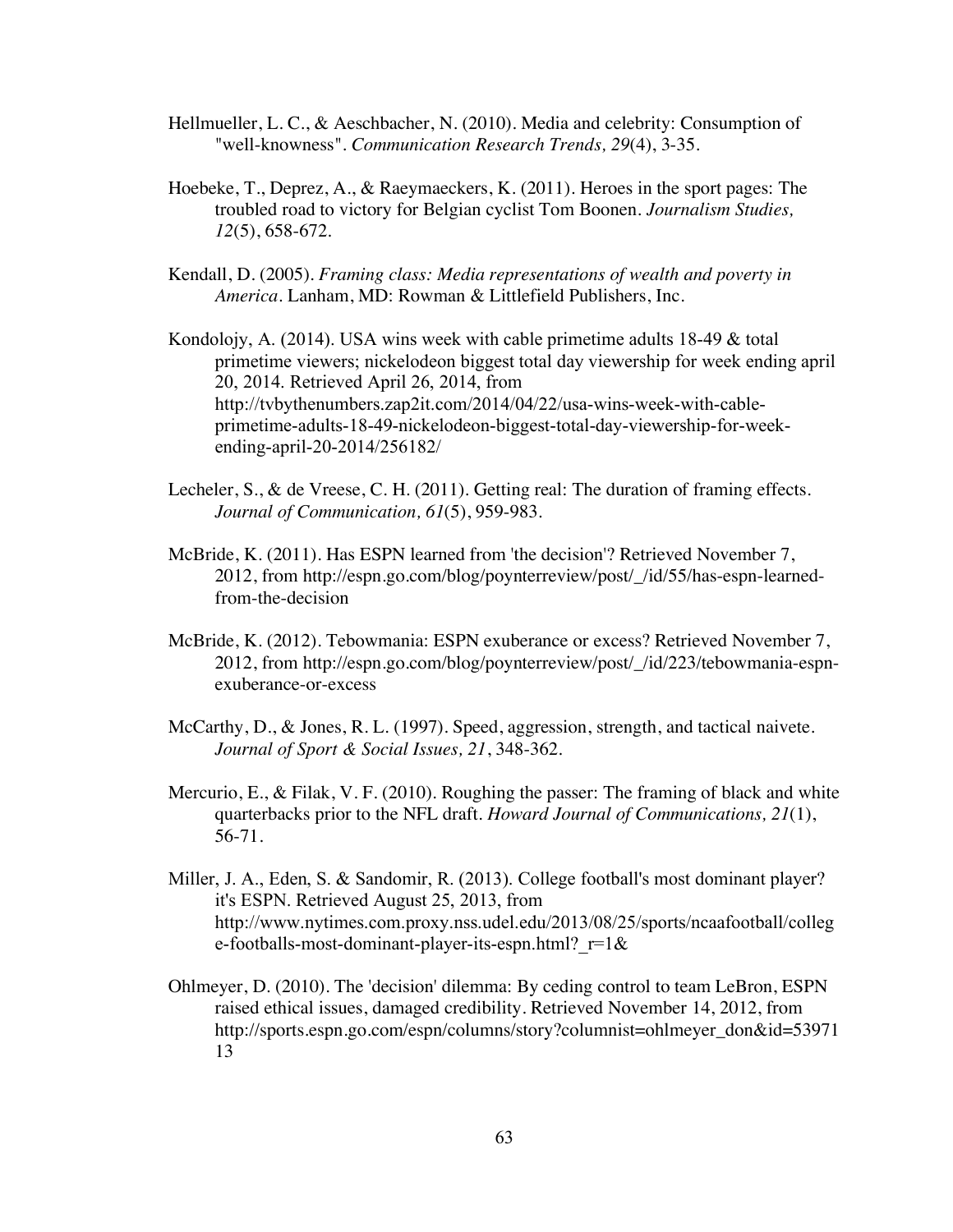- Pan, Z., & Kosicki, G. M. (1993). Framing analysis: An approach to news discourse. *Political Communication, 10*(1), 55-75.
- Rada, J. (1996). Color blind-sided: Racial bias in network television's coverage of professional football games. *TheHowardJournal of Communications, 7*, 231-240.
- Rojeck, C. (2001). *Celebrity*. London: Reaktion Books, Ltd.
- Scheufele, D. A., & Tewksbury, D. (2007). Framing, agenda setting, and priming: The evolution of three media effects models. *Journal of Communication, 57*(1), 9-20.
- Seifert, A. (2010). Das Model (l) Heidi Klum. *Celebrities als kulturelles Phdnomen. Konstanz: UVK Verlag*.
- Serazio, M. (2010). When the sportswriters go marching in: Sports journalism, collective trauma, and memory metaphors. *Critical Studies in Media Communication, 27*(2), 155-173.
- Tewksbury, D., Jones, J., Peske, M. W., Raymond, A., & Vig, W. (2000). The interaction of news and advocate frames: Manipulating audience perceptions of a local public policy issues. *Journalism & Mass Communication Quarterly, 77*(4), 804-829.
- Trujillo, N. (1991). Hegemonic masculinity on the mound: Media representations of nolan ryan and American sports culture. *Critical Studies in Mass Communication, 8*(3), 290.
- Tuggle, C. A. (1997). Differences in television sports reporting of men's and women's athletics: ESPN SportsCenter and CNN Sports Tonight. *Journal of Broadcasting and Electronic Media, 41*, 14-24.
- Turner, G. (2006). The mass production of celebrity: 'celetoids', reality tv and the 'demotic turn'. *International Journal of Cultural Studies, 9*(2), 153-165.
- Turner, J. S. (2013). A longitudinal content analysis of gender and ethnicity ortrayals on ESPN's SportsCenter from 1999 to 2009. *Communication & Sport*. 1(1), 1-27.
- Wanta, W. (2013). Reflections on communication and sport: On reporting and journalists. *Communication & Sport, 1*(1/2), 76-87.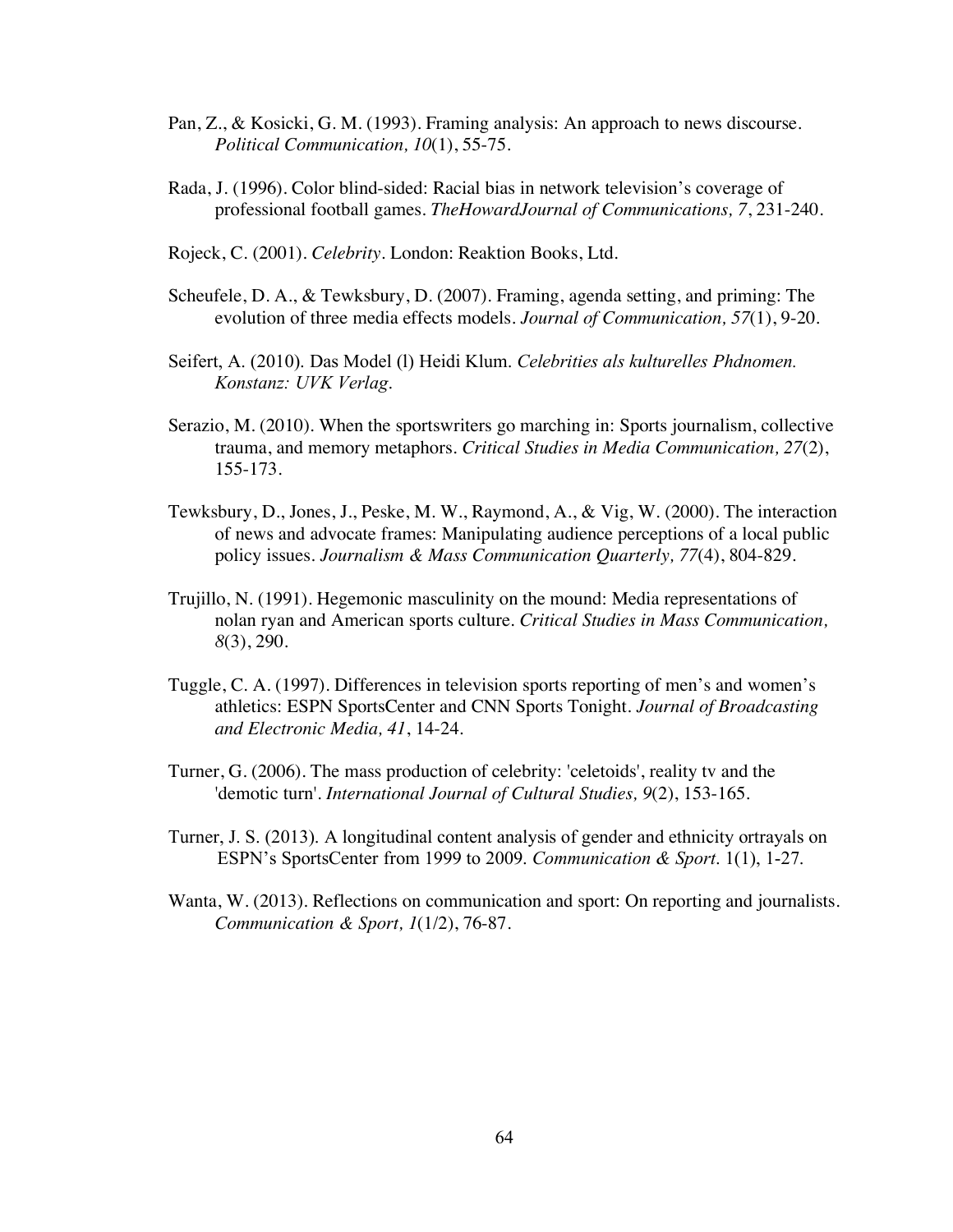# **Appendix A**

|                     | Monday  | <b>Tuesday</b> | Wednesday | <b>Thursday</b> | Friday         | <b>Saturday</b> | <b>Sunday</b>  |
|---------------------|---------|----------------|-----------|-----------------|----------------|-----------------|----------------|
| $12:00am -$         | July 29 | July 9         | June 19   | June 27         | July 5         | July 13         | July 14        |
| 3:00am              |         |                |           |                 |                |                 |                |
| $3:00am-$           | July 1  | July 9         | June 26   | June 20         | June           | June 22         | June 30        |
| 6:00am              |         |                |           |                 | 14             |                 |                |
| $6:00am-$           | July 8  | June 25        | June 12   | July 11         | July 5         | June 22         | June 16        |
| 9:00am              |         |                |           |                 |                |                 |                |
| $9:00am -$          | June 24 | June 25        | June 24   | August 1        | August         | July 27         | June 23        |
| 12:00 <sub>pm</sub> |         |                |           |                 |                |                 |                |
| $12:00$ pm-         | July 1  | July $16$      | June 12   | June 13         | June           | August 3        | July 7         |
| 3:00 <sub>pm</sub>  |         |                |           |                 | 28             |                 |                |
| 3:00 <sub>pm</sub>  | June 24 | June 18        | June 26   | July 4          | August         | July 27         | July 28        |
| $6:00 \text{pm}$    |         |                |           |                 | $\overline{2}$ |                 |                |
| $6:00 \text{pm}$    | July 15 | July 23        | July 3    | August 1        | July 5         | June 29         | July 14        |
| 9:00 <sub>pm</sub>  |         |                |           |                 |                |                 |                |
| $9:00 \text{pm} -$  | July 1  | July 16        | July 31   | July 11         | June           | June 15         | August         |
| 12:00 <sub>pm</sub> |         |                |           |                 | 14             |                 | $\overline{4}$ |

# **COMPOSITE SAMPLE SCHEDULE**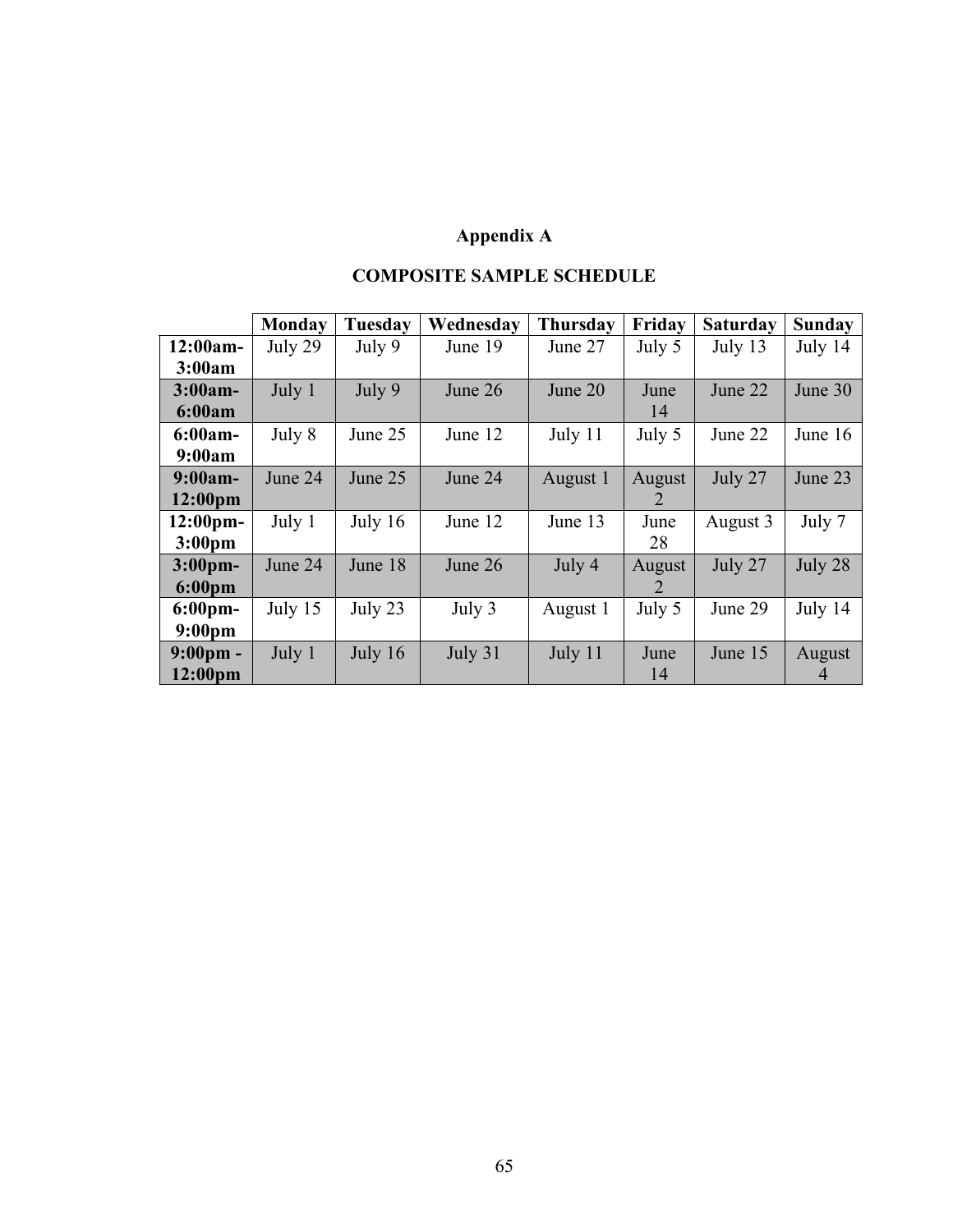# **Appendix B**

#### **RECORDING INSTRUMENT: ATHLETE DESCRIPTIVE PHRASES**

#### 1. **CODER ID NUMBER**

- 2. **MONTH** (JUNE (06), JULY (07), AUGUST (08))
- 3. **DAY \_\_\_\_**
- 4. **YEAR** 2013

# 5. **TIME OF BROADCAST**

- 0- 12:00 AM- 3:00 AM
- 1- 3:00 AM- 6:00 AM
- 2- 6:00 AM- 9:00 AM
- 3- 9:00 AM- 12:00 PM
- 4- 12:00 PM 3:00 PM
- 5- 3:00 PM- 6:00 PM
- 6- 6:00 PM- 9:00 PM
- 7- 9:00 PM- 12:00 AM

# 6. **PROGRAM TITLE**

- 0- SPORTSCENTER
- 1- NFL PRIMETIME
- 2- NFL LIVE
- 3- AROUND THE HORN
- 4- PARDON THE INTERRUPTION
- 5- OUTSIDE THE LINES
- 6- BASEBALL TONIGHT
- 7-  $E:60$
- 8- NBA COUNTDOWN
- 9- SUNDAY NFL COUNTDOWN
- 10- SPORTS REPORTERS
- 11- ESPN 30 FOR 30
- 12- NINE FOR IX
- 13- COLLEGE FOOTBALL LIVE

14- OTHER \_\_\_\_\_\_\_\_\_\_\_\_\_\_\_\_\_\_\_\_\_\_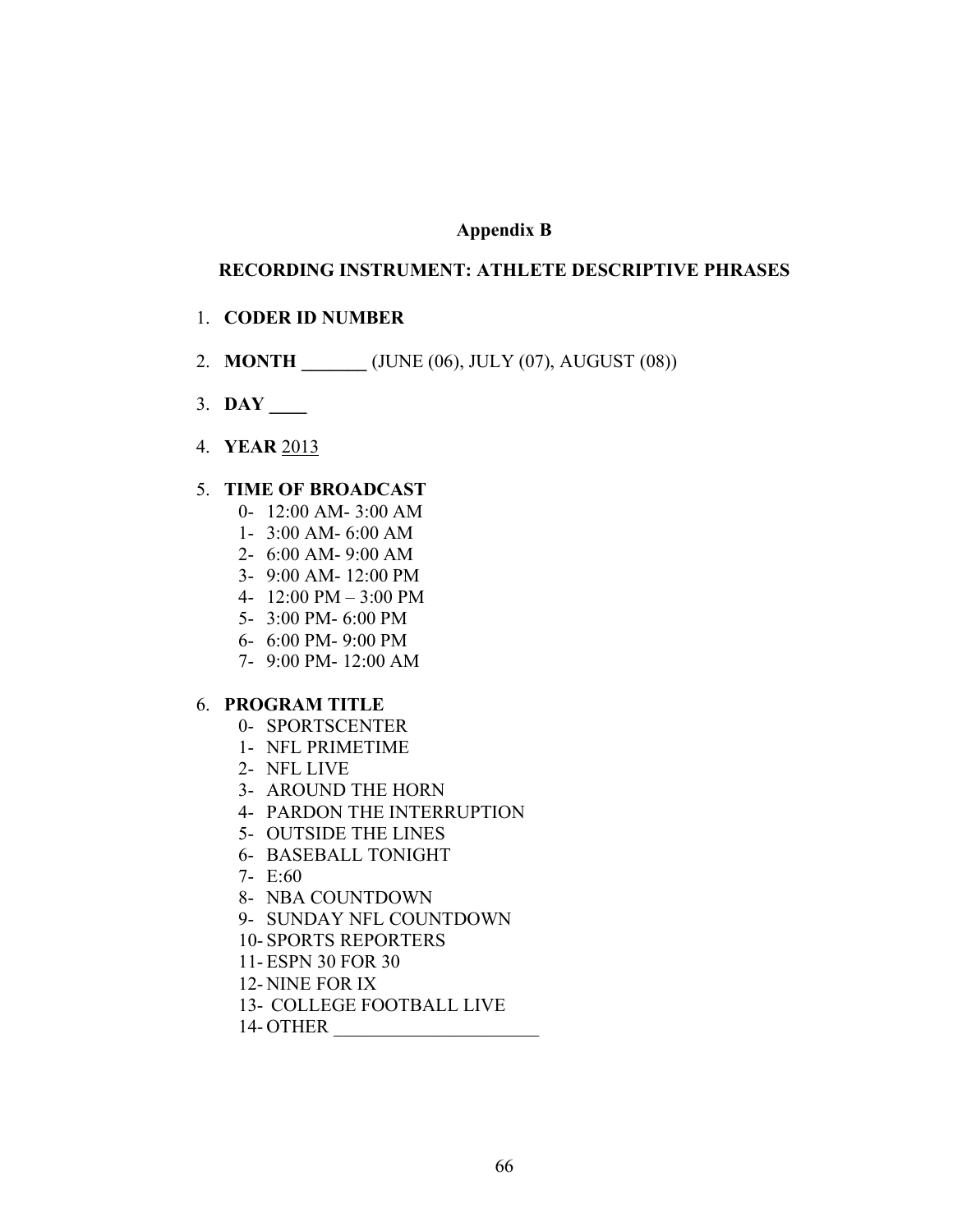# 7. **PROGRAM FORMAT**

- 0- SPORTS HIGHLIGHTS/ NEWS
- 1- DEBATE
- 2- SPORTS SPECIFIC (i.e. Baseball, Football, etc…)
- 3- BREAKING NEWS
- 4- DOCUMENTARY/ EXTENDED PORTRAYALS
- 5- OTHER \_\_\_\_\_\_\_\_\_\_\_\_\_\_\_\_\_\_\_

# 8. **ATHLETE \_\_\_\_\_\_\_\_\_\_\_\_\_\_\_\_\_\_\_\_\_\_**

## 9. **ATHLETE GENDER**

- 0- MALE
- 1- FEMALE
- 2- UNKNOWN

# 10. **ATHLETE RACE (Code base on aesthetic)**

- 1- WHITE
- 2- BLACK
- 3- ASIAN
- 4- LATINO/ HISPANIC
- 5- CANNOT CODE

# 11. **SALARY (MAY NOT BE MENTIONED WITHIN THE PRESENTATION)**

#### 12. **SPORT**

- 0- CANNOT CODE/ NO SPORT AFFILIATION
- 1- BASEBALL

**\_\_\_\_\_\_\_\_\_\_\_\_\_\_\_\_\_**

- 2- BASKETBALL
- 3- FOOTBALL
- 4- HOCKEY
- 5- GOLF
- 6- TENNIS
- 7- RACECAR DRIVING (NASCAR and INDY CAR)
- 8- MOTORCROSS/ X-GAMES EVENTS
- 9- SOCCER
- 10- TRACK AND FIELD
- 11- BOXING/ ULTIMATE FIGHTING
- 12- OTHER \_\_\_\_\_\_\_\_\_\_\_\_\_\_\_\_\_\_\_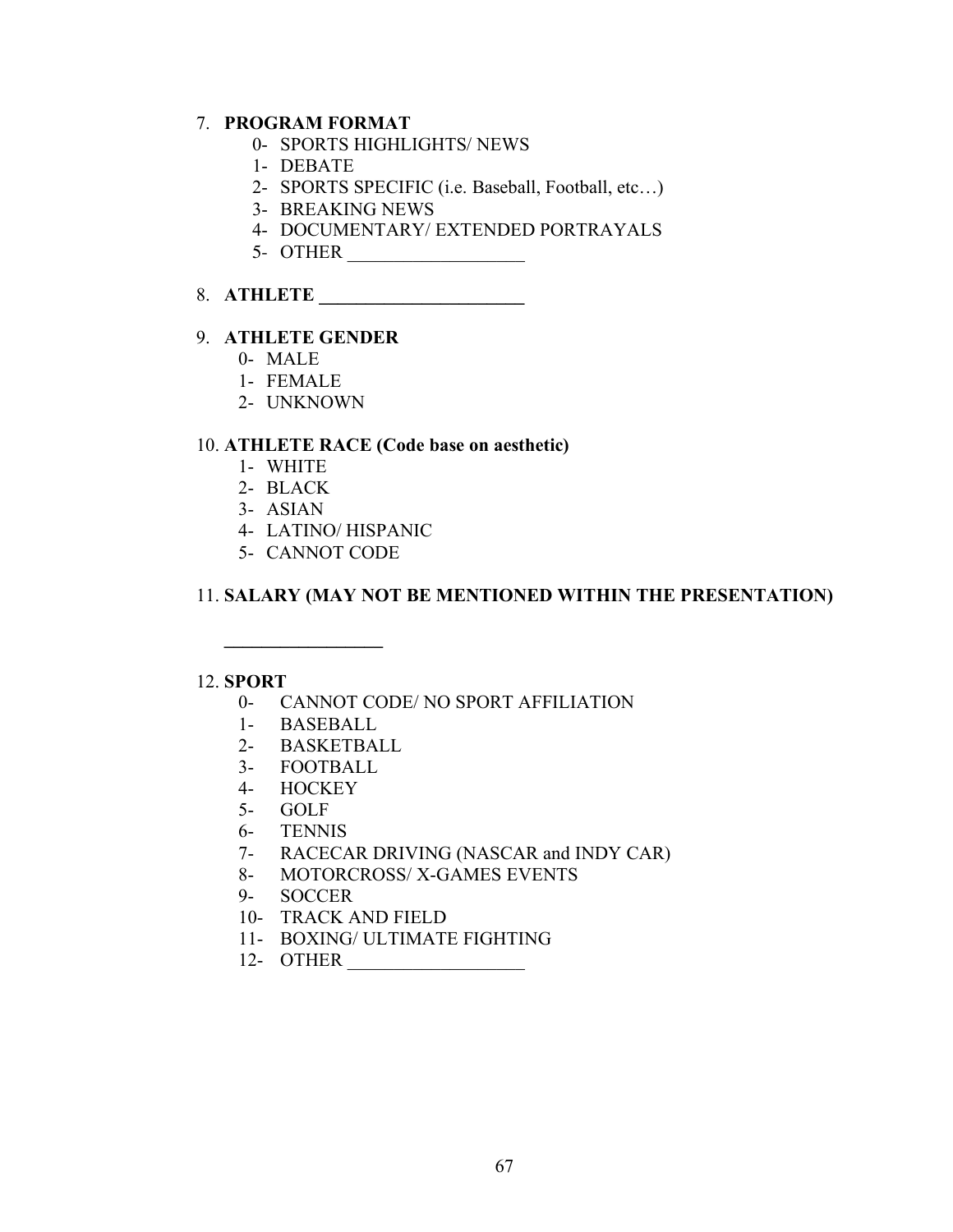# 13. **PRESENTATION FORMAT**

- 0- HIGHLIGHTS
- 1- DEBATE
- 2- ANALYSIS
- 3- NEWS STORY (SPORTS RELATED)
- 4- NEWS STORY (OFF THE FIELD RELATED)
- 5- INTERVIEW
- 6- EXTENDED SEGMENT/ MONTAGE
- 7- EVENT PROMOTION
- 8- OTHER \_\_\_\_\_\_\_\_\_\_\_\_\_\_\_\_\_\_\_\_\_

# 14. **WORD FOR WORD DESCRIPTIVE PHRASE:**

#### 15. **ATHLETE/ THEME REPRESENTATION**

- 0- POSITIVE
- 1- NEGATIVE
- 2- NEUTRAL

#### 16. **STORY THEME**

- 0- CANNOT CODE
- 1- ATHLETIC ABILITY/ TALENT
- 2- TRADE/ TEAM SIGNING TALK
- 3- RETIREMENT
- 4- ON THE FIELD MISCONDUCT/ SUSPENSION/ FINE (sports related)
- 5- SALARY DISCUSSION
- 6- INJURY/ SPORTS REHABILITATION
- 7- PHILANTHROPY/ CHARITY
- 8- CRIME/ ILLEGALITY
- 9- OFF THE FIELD MISCONDUCT (i.e. inappropriate comments, poor choices)
- 10- DEATH/ BEREAVEMENT
- 11- VICTIMIZATION (NON-FATAL)
- 12- OTHER \_\_\_\_\_\_\_\_\_\_\_\_\_\_\_\_\_\_